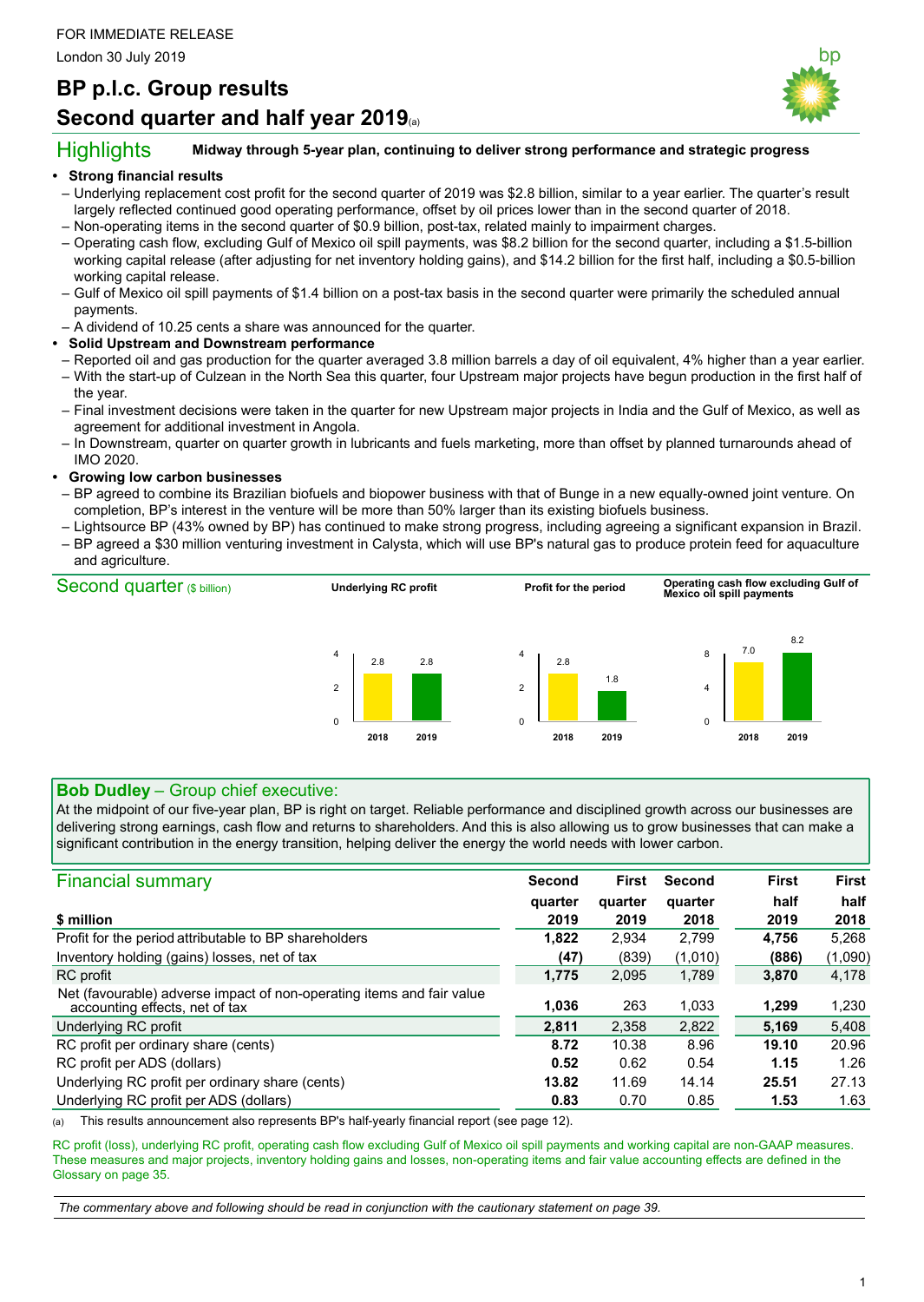# **Group headlines**

#### **Results**

For the half year, underlying replacement cost (RC) profit\* was \$5,169 million, compared with \$5,408 million in 2018. Underlying RC profit is after adjusting RC profit\* for a net charge for non-operating items\* of \$1,113 million, mainly relating to impairment charges, and net adverse fair value accounting effects\* of \$186 million (both on a post-tax basis).

RC profit was \$3,870 million for the half year, compared with \$4,178 million in 2018.

For the second quarter, underlying RC profit was \$2,811 million, compared with \$2,822 million in 2018. Underlying RC profit is after adjusting RC profit for a net charge for non-operating items of \$861 million, mainly relating to impairment charges, and net adverse fair value accounting effects of \$175 million (both on a post-tax basis).

RC profit was \$1,775 million for the second quarter, compared with \$1,789 million in 2018.

BP's profit for the second quarter and half year was \$1,822 million and \$4,756 million respectively, compared with \$2,799 million and \$5,268 million for the same periods in 2018.

See further information on pages 3, 29 and 30.

#### **Depreciation, depletion and amortization**

The charge for depreciation, depletion and amortization was \$4.6 billion in the quarter and \$9.0 billion in the half year. In the same periods in 2018 it was \$3.8 billion and \$7.7 billion respectively (prior to the implementation of IFRS 16). In 2019, we expect the full-year charge to be around \$18 billion.

#### **Effective tax rate**

The effective tax rate (ETR) on RC profit or loss\* for the second quarter and half year was 39% and 41% respectively, compared with 49% and 42% for the same periods in 2018. Adjusting for non-operating items and fair value accounting effects, the underlying ETR\* for the second quarter and half year was 34% and 37% respectively, compared with 42% and 40% for the same periods a year ago. The underlying ETR for the quarter and the half year is lower than a year ago mainly due to the absence of deferred tax charges from foreign exchange impacts. In the current environment the underlying ETR in 2019 is expected to be around 40%. ETR on RC profit or loss and underlying ETR are non-GAAP measures.

#### **Dividend**

BP today announced a quarterly dividend of 10.25 cents per ordinary share (\$0.615 per ADS), which is expected to be paid on 20 September 2019. The corresponding amount in sterling will be announced on 10 September 2019. See page 25 for further information.

#### **Share buybacks**

BP repurchased 11 million ordinary shares at a cost of \$75 million, including fees and stamp duty, during the second quarter of 2019. For the half year, BP repurchased 17 million ordinary shares at a cost of \$125 million, including fees and stamp duty. Our share buyback programme is expected to fully offset the impact of scrip dilution since the third quarter 2017 by the end of 2019.

#### **Operating cash flow\***

Operating cash flow excluding Gulf of Mexico oil spill payments\* was \$8.2 billion for the second quarter and \$14.2 billion for the half year. These amounts include a working capital\* release of \$1.5 billion in the second quarter and \$0.5 billion in the half year, after adjusting for net inventory holding gains\* and working capital effects of the Gulf of Mexico oil spill. The comparable amounts for the same periods in 2018 were \$7.0 billion and \$12.4 billion (prior to the implementation of IFRS 16).

Operating cash flow as reported in the group cash flow statement was \$6.8 billion for the second quarter and \$12.1 billion for the half year. These amounts include a working capital build of \$58 million and \$2.8 billion respectively. The comparable amounts for the same periods in 2018 were \$6.3 billion and \$10.0 billion (prior to the implementation of IFRS 16).

See page 32 and Glossary for further information on Gulf of Mexico oil spill cash flows and on working capital.

#### **Capital expenditure\***

Organic capital expenditure\* for the second quarter and half year was \$3.7 billion and \$7.3 billion respectively. We reported \$3.5 billion and \$7.0 billion for the same periods in 2018 (prior to the implementation of IFRS 16).

Inorganic capital expenditure\* for the second quarter and half year was \$2.0 billion and \$4.0 billion respectively, including \$1.7 billion for the quarter and \$3.5 billion for the half year relating to the BHP acquisition, compared with \$0.4 billion and \$0.8 billion for the same periods in 2018.

Organic capital expenditure and inorganic capital expenditure are non-GAAP measures. See page 28 for further information.

#### **Divestment and other proceeds**

Divestment proceeds\* were \$0.1 billion for the second quarter and \$0.7 billion for the half year, compared with \$0.2 billion and \$0.3 billion for the same periods in 2018.

#### **Gearing\***

Net debt\* at 30 June 2019 was \$46.5 billion, compared with \$38.7 billion a year ago. Gearing at 30 June 2019 was 31.0%, compared with 27.5% a year ago. Net debt and gearing are non-GAAP measures. See page 25 for more information.

#### **Brian Gilvary** – Chief financial officer:

We have announced another resilient set of quarterly results, in particular delivering strong underlying cash\* of over \$8 billion. Following the final acquisition payments to BHP and the scheduled annual payments relating to the Gulf of Mexico oil spill being made in the quarter, we continue to expect gearing to trend down through 2020 in line with disposal proceeds from our \$10 billion programme and ongoing operating cash flow delivery.

**\* For items marked with an asterisk throughout this document, definitions are provided in the Glossary on page 35.**

**For more information on the impact of IFRS 16 'Leases' on key financial metrics, see page 27.**

*The commentary above contains forward-looking statements and should be read in conjunction with the cautionary statement on page 39.*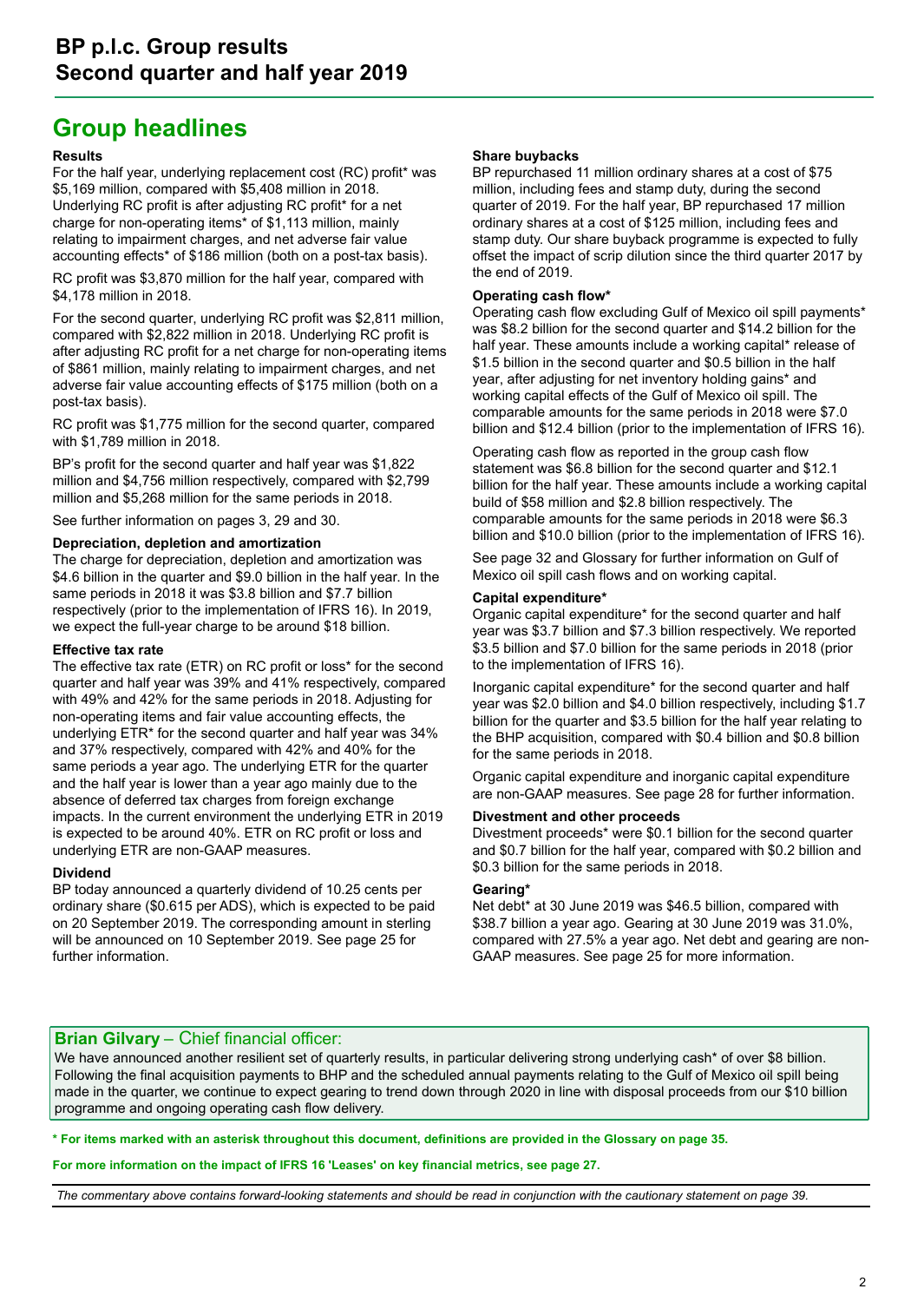## Analysis of underlying RC profit\* before interest and tax

| \$ million                                                                                       | <b>Second</b><br>quarter<br>2019 | First<br>quarter<br>2019 | <b>Second</b><br>quarter<br>2018 | <b>First</b><br>half<br>2019 | <b>First</b><br>half<br>2018 |
|--------------------------------------------------------------------------------------------------|----------------------------------|--------------------------|----------------------------------|------------------------------|------------------------------|
| Underlying RC profit before interest and tax                                                     |                                  |                          |                                  |                              |                              |
| Upstream                                                                                         | 3,413                            | 2,928                    | 3,508                            | 6,341                        | 6,665                        |
| Downstream                                                                                       | 1,365                            | 1,733                    | 1,455                            | 3,098                        | 3,281                        |
| Rosneft                                                                                          | 638                              | 567                      | 766                              | 1.205                        | 1,013                        |
| Other businesses and corporate                                                                   | (290)                            | (418)                    | (477)                            | (708)                        | (869)                        |
| Consolidation adjustment - UPII*                                                                 | 34                               | (13)                     | 151                              | 21                           | (9)                          |
| Underlying RC profit before interest and tax                                                     | 5,160                            | 4,797                    | 5,403                            | 9,957                        | 10,081                       |
| Finance costs and net finance expense relating to pensions and other<br>post-retirement benefits | (752)                            | (754)                    | (448)                            | (1,506)                      | (912)                        |
| Taxation on an underlying RC basis                                                               | (1, 515)                         | (1,620)                  | (2,059)                          | (3, 135)                     | (3,625)                      |
| Non-controlling interests                                                                        | (82)                             | (65)                     | (74)                             | (147)                        | (136)                        |
| Underlying RC profit attributable to BP shareholders                                             | 2,811                            | 2,358                    | 2,822                            | 5,169                        | 5,408                        |

Reconciliations of underlying RC profit or loss to the nearest equivalent IFRS measure are provided on page 1 for the group and on pages 6-11 for the segments.

# Analysis of RC profit (loss)\* before interest and tax and reconciliation to profit for the period

|                                                                                                  | <b>Second</b> | First   | <b>Second</b> | <b>First</b> | First    |
|--------------------------------------------------------------------------------------------------|---------------|---------|---------------|--------------|----------|
|                                                                                                  | quarter       | quarter | quarter       | half         | half     |
| \$ million                                                                                       | 2019          | 2019    | 2018          | 2019         | 2018     |
| <b>RC</b> profit before interest and tax                                                         |               |         |               |              |          |
| Upstream                                                                                         | 2,469         | 2,884   | 3,514         | 5,353        | 6,688    |
| Downstream                                                                                       | 1,288         | 1,765   | 840           | 3,053        | 2,553    |
| Rosneft                                                                                          | 525           | 486     | 766           | 1,011        | 1,013    |
| Other businesses and corporate                                                                   | (381)         | (546)   | (1,025)       | (927)        | (1,596)  |
| Consolidation adjustment - UPII                                                                  | 34            | (13)    | 151           | 21           | (9)      |
| RC profit before interest and tax                                                                | 3,935         | 4,576   | 4,246         | 8,511        | 8,649    |
| Finance costs and net finance expense relating to pensions and other<br>post-retirement benefits | (868)         | (882)   | (566)         | (1,750)      | (1, 150) |
| Taxation on a RC basis                                                                           | (1,210)       | (1,534) | (1, 817)      | (2,744)      | (3, 185) |
| Non-controlling interests                                                                        | (82)          | (65)    | (74)          | (147)        | (136)    |
| RC profit attributable to BP shareholders                                                        | 1,775         | 2,095   | 1,789         | 3,870        | 4,178    |
| Inventory holding gains (losses)*                                                                | 81            | 1,088   | 1,310         | 1,169        | 1,402    |
| Taxation (charge) credit on inventory holding gains and losses                                   | (34)          | (249)   | (300)         | (283)        | (312)    |
| Profit for the period attributable to BP shareholders                                            | 1,822         | 2,934   | 2,799         | 4,756        | 5,268    |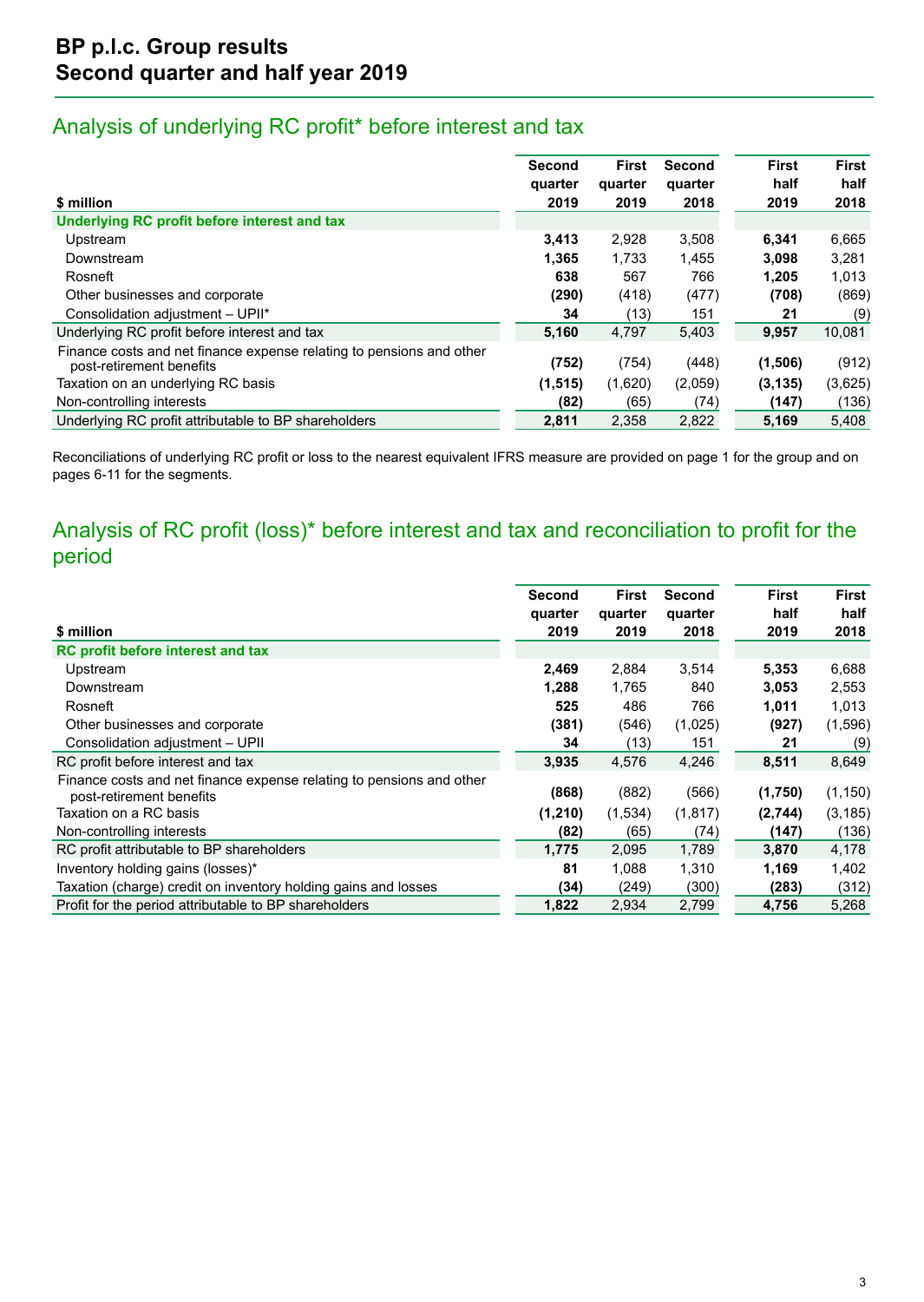### Strategic progress

#### **Upstream**

Upstream production, which excludes Rosneft, for the first half of the year averaged 2,640mboe/d, 4.2% higher than a year earlier. Underlying production\*, adjusted for portfolio changes and PSA\* impacts was broadly flat.

Culzean in the North Sea (BP 32%) was BP's fourth Upstream major project\* to start up in 2019 and the  $23<sup>rd</sup>$  since the start of 2016.

Final investment decisions were made for the Thunder Horse South Expansion Phase 2 project in the US Gulf of Mexico and the MJ project on Block KG D6 offshore India. BP and partners also agreed additional investment expected to increase and extend production from deepwater Block 15 offshore Angola.

In the quarter BP agreed the sale of mature oil interests in the Gulf of Suez, Egypt, including its interests in GUPCO, to Dragon Oil of Dubai. BP has agreed to sell its interest in oil and gas fields in Cleveland and McClain counties in Oklahoma, US.

#### **Downstream**

In fuels marketing, first-half earnings grew by more than 15% year on year.

Groupe Renault has recently appointed Castrol as its global service fill engine oil lubricants partner, effective from 1 January 2020. In addition Castrol extended the Renault Sport Racing Formula 1 sponsorship through to the end of 2024, further strengthening this strategic partnership.

#### **Advancing the energy transition**

In a significant advance for its biofuels position, in July BP announced it has agreed to combine its Brazilian biofuels and biopower business with that of Bunge to form a new equallyowned joint venture, BP Bunge Bioenergia. On completion, subject to regulatory approvals, BP's 50% interest in the new venture will be more than 50% larger than its existing biofuels business.

BP's equity-accounted solar entity Lightsource BP (LSBP) announced in July the acquisition of approximately two gigawatts of greenfield solar projects at various development stages across Brazil.

BP continues to make progress in its advanced mobility agenda. BP Chargemaster expanded its UK network of chargers by around 600 to 7,200 over the first half of 2019 and in the coming

| <b>Operating metrics</b>                 | First half 2019<br>(vs. First half 2018) | <b>Financial metrics</b>                                                                         | First half 2019<br>(vs. First half 201 |
|------------------------------------------|------------------------------------------|--------------------------------------------------------------------------------------------------|----------------------------------------|
| Tier 1 and tier 2 process                | 49                                       | Underlying RC profit*                                                                            | \$5.2bn                                |
| safety events                            | $(+16)$                                  |                                                                                                  | $(-$0.2bn)$                            |
| Reported recordable injury<br>frequency* | 0.19<br>$(-15%)$                         | Operating cash flow excluding<br><b>Gulf of Mexico oil spill</b><br>payments (post-tax) $_{(b)}$ | \$14.2bn<br>$(+$1.8bn)$                |
| <b>Group production</b>                  | 3,786mboe/d<br>(+3.4%)                   | Organic capital expenditure                                                                      | \$7.3bn<br>$(+$0.3bn)$                 |
| Upstream production                      | 2,640mboe/d                              | <b>Gulf of Mexico oil spill</b>                                                                  | \$2.1bn                                |
| (excludes Rosneft segment)               | (+4.2%)                                  | payments (post-tax)                                                                              | $(-$0.4bn)$                            |
| <b>Upstream unit production</b>          | \$7.02/boe                               | Divestment proceeds*                                                                             | \$0.7bn                                |
| costs <sub>(a)</sub>                     | $(-4.1\%)$                               |                                                                                                  | $(+$0.4bn)$                            |
| <b>BP-operated Upstream plant</b>        | 94.9%                                    | Gearing                                                                                          | 31.0%                                  |
| reliability                              | $(-0.9)$                                 |                                                                                                  | $(+3.5)$                               |
| <b>BP-operated refining</b>              | 93.9%                                    | Dividend per ordinary share $_{\text{(c)}}$                                                      | <b>10.25 cents</b>                     |
| availability*                            | $(-0.1)$                                 |                                                                                                  | (—%)                                   |
|                                          |                                          |                                                                                                  |                                        |

weeks will begin installing the first of 400 ultra-fast chargers at BP retail sites in the UK.

BP Ventures announced a \$30-million investment into Calysta, whose technology produces protein with natural gas as a feedstock. Its innovative process offers the potential to sustainably produce protein feed to meet fast-growing demand from aquaculture and agriculture.

#### Financial framework

Following the introduction of IFRS 16 on 1 January 2019, the positive impacts on Operating cash flow\* and Organic capital expenditure\* are fully offset in the cash flow statement by a new line, Lease liability payments. Lease payments are now included in the definition of **free cash flow**\* as a use of cash, which means the net impact on this measure is zero.

**Operating cash flow** excluding Gulf of Mexico oil spill payments\* was \$14.2 billion for the half year of 2019. For the half year of 2018, we reported \$12.4 billion (prior to the implementation of IFRS 16).

**Organic capital expenditure** for the half year of 2019 was \$7.3 billion. BP expects 2019 organic capital expenditure to be in the range of \$15-17 billion.

**Lease liability payments** of principal for the half year of 2019 were \$1.2 billion.

**Divestment** proceeds and announced transactions totalled \$1.5 billion in the first half of 2019. BP continues to expect to divest more than \$10 billion by the end of 2020.

**Gulf of Mexico oil spill payments** on a post-tax basis totalled \$2.1 billion in the half year. Payments for the full year continue to be expected to be around \$2 billion on a post-tax basis.

**Gearing\*** at the end of the half year was 31.0%. See page 25 for more information. Assuming recent average oil prices, and in line with expected growth in free cash flow supported by divestment proceeds, we expect gearing to move towards the middle of our targeted range of 20-30% in 2020.

#### **Safety**

Tier 1 and tier 2 process safety events\* increased in the first half of 2019 compared with the same period in 2018. This increase mainly related to tier 2 events. Safety remains our number one priority and we remain focused on reducing both tier 1 and tier 2 process safety events.

| First half 2019<br>(vs. First half 2018) | <b>Financial metrics</b>                                                                         | First half 2019<br>(vs. First half 2018) |
|------------------------------------------|--------------------------------------------------------------------------------------------------|------------------------------------------|
| 49<br>$(+16)$                            | Underlying RC profit*                                                                            | \$5.2bn<br>$(-$0.2bn)$                   |
| 0.19<br>$(-15%)$                         | Operating cash flow excluding<br><b>Gulf of Mexico oil spill</b><br>payments (post-tax) $_{(b)}$ | \$14.2bn<br>$(+$1.8bn)$                  |
| 3,786mboe/d<br>$(+3.4\%)$                | Organic capital expenditure                                                                      | \$7.3bn<br>$(+$0.3bn)$                   |
| 2,640mboe/d<br>$(+4.2%)$                 | <b>Gulf of Mexico oil spill</b><br>payments (post-tax)                                           | \$2.1bn<br>$(-\$0.4bn)$                  |
| \$7.02/boe<br>$(-4.1\%)$                 | Divestment proceeds*                                                                             | \$0.7bn<br>$(+$0.4bn)$                   |
| 94.9%<br>$(-0.9)$                        | Gearing                                                                                          | 31.0%<br>$(+3.5)$                        |
| 93.9%<br>$(-0.1)$                        | Dividend per ordinary share $_{\text{(c)}}$                                                      | <b>10.25 cents</b><br>$(-\%)$            |
|                                          |                                                                                                  |                                          |

(a) Slight increase from the same period in 2018 after excluding the impacts of IFRS 16 on production costs.

(b) First half 2019 includes estimated \$1.0 billion impact due to IFRS 16.

(c) Represents dividend announced in the quarter (vs. prior year quarter).

*The commentary above contains forward-looking statements and should be read in conjunction with the cautionary statement on page 39.*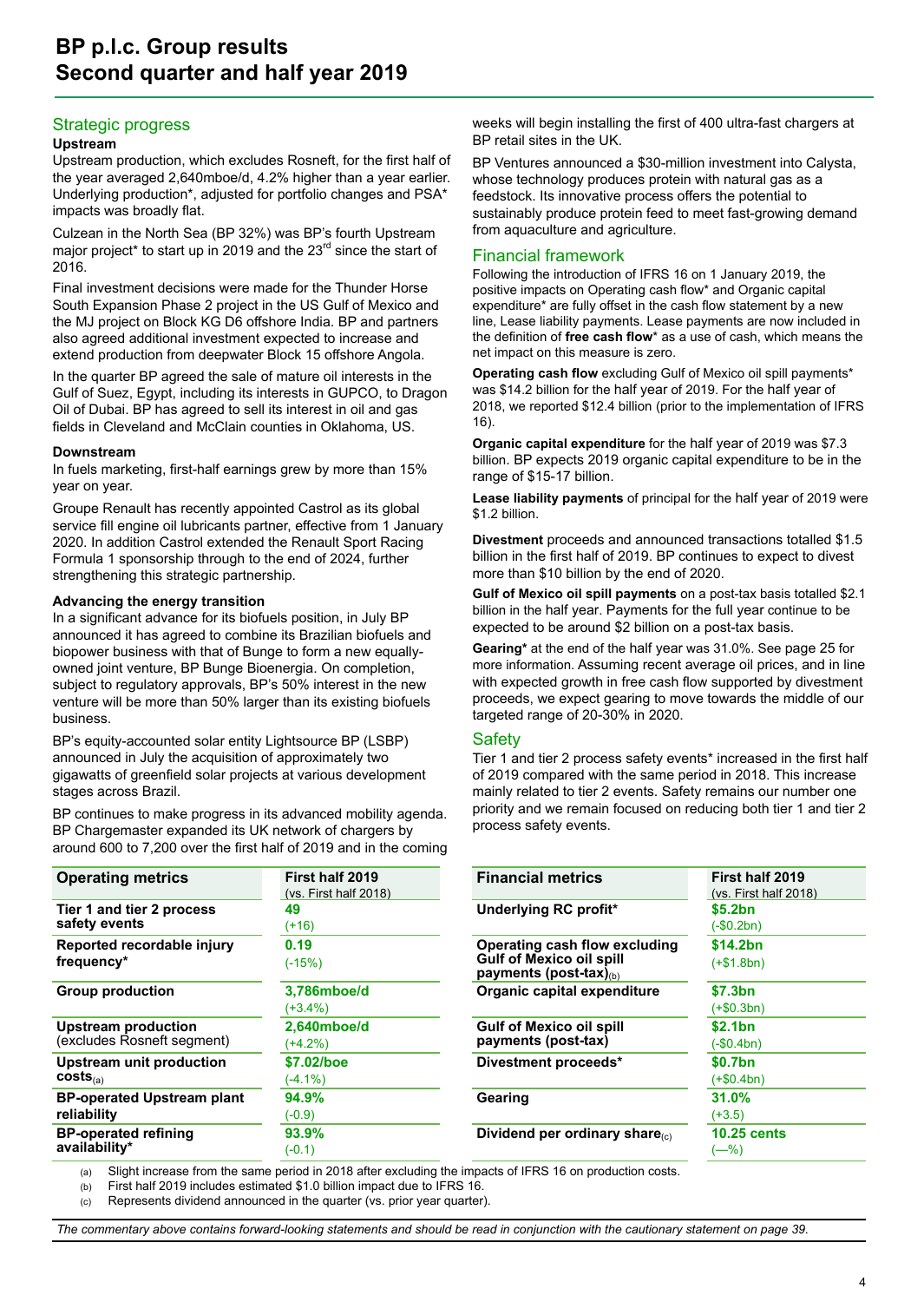This page is intentionally left blank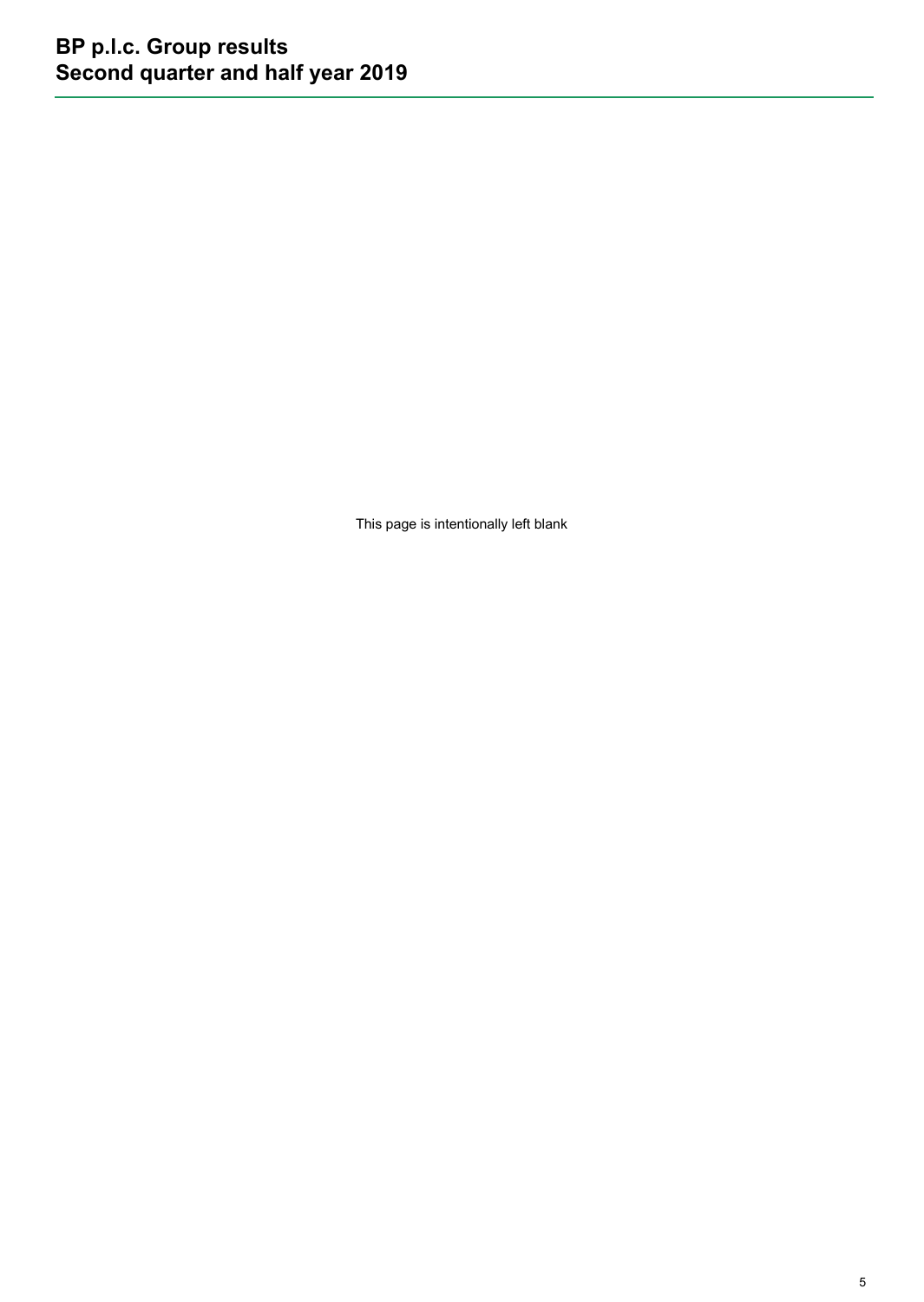# Upstream

|                                                                                               | Second  | First   | Second  | First | <b>First</b> |
|-----------------------------------------------------------------------------------------------|---------|---------|---------|-------|--------------|
|                                                                                               | quarter | quarter | quarter | half  | half         |
| \$ million                                                                                    | 2019    | 2019    | 2018    | 2019  | 2018         |
| Profit before interest and tax                                                                | 2.459   | 2.886   | 3.518   | 5.345 | 6,693        |
| Inventory holding (gains) losses*                                                             | 10      | (2)     | (4)     | 8     | (5)          |
| RC profit before interest and tax                                                             | 2,469   | 2,884   | 3,514   | 5,353 | 6,688        |
| Net (favourable) adverse impact of non-operating items* and fair value<br>accounting effects* | 944     | 44      | (6)     | 988   | (23)         |
| Underlying RC profit before interest and tax $t_{(a)}$                                        | 3,413   | 2.928   | 3,508   | 6,341 | 6,665        |

(a) See page 7 for a reconciliation to segment RC profit before interest and tax by region.

#### **Financial results**

The replacement cost profit before interest and tax for the second quarter and half year was \$2,469 million and \$5,353 million respectively, compared with \$3,514 million and \$6,688 million for the same periods in 2018. The second quarter and half year included a net non-operating charge of \$766 million and \$770 million respectively, compared with a net gain of \$27 million and a net charge of \$77 million for the same periods in 2018. Fair value accounting effects in the second quarter and half year had an adverse impact of \$178 million and \$218 million respectively, compared with an adverse impact of \$21 million and a favourable impact of \$100 million in the same periods of 2018.

After adjusting for non-operating items and fair value accounting effects, the underlying replacement cost profit before interest and tax for the second quarter and half year was \$3,413 million and \$6,341 million respectively, compared with \$3,508 million and \$6,665 million for the same periods in 2018. The results for the second quarter and half year mainly reflected lower liquids realizations, partly offset by ramp up of major projects\* in the US Gulf of Mexico and North Sea and very strong gas marketing and trading.

#### **Production**

Production for the quarter was 2,625mboe/d, 6.5% higher than the second quarter of 2018. Underlying production\* for the quarter increased by 0.7%, mainly due to the ramp-up of major projects.

For the half year, production was 2,640mboe/d, 4.2% higher than 2018. Underlying production\* was broadly flat.

#### **Key events**

On 6 May, BP announced the final investment decision for the Thunder Horse South Expansion Phase 2 in the US Gulf of Mexico (BP operator 75%, ExxonMobil 25%).

On 3 June, BP announced an agreement to sell its interests in Gulf of Suez oil concessions in Egypt to Dragon Oil. The agreement, which is subject to the Egyptian Ministry of Petroleum and Mineral Resources' approval, includes producing and exploration concessions, including BP's interest in the Gulf of Suez Petroleum Company (GUPCO).

On 4 June, BP confirmed the discovery of King Embayment in the Mars corridor, in the US Gulf of Mexico (Shell operator 71.5%, BP 28.5%).

On 6 June, BP confirmed further investment into deepwater Block 15, offshore Angola. The agreement will extend the productionsharing agreement\* for Block 15 through 2032. (Exxon 36% operator, BP 24%, ENI 18%, and Equinor 12%).

On 11 June, BP and Reliance Industries Limited (RIL) announced the sanction of the MJ gas development project in Block KG D6, offshore the east coast of India. MJ is the third of three new projects in the Block KG D6 integrated development plan (RIL operator 60%, BP 30%, NIKO 10%).

On 11 June, BP confirmed the start-up of gas production from the Culzean field in the UK North Sea (Total operator 49.99%, BP 32%, JX Nippon 18.01%).

On 19 June, BP confirmed an agreement to sell its interest in oil and gas fields in Cleveland and McClain counties in Oklahoma, US.

On 1 July, BP confirmed the Greater Tortue Ahmeyim-1 appraisal well, located offshore Senegal, encountered approximately 30 metres of net gas pay in high-quality Albian reservoir confirming gas resource expectations (BP operator 56%, Kosmos 27%, Petrosen 10%, SMHPM 7%).

On 17 July, BP confirmed the Bélé-1 and Tuk-1 gas discoveries, as well as the successful Hi-Hat-1 appraisal well, located offshore Trinidad and Tobago (BHP operator 70%, BP 30%).

During the second quarter, BP achieved new access in Argentina's first offshore licensing round blocks CAN-111 and CAN-113 (Total operator 50%, BP 50%), offshore Gambia block A1 (BP 100%), West of Shetland in the North Sea for one licence covering 10 blocks (BP operator 50%, Shell 50%), and a farm-in to an exploration permit WA-359-P offshore Western Australia (BP operator 42.5%, Cue 21.5%, Beach 21%, New Zealand Oil & Gas 15%).

This builds on the progress announced in our first-quarter results, which comprised the following: the Constellation development in the US Gulf of Mexico commenced production; commencement of gas production from the second stage of Egypt's West Nile Delta development, in the Giza and Fayoum fields; first gas from the Angelin project in Trinidad; BPX Energy assumed control of all Petrohawk Energy Corporation operations from BHP; BP and Environmental Defense Fund announced a three-year strategic commitment to advance technologies to reduce methane emissions from the global oil and gas supply chain; a gas discovery in the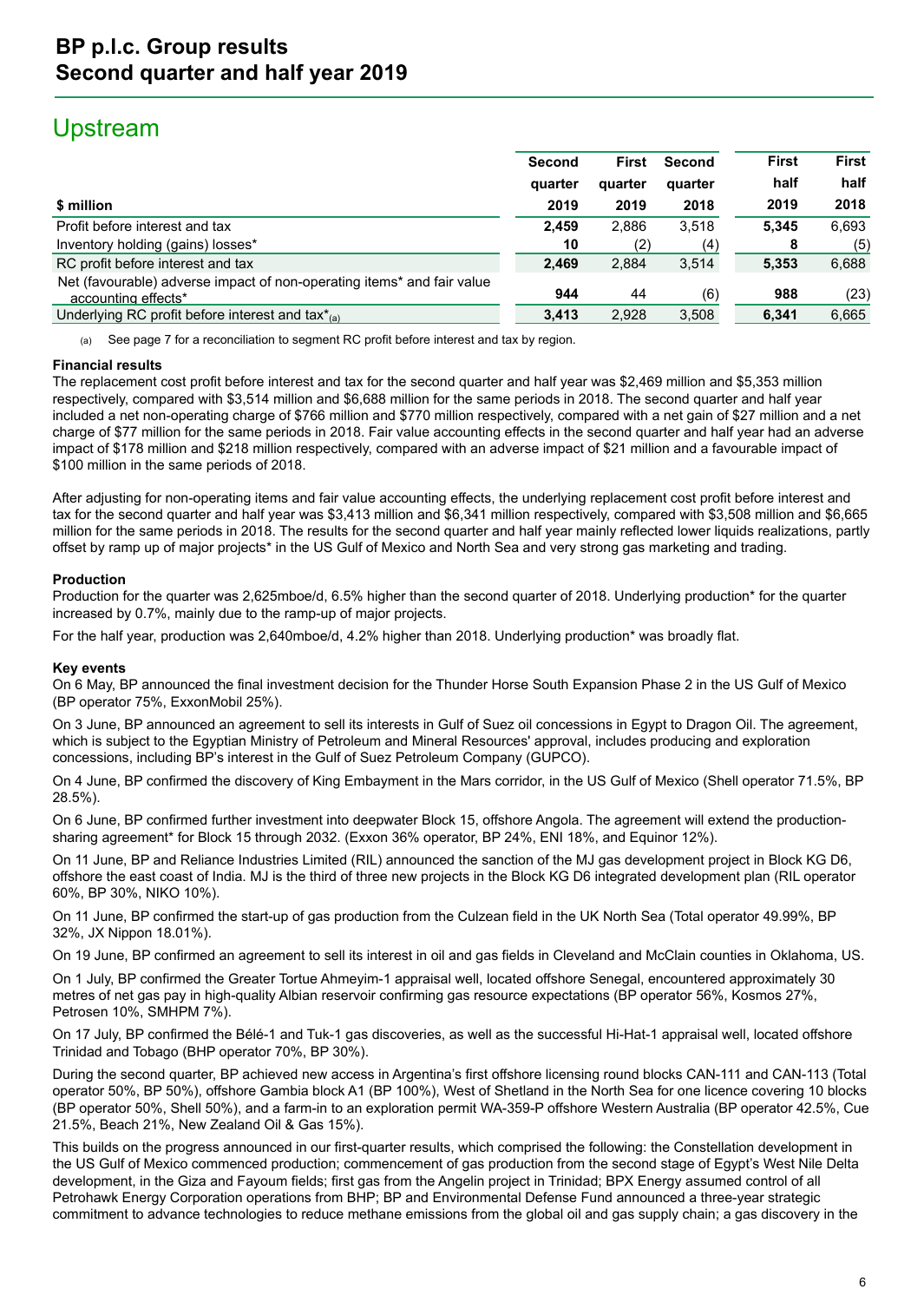### Upstream (continued)

Nour exploration prospect located in the Nour North Sinai Concession, located in the Eastern Egyptian Mediterranean; a fund of up to \$100-million for projects that will deliver new greenhouse gas (GHG) emissions reductions in its Upstream oil and gas operations; and final investment decisions on Seagull, a development tieback in the Central UK North Sea and on the Azeri Central East (ACE) project, the next stage of the Azeri-Chirag-Deepwater Gunashli (ACG) field.

#### **Outlook**

Looking ahead, we expect third-quarter 2019 reported production to be lower than second-quarter reflecting continued seasonal turnaround and maintenance activities, including in the North Sea, Angola and the US Gulf of Mexico, as well as the impact of Hurricane Barry on operations in the US Gulf of Mexico.

*The commentary above contains forward-looking statements and should be read in conjunction with the cautionary statement on page 39.*

|                                                     | Second  | <b>First</b> | <b>Second</b> | <b>First</b> | <b>First</b> |
|-----------------------------------------------------|---------|--------------|---------------|--------------|--------------|
|                                                     | quarter | quarter      | quarter       | half         | half         |
| \$ million                                          | 2019    | 2019         | 2018          | 2019         | 2018         |
| <b>Underlying RC profit before interest and tax</b> |         |              |               |              |              |
| <b>US</b>                                           | 861     | 612          | 742           | 1,473        | 1,268        |
| Non-US                                              | 2,552   | 2,316        | 2,766         | 4,868        | 5,397        |
|                                                     | 3,413   | 2,928        | 3,508         | 6,341        | 6,665        |
| Non-operating items(a)                              |         |              |               |              |              |
| <b>US</b>                                           |         |              |               |              |              |
|                                                     | (446)   | (30)         | (29)          | (476)        | (174)        |
| Non-US                                              | (320)   | 26           | 56            | (294)        | 97           |
|                                                     | (766)   | (4)          | 27            | (770)        | (77)         |
| <b>Fair value accounting effects</b>                |         |              |               |              |              |
| <b>US</b>                                           | (225)   | (93)         | (143)         | (318)        | (152)        |
| Non-US                                              | 47      | 53           | 122           | 100          | 252          |
|                                                     | (178)   | (40)         | (21)          | (218)        | 100          |
| RC profit before interest and tax                   |         |              |               |              |              |
| <b>US</b>                                           | 190     | 489          | 570           | 679          | 942          |
| Non-US                                              | 2,279   | 2,395        | 2,944         | 4,674        | 5,746        |
|                                                     | 2,469   | 2,884        | 3,514         | 5,353        | 6,688        |
|                                                     |         |              |               |              |              |
| <b>Exploration expense</b>                          |         |              |               |              |              |
| <b>US</b>                                           | 69      | 25           | 77            | 94           | 386          |
| Non-US                                              | 77      | 342          | 87            | 419          | 292          |
|                                                     | 146     | 367          | 164           | 513          | 678          |
| Of which: Exploration expenditure written off       | 77      | 284          | 81            | 361          | 507          |
| <b>Production</b> (net of royalties) $_{(b)}$       |         |              |               |              |              |
| Liquids $*$ (mb/d)                                  |         |              |               |              |              |
| <b>US</b>                                           | 506     | 455          | 411           | 480          | 429          |
| Europe                                              | 137     | 159          | 147           | 148          | 143          |
| <b>Rest of World</b>                                | 658     | 685          | 659           | 672          | 695          |
|                                                     | 1,301   | 1,299        | 1,217         | 1,300        | 1,267        |
|                                                     |         |              |               |              |              |
| Natural gas (mmcf/d)                                |         |              |               |              |              |
| US                                                  | 2,410   | 2,310        | 1,744         | 2,360        | 1,767        |
| Europe                                              | 132     | 145          | 202           | 139          | 209          |
| <b>Rest of World</b>                                | 5,138   | 5,417        | 5,297         | 5,276        | 5,376        |
|                                                     | 7,680   | 7,872        | 7,242         | 7,775        | 7,352        |
| Total hydrocarbons* (mboe/d)                        |         |              |               |              |              |
| US                                                  | 921     | 853          | 711           | 887          | 734          |
| Europe                                              | 160     | 184          | 182           | 172          | 180          |
| Rest of World                                       | 1,544   | 1,619        | 1,572         | 1,581        | 1,622        |
|                                                     | 2,625   | 2,656        | 2,465         | 2,640        | 2,535        |
| Average realizations $*_{(c)}$                      |         |              |               |              |              |
| Total liquids <sub>(d)</sub> (\$/bbl)               | 62.63   | 56.47        | 67.24         | 59.61        | 64.21        |
|                                                     |         |              |               |              |              |
| Natural gas (\$/mcf)                                | 3.35    | 4.02         | 3.65          | 3.68         | 3.72         |
| Total hydrocarbons (\$/boe)                         | 40.64   | 39.37        | 43.37         | 40.02        | 42.36        |

(a) Second quarter and first half 2019 include impairment charges related to BPX Energy and GUPCO divestments.

(b) Includes BP's share of production of equity-accounted entities in the Upstream segment.

(c) Realizations are based on sales by consolidated subsidiaries only - this excludes equity-accounted entities.

(d) Includes condensate, natural gas liquids and bitumen.

Because of rounding, some totals may not agree exactly with the sum of their component parts.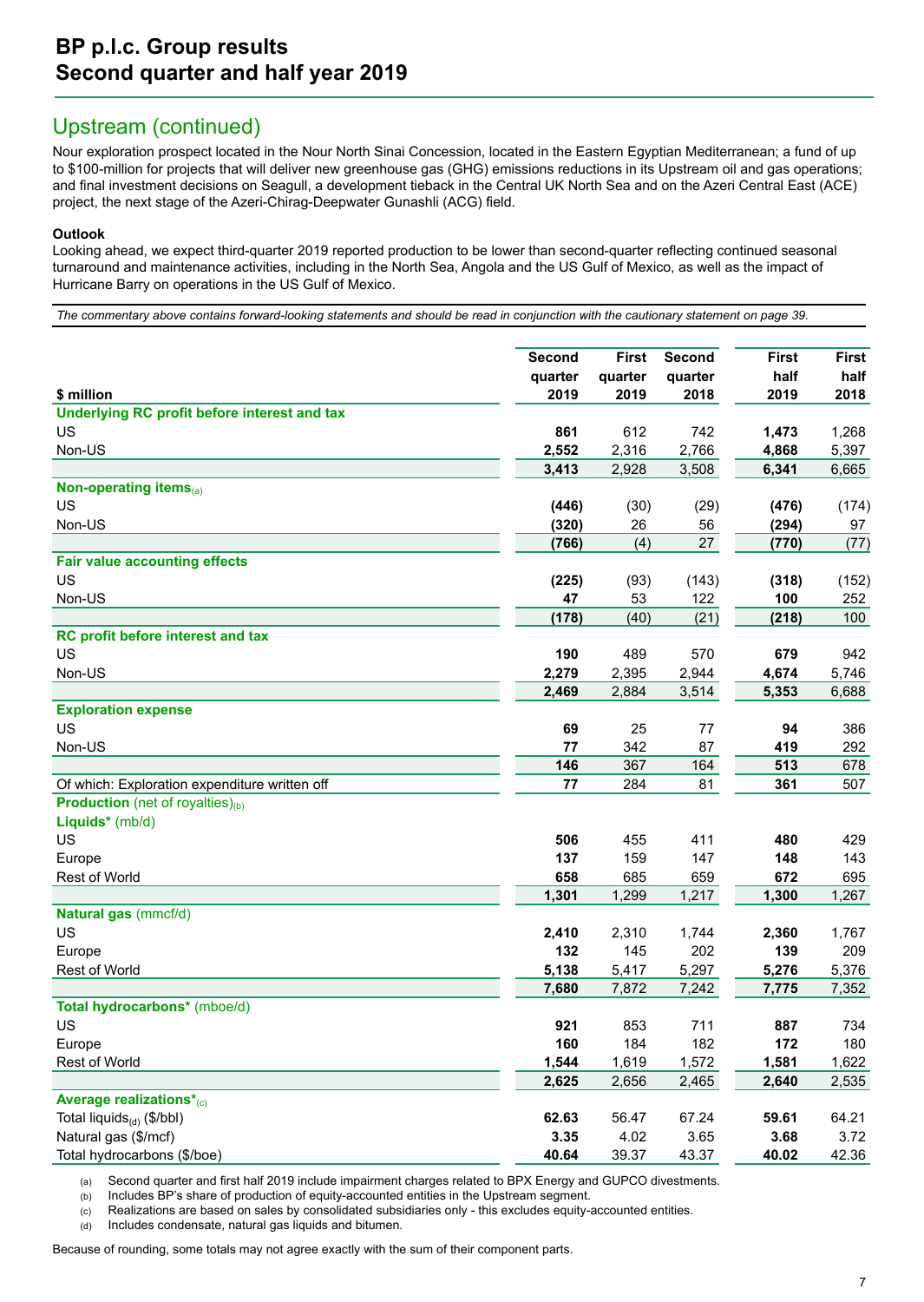# Downstream

|                                                                                               | <b>Second</b> | First   | <b>Second</b> | <b>First</b> | <b>First</b> |
|-----------------------------------------------------------------------------------------------|---------------|---------|---------------|--------------|--------------|
|                                                                                               | quarter       | quarter | quarter       | half         | half         |
| \$ million                                                                                    | 2019          | 2019    | 2018          | 2019         | 2018         |
| Profit (loss) before interest and tax                                                         | 1.381         | 2.811   | 2.036         | 4.192        | 3,818        |
| Inventory holding (gains) losses*                                                             | (93)          | (1,046) | (1, 196)      | (1, 139)     | (1, 265)     |
| RC profit before interest and tax                                                             | 1.288         | 1,765   | 840           | 3,053        | 2,553        |
| Net (favourable) adverse impact of non-operating items* and fair value<br>accounting effects* | 77            | (32)    | 615           | 45           | 728          |
| Underlying RC profit before interest and tax $\star_{(a)}$                                    | 1,365         | 1,733   | 1,455         | 3,098        | 3,281        |

(a) See page 9 for a reconciliation to segment RC profit before interest and tax by region and by business.

#### **Financial results**

The replacement cost profit before interest and tax for the second quarter and half year was \$1,288 million and \$3,053 million respectively, compared with \$840 million and \$2,553 million for the same periods in 2018.

The second quarter and half year include a net non-operating charge of \$31 million and \$35 million respectively, compared with a charge of \$225 million and \$278 million for the same periods in 2018. Fair value accounting effects had an adverse impact of \$46 million in the second quarter and an adverse impact of \$10 million in the half year, compared with an adverse impact of \$390 million and \$450 million for the same periods in 2018.

After adjusting for non-operating items and fair value accounting effects, the underlying replacement cost profit before interest and tax for the second quarter and half year was \$1,365 million and \$3,098 million respectively, compared with \$1,455 million and \$3,281 million for the same periods in 2018.

Replacement cost profit before interest and tax for the fuels, lubricants and petrochemicals businesses is set out on page 9.

#### **Fuels**

The fuels business reported an underlying replacement cost profit before interest and tax of \$961 million for the second quarter and \$2,253 million for the half year, compared with \$1,054 million and \$2,452 million for the same periods in 2018. The result for the quarter and half year reflects the impact of significantly higher turnaround activity, lower refining margins and weaker North American heavy crude oil differentials partially offset by a stronger contribution from supply and trading. The result for the half year also reflects strong fuels marketing growth driven by higher retail earnings. Year on year we have grown the number of convenience partnership sites and continued to deliver premium fuel volume growth.

#### **Lubricants**

The lubricants business reported an underlying replacement cost profit before interest and tax of \$321 million for the second quarter and \$593 million for the half year, compared with \$326 million and \$657 million for the same periods in 2018. The result for the quarter and half year reflects the impact of adverse foreign exchange rate movements. Year on year we have continued to make strategic progress, delivering record premium brand volumes in the quarter.

Groupe Renault has recently appointed Castrol as its global service fill engine oil lubricants partner, effective from 1 January 2020. In addition Castrol extended the Renault Sport Racing Formula 1 sponsorship through to the end of 2024, further strengthening this strategic partnership.

#### **Petrochemicals**

The petrochemicals business reported an underlying replacement cost profit before interest and tax of \$83 million for the second quarter and \$252 million for the half year, compared with \$75 million and \$172 million for the same periods in 2018. The result for the quarter reflects high levels of turnaround, similar to the second quarter of 2018. The result for the half year reflects increased margin optimization, supported by stronger operational reliability.

During the first quarter we announced an expansion of capacity at our joint venture petrochemicals facility in South Korea and signed an agreement with Virent and Johnson Matthey to further advance the development of bio-paraxylene, a key raw material for the production of renewable polyester.

#### **Outlook**

Looking to the third quarter of 2019, we expect a lower level of turnaround activity and lower industry refining margins.

*The commentary above contains forward-looking statements and should be read in conjunction with the cautionary statement on page 39.*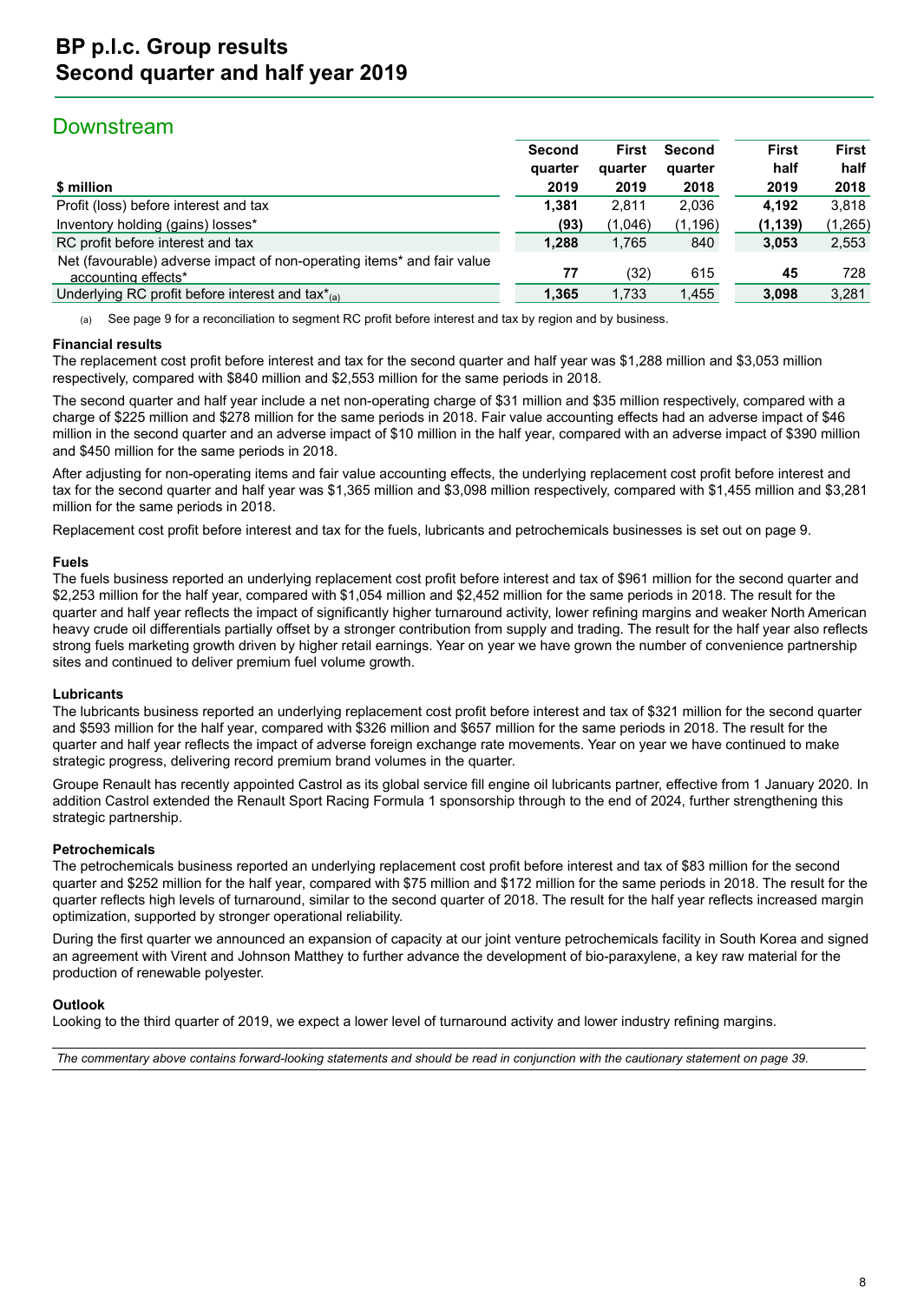# **BP p.l.c. Group results Second quarter and half year 2019**

## Downstream (continued)

|                                                                   | Second       | <b>First</b> | Second  | <b>First</b> | <b>First</b> |
|-------------------------------------------------------------------|--------------|--------------|---------|--------------|--------------|
|                                                                   | quarter      | quarter      | quarter | half         | half         |
| \$ million                                                        | 2019         | 2019         | 2018    | 2019         | 2018         |
| Underlying RC profit before interest and tax - by region          |              |              |         |              |              |
| US                                                                | 566          | 531          | 399     | 1,097        | 988          |
| Non-US                                                            | 799          | 1,202        | 1,056   | 2,001        | 2,293        |
|                                                                   | 1,365        | 1,733        | 1,455   | 3,098        | 3,281        |
| <b>Non-operating items</b>                                        |              |              |         |              |              |
| US                                                                | $\mathbf{2}$ | 1            | (155)   | 3            | (172)        |
| Non-US                                                            | (33)         | (5)          | (70)    | (38)         | (106)        |
|                                                                   | (31)         | (4)          | (225)   | (35)         | (278)        |
| Fair value accounting effects $(a)$                               |              |              |         |              |              |
| US                                                                | 8            | 61           | (299)   | 69           | (420)        |
| Non-US                                                            | (54)         | (25)         | (91)    | (79)         | (30)         |
|                                                                   | (46)         | 36           | (390)   | (10)         | (450)        |
| RC profit before interest and tax                                 |              |              |         |              |              |
| US                                                                | 576          | 593          | (55)    | 1,169        | 396          |
| Non-US                                                            | 712          | 1,172        | 895     | 1,884        |              |
|                                                                   |              |              |         |              | 2,157        |
|                                                                   | 1,288        | 1,765        | 840     | 3,053        | 2,553        |
| Underlying RC profit before interest and tax - by business (b)(c) |              |              |         |              |              |
| Fuels                                                             | 961          | 1,292        | 1,054   | 2,253        | 2,452        |
| Lubricants                                                        | 321          | 272          | 326     | 593          | 657          |
| Petrochemicals                                                    | 83           | 169          | 75      | 252          | 172          |
|                                                                   | 1,365        | 1,733        | 1,455   | 3,098        | 3,281        |
| Non-operating items and fair value accounting effects(a)          |              |              |         |              |              |
| Fuels                                                             | (99)         | 37           | (584)   | (62)         | (694)        |
| Lubricants                                                        | 22           | (4)          | (26)    | 18           | (29)         |
| Petrochemicals                                                    |              | (1)          | (5)     | (1)          | (5)          |
|                                                                   | (77)         | 32           | (615)   | (45)         | (728)        |
| RC profit before interest and $\text{tax}_{(b)(c)}$               |              |              |         |              |              |
| Fuels                                                             | 862          | 1,329        | 470     | 2,191        | 1,758        |
| Lubricants                                                        | 343          | 268          | 300     | 611          | 628          |
| Petrochemicals                                                    | 83           | 168          | 70      | 251          | 167          |
|                                                                   | 1,288        | 1,765        | 840     | 3,053        | 2,553        |
|                                                                   |              |              |         |              |              |
| BP average refining marker margin (RMM)* (\$/bbl)                 | 15.2         | 10.2         | 14.9    | 12.7         | 13.3         |
| <b>Refinery throughputs (mb/d)</b>                                |              |              |         |              |              |
| US.                                                               | 673          | 735          | 666     | 703          | 690          |
| Europe                                                            | 715          | 767          | 786     | 741          | 792          |
| Rest of World                                                     | 209          | 237          | 228     | 223          | 238          |
|                                                                   | 1,597        | 1,739        | 1,680   | 1,667        | 1,720        |
| <b>BP-operated refining availability*</b> (%)                     | 93.4         | 94.3         | 93.1    | 93.9         | 94.0         |
|                                                                   |              |              |         |              |              |
| Marketing sales of refined products (mb/d)                        |              |              |         |              |              |
| US                                                                | 1,174        | 1,077        | 1,161   | 1,126        | 1,129        |
| Europe                                                            | 1,091        | 993          | 1,135   | 1,042        | 1,090        |
| Rest of World                                                     | 520          | 520          | 477     | 520          | 479          |
|                                                                   | 2,785        | 2,590        | 2,773   | 2,688        | 2,698        |
| Trading/supply sales of refined products                          | 3,099        | 3,296        | 3,247   | 3,197        | 3,215        |
| Total sales volumes of refined products                           | 5,884        | 5,886        | 6,020   | 5,885        | 5,913        |
|                                                                   |              |              |         |              |              |
| <b>Petrochemicals production (kte)</b>                            |              |              |         |              |              |
| US                                                                | 584          | 601          | 404     | 1,185        | 903          |
| Europe                                                            | 1,226        | 1,160        | 1,094   | 2,386        | 2,222        |
| Rest of World                                                     | 1,156        | 1,299        | 1,358   | 2,455        | 2,749        |
|                                                                   | 2,966        | 3,060        | 2,856   | 6,026        | 5,874        |

(a) For Downstream, fair value accounting effects arise solely in the fuels business. See page 30 for further information.

(b) Segment-level overhead expenses are included in the fuels business result.

(c) Results from petrochemicals at our Gelsenkirchen and Mülheim sites in Germany are reported in the fuels business.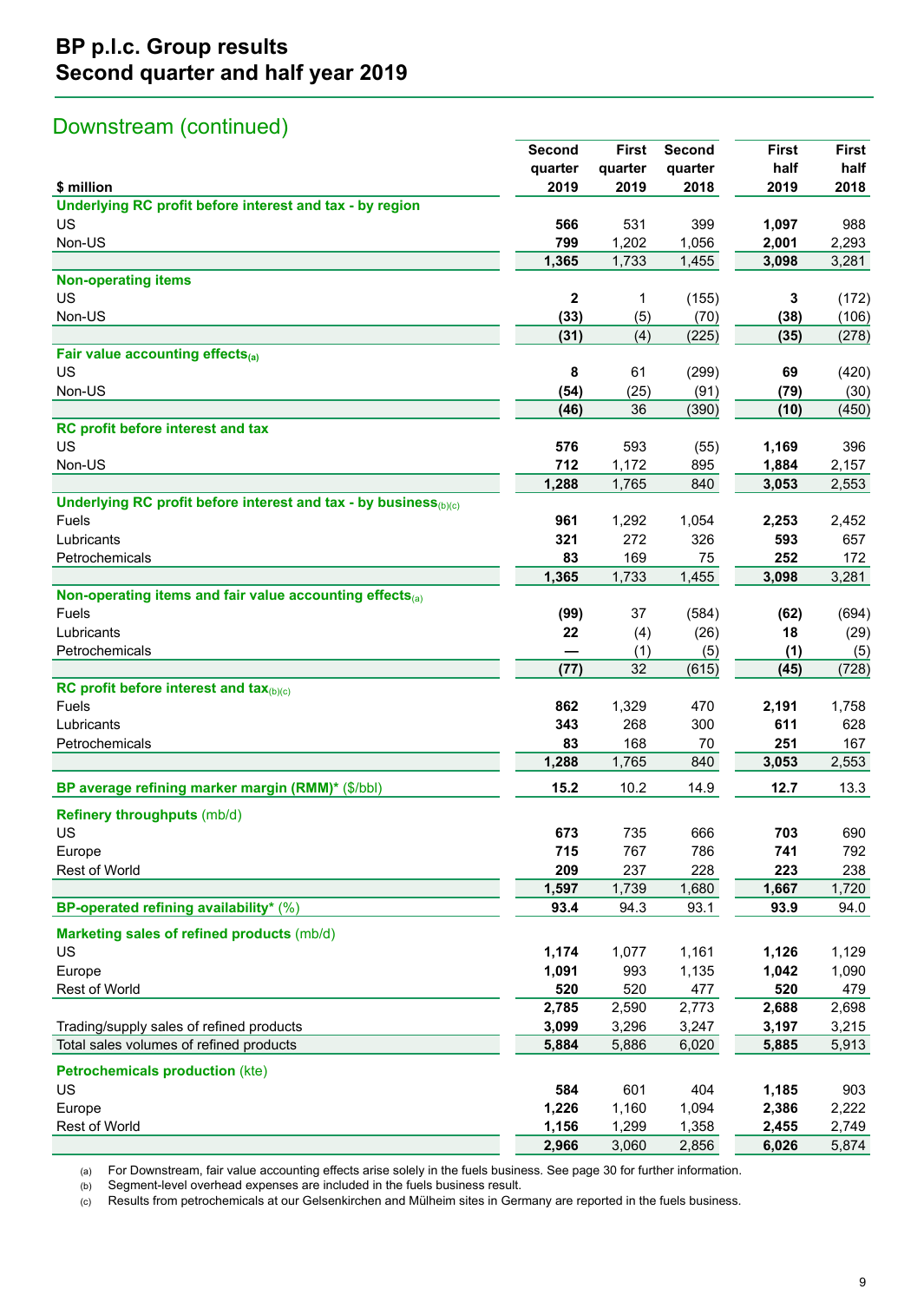### Rosneft

|                                                  | Second<br>auarter | First<br>quarter | Second<br>quarter | First<br>half | <b>First</b><br>half |
|--------------------------------------------------|-------------------|------------------|-------------------|---------------|----------------------|
| \$ million                                       | $2019_{(a)}$      | 2019             | 2018              | $2019_{(a)}$  | 2018                 |
| Profit before interest and $\text{tax}_{(b)(c)}$ | 523               | 526              | 876               | 1.049         | 1.145                |
| Inventory holding (gains) losses*                | 2                 | (40)             | (110)             | (38)          | (132)                |
| RC profit before interest and tax                | 525               | 486              | 766               | 1.011         | 1,013                |
| Net charge (credit) for non-operating items*     | 113               | 81               |                   | 194           |                      |
| Underlying RC profit before interest and tax*    | 638               | 567              | 766               | 1.205         | 1,013                |

#### **Financial results**

Replacement cost (RC) profit before interest and tax for the second quarter and half year was \$525 million and \$1,011 million respectively, compared with \$766 million and \$1,013 million for the same periods in 2018.

After adjusting for non-operating items, the underlying RC profit before interest and tax for the second quarter and half year was \$638 million and \$1,205 million respectively. There were no non-operating items in the second quarter and half year in 2018.

Compared with the same periods in 2018, the result for the second quarter primarily reflects lower oil prices, adverse effects of duty lag and foreign exchange, whilst the result for the half year was primarily affected by favourable foreign exchange effects partially offset by lower oil prices.

BP's two nominees, Bob Dudley and Guillermo Quintero, were re-elected to Rosneft's board at Rosneft's annual general meeting (AGM) on 4 June 2019. At the AGM, shareholders also approved a resolution to pay a dividend of 11.33 roubles per ordinary share, which brings the total dividend for 2018 to 25.91 roubles per ordinary share, constituting 50% of the company's IFRS net profit. BP received a payment of \$334 million, after the deduction of withholding tax, on 16 July.

|                                                 | <b>Second</b><br>quarter<br>$2019_{(a)}$ | <b>First</b><br>quarter<br>2019 | Second<br>quarter<br>2018 | First<br>half<br>$2019_{(a)}$ | <b>First</b><br>half<br>2018 |
|-------------------------------------------------|------------------------------------------|---------------------------------|---------------------------|-------------------------------|------------------------------|
| <b>Production (net of royalties) (BP share)</b> |                                          |                                 |                           |                               |                              |
| Liquids* (mb/d)                                 | 912                                      | 937                             | 909                       | 924                           | 906                          |
| Natural gas (mmcf/d)                            | 1.250                                    | 1.327                           | 1.262                     | 1.288                         | 1,285                        |
| Total hydrocarbons* (mboe/d)                    | 1.127                                    | 1.166                           | 1.127                     | 1.146                         | 1.127                        |

(a) The operational and financial information of the Rosneft segment for the second quarter and half year is based on preliminary operational and financial results of Rosneft for the three months and six months ended 30 June 2019. Actual results may differ from these amounts.

(b) The Rosneft segment result includes equity-accounted earnings arising from BP's 19.75% shareholding in Rosneft as adjusted for the accounting required under IFRS relating to BP's purchase of its interest in Rosneft and the amortization of the deferred gain relating to the divestment of BP's interest in TNK-BP. These adjustments increase the segment's reported profit before interest and tax, as shown in the table above, compared with the amounts reported in Rosneft's IFRS financial statements.

(c) BP's adjusted share of Rosneft's earnings after Rosneft's own finance costs, taxation and non-controlling interests is included in the BP group income statement within profit before interest and taxation. For each year-to-date period it is calculated by translating the amounts reported in Russian roubles into US dollars using the average exchange rate for the year to date.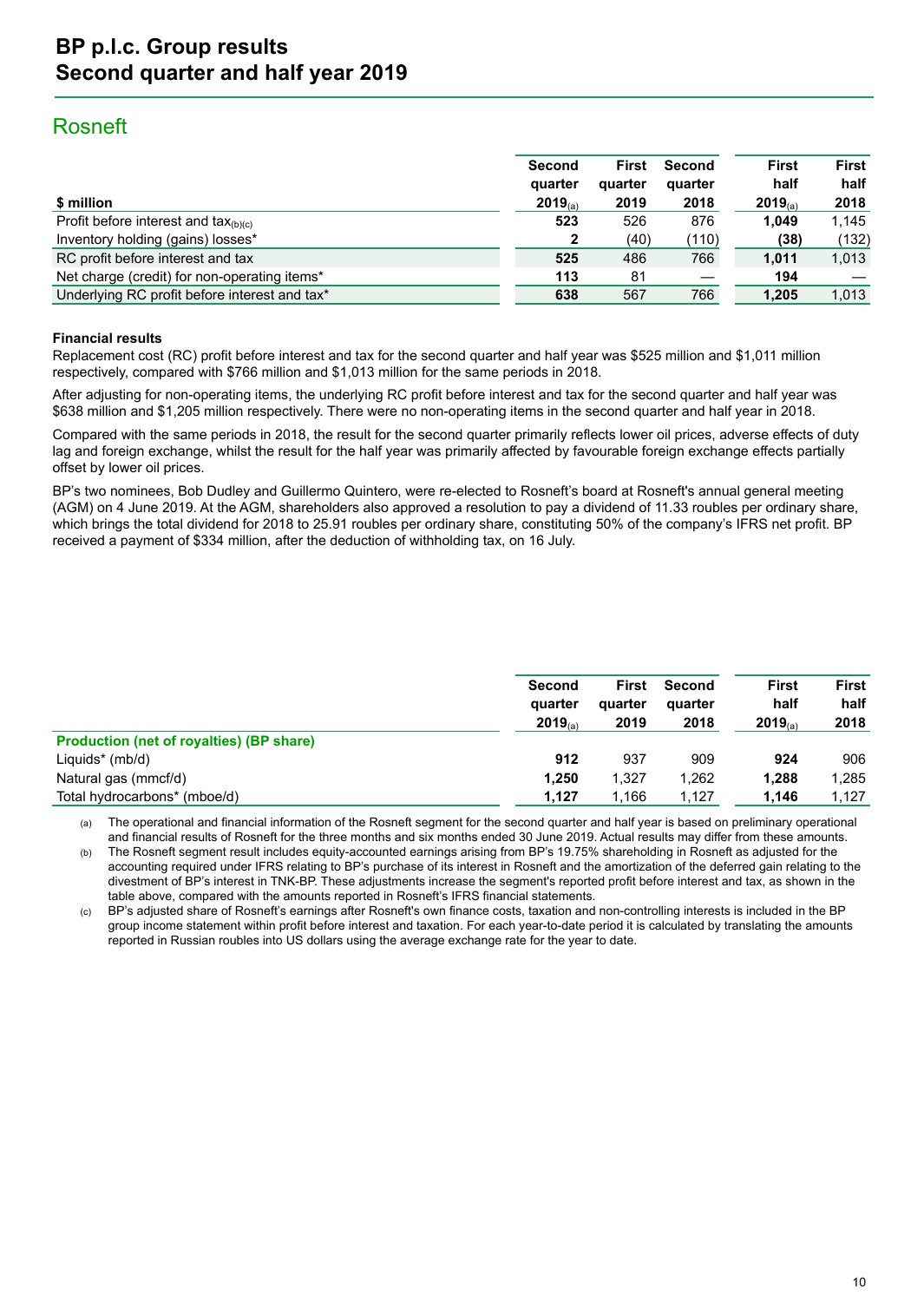### Other businesses and corporate

|                                                      | <b>Second</b> | <b>First</b> | Second  | <b>First</b> | <b>First</b> |
|------------------------------------------------------|---------------|--------------|---------|--------------|--------------|
|                                                      | quarter       | quarter      | quarter | half         | half         |
| \$ million                                           | 2019          | 2019         | 2018    | 2019         | 2018         |
| Profit (loss) before interest and tax                | (381)         | (546)        | (1,025) | (927)        | (1,596)      |
| Inventory holding (gains) losses*                    |               |              |         |              |              |
| RC profit (loss) before interest and tax             | (381)         | (546)        | (1,025) | (927)        | (1,596)      |
| Net charge (credit) for non-operating items*         | 91            | 128          | 548     | 219          | 727          |
| Underlying RC profit (loss) before interest and tax* | (290)         | (418)        | (477)   | (708)        | (869)        |
| Underlying RC profit (loss) before interest and tax  |               |              |         |              |              |
| US.                                                  | (224)         | (155)        | (123)   | (379)        | (270)        |
| Non-US                                               | (66)          | (263)        | (354)   | (329)        | (599)        |
|                                                      | (290)         | (418)        | (477)   | (708)        | (869)        |
| <b>Non-operating items</b>                           |               |              |         |              |              |
| US.                                                  | (78)          | (128)        | (498)   | (206)        | (646)        |
| Non-US                                               | (13)          |              | (50)    | (13)         | (81)         |
|                                                      | (91)          | (128)        | (548)   | (219)        | (727)        |
| RC profit (loss) before interest and tax             |               |              |         |              |              |
| US.                                                  | (302)         | (283)        | (621)   | (585)        | (916)        |
| Non-US                                               | (79)          | (263)        | (404)   | (342)        | (680)        |
|                                                      | (381)         | (546)        | (1,025) | (927)        | (1, 596)     |

Other businesses and corporate comprises our alternative energy business, shipping, treasury, BP ventures and corporate activities including centralized functions, and any residual costs of the Gulf of Mexico oil spill.

#### **Financial results**

The replacement cost loss before interest and tax for the second quarter and half year was \$381 million and \$927 million respectively, compared with \$1,025 million and \$1,596 million for the same periods in 2018.

The results included a net non-operating charge of \$91 million for the second quarter and a charge of \$219 million for the half year, primarily relating to costs of the Gulf of Mexico oil spill, compared with a charge of \$548 million and \$727 million for the same periods in 2018. After adjusting for non-operating items, the underlying replacement cost loss before interest and tax for the second quarter and half year was \$290 million and \$708 million respectively, compared with \$477 million and \$869 million for the same periods in 2018.

#### **Alternative Energy**

The net ethanol-equivalent production (which includes ethanol and sugar) for the second quarter and half year was 254 million litres and 268 million litres respectively, compared with 259 million litres and 267 million litres for the same periods in 2018.

Net wind generation capacity\* was 926MW at 30 June 2019, compared with 1,432MW at 30 June 2018. BP's net share of wind generation for the second quarter and half year was 688GWh and 1,461GWh respectively, compared with 984GWh and 2,201GWh for the same periods in 2018. The lower production and reduced capacity in 2019 is due to divestments in the fourth quarter of 2018 and second quarter of 2019.

Lightsource BP (an equity-accounted entity, in which BP holds 43%) manages a total portfolio of 2GW of operating solar facilities, of which 1.3GW was developed in-house. During the second quarter, Lightsource BP announced expansion of its activities in Brazil, acquiring a 1.9GW portfolio of greenfield solar projects from Enerlife. In the US, Lightsource BP has executed a long-term agreement to supply renewable power from a 100MW solar facility in Alabama and has also begun construction of a 20MW solar facility in Kansas. This builds on the first quarter announcement that the Green Growth Equity Fund, managed by Lightsource BP's Indian joint venture, EverSource Capital, is partnering with the National Investment and Infrastructure Fund (NIIF) and CDC Group plc to invest a total of \$330 million in Ayana Renewable Power. Ayana was launched to develop utility scale solar and wind generation projects in India.

On 22 July, BP and Bunge Limited announced that they had agreed to form a 50:50 joint venture, BP Bunge Bioenergia, that will create a leading bioenergy company in Brazil. On completion, BP's interest in the venture will increase its existing biofuels business by more than 50% and create opportunities to drive value from economies of scale, synergy and modernization of operations. The venture will have 11 biofuels sites in Brazil, with 32 million metric tonnes of combined crushing capacity per year. It will also generate renewable electricity – fuelled by waste biomass from the sugar cane – through its cogeneration facilities to power all its sites and sell surplus electricity to the Brazilian power grid.

In 2018, the two businesses produced a total of around 2.2 billion litres of ethanol equivalent and, after powering the sites, exported 1,200 gigawatt hours of low-carbon biopower to the national grid. Together the two businesses currently employ over 10,000 people in Brazil.

#### **BP Ventures**

During the second quarter, BP Ventures invested \$30 million in Calysta, Inc., an alternative protein producer, that will use BP's natural gas to produce protein for fish, livestock and pet feeds. Calysta's proprietary gas fermentation technology produces FeedKind® protein, a sustainable feedstock that can be used for fish, livestock and pet nutritional products. The process has the potential to help meet the growing demand for feed in the aquaculture and wider agriculture markets, without some of the environmental impacts of current sourcing methods.

#### **Outlook**

During 2019, Other businesses and corporate average quarterly charges, excluding non-operating items, are expected to be around \$350 million although this will fluctuate quarter to quarter.

*The commentary above contains forward-looking statements and should be read in conjunction with the cautionary statement on page 39.*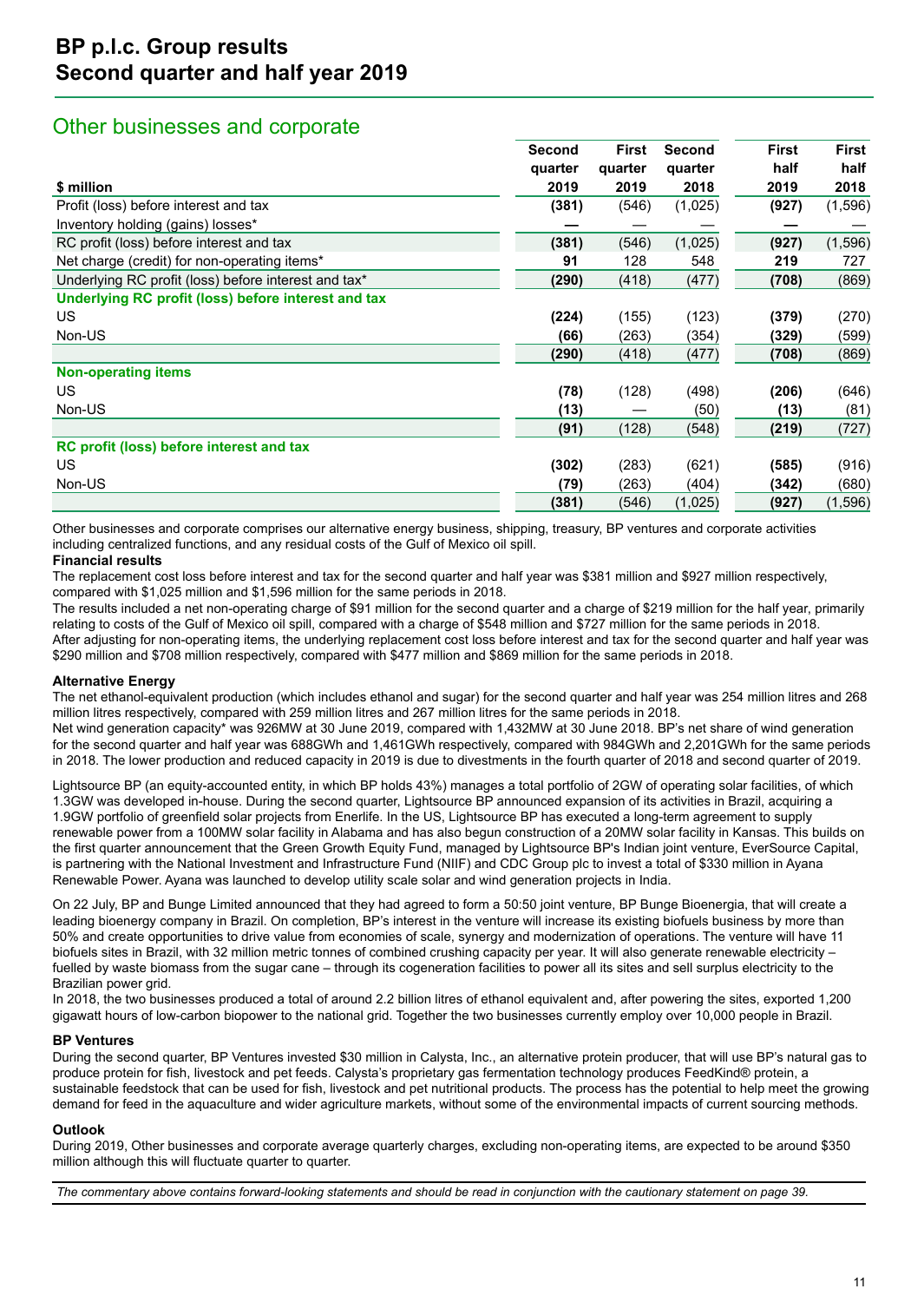## **BP p.l.c. Group results Second quarter and half year 2019**

### Half-yearly financial report

This results announcement also represents BP's half-yearly financial report for the purposes of the Disclosure Guidance and Transparency Rules made by the UK Financial Conduct Authority. In this context: (i) the condensed set of financial statements can be found on pages 14-26; (ii) pages 1-11, and 27-39 comprise the interim management report; and (iii) the directors' responsibility statement and auditors' independent review report can be found on pages 12-13.

# Statement of directors' responsibilities

The directors confirm that, to the best of their knowledge, the condensed set of financial statements on pages 14-26 has been prepared in accordance with IAS 34 'Interim Financial Reporting', and that the interim management report on pages 1-11 and 27-39 includes a fair review of the information required by the Disclosure Guidance and Transparency Rules.

The directors of BP p.l.c. are listed on pages 58-62 of *BP Annual Report and Form 20-F 2018*, with the following exceptions. Admiral Frank Bowman and Alan Boeckmann retired at the 2019 Annual General Meeting on 21 May 2019.

By order of the board

Bob Dudley **Brian Gilvary** Brian Gilvary Group Chief Executive Chief Financial Officer 29 July 2019 29 July 2019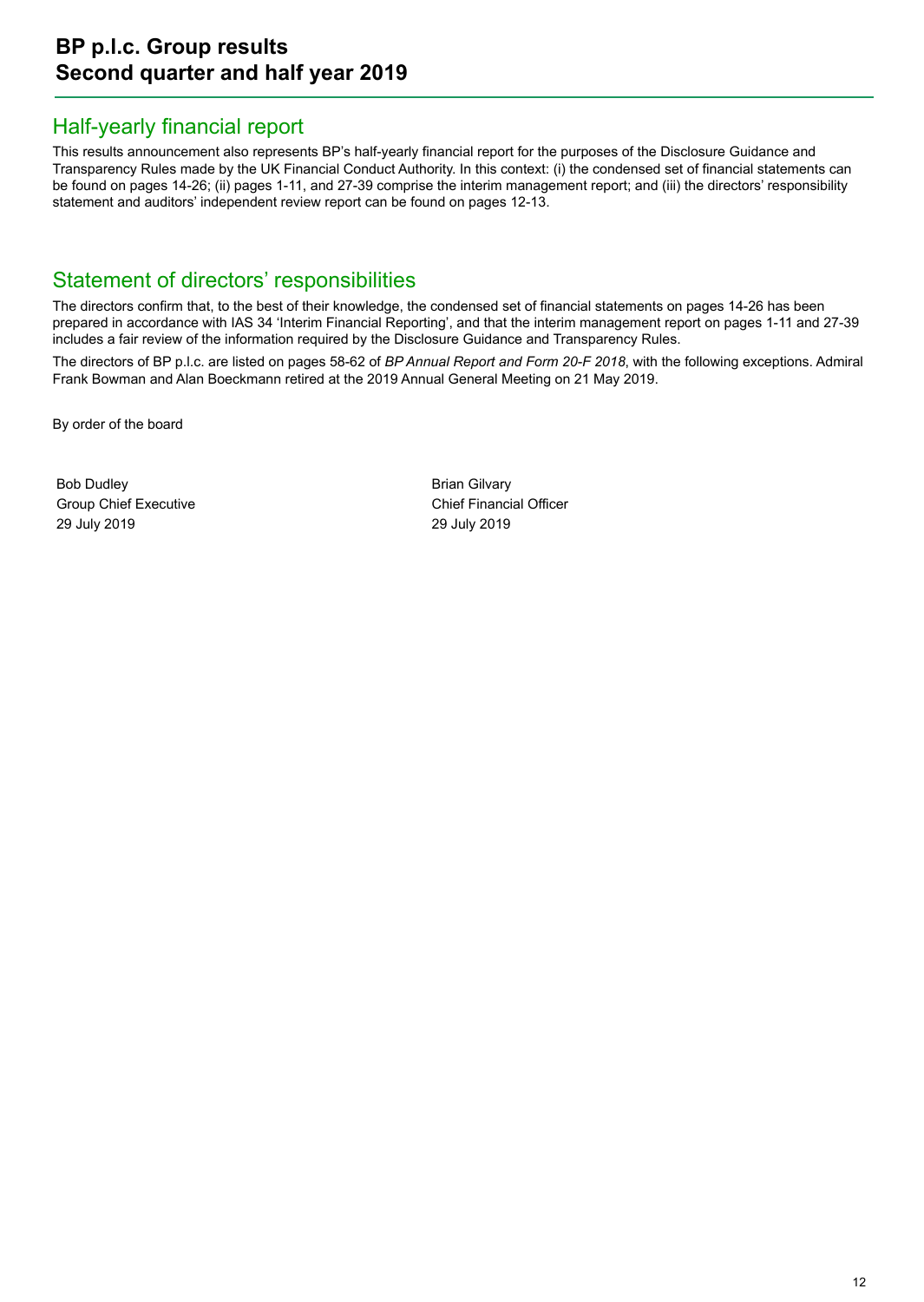# Independent review report to BP p.l.c.

#### **Introduction**

We have been engaged by the company to review the condensed set of financial statements in the half-yearly financial report for the six months ended 30 June 2019 which comprises the group income statement, condensed group statement of comprehensive income, condensed group statement of changes in equity, group balance sheet, condensed group cash flow statement and related notes 1 to 11. We have read the other information contained in the half-yearly financial report and considered whether it contains any apparent misstatements or material inconsistencies with the information in the condensed set of financial statements.

This report is made solely to the company in accordance with International Standard on Review Engagements (UK and Ireland) 2410 'Review of Interim Financial Information Performed by the Independent Auditor of the Entity' issued by the Financial Reporting Council. Our work has been undertaken so that we might state to the company those matters we are required to state to it in an independent review report and for no other purpose. To the fullest extent permitted by law, we do not accept or assume responsibility to anyone other than the company, for our review work, for this report, or for the conclusions we have formed.

#### **Directors' responsibilities**

The half-yearly financial report is the responsibility of, and has been approved by, the directors. The directors are responsible for preparing the half-yearly financial report in accordance with the Disclosure Guidance and Transparency Rules of the United Kingdom's Financial Conduct Authority.

As disclosed in Note 1, the annual financial statements of the group are prepared in accordance with International Financial Reporting Standards (IFRSs) as issued by the International Accounting Standards Board (IASB) and IFRSs as adopted by the European Union. The condensed set of financial statements included in this half-yearly financial report has been prepared in accordance with International Accounting Standard 34, 'Interim Financial Reporting', as issued by the IASB and as adopted by the European Union.

#### **Our responsibility**

Our responsibility is to express to the company a conclusion on the condensed set of financial statements in the half-yearly financial report based on our review.

#### **Scope of review**

We conducted our review in accordance with International Standard on Review Engagements (UK and Ireland) 2410 'Review of Interim Financial Information Performed by the Independent Auditor of the Entity' issued by the Financial Reporting Council for use in the United Kingdom. A review of interim financial information consists of making inquiries, primarily of persons responsible for financial and accounting matters, and applying analytical and other review procedures. A review is substantially less in scope than an audit conducted in accordance with International Standards on Auditing (UK) and consequently does not enable us to obtain assurance that we would become aware of all significant matters that might be identified in an audit. Accordingly, we do not express an audit opinion.

#### **Conclusion**

Based on our review, nothing has come to our attention that causes us to believe that the condensed set of financial statements in the half-yearly financial report for the six months ended 30 June 2019 is not prepared, in all material respects, in accordance with International Accounting Standard 34 as issued by the IASB and as adopted by the European Union and the Disclosure Guidance and Transparency Rules of the United Kingdom's Financial Conduct Authority.

#### **Deloitte LLP**

Statutory Auditor London United Kingdom 29 July 2019

The maintenance and integrity of the BP p.l.c. website are the responsibility of the directors; the review work carried out by the statutory auditors does not involve consideration of these matters and, accordingly, the statutory auditors accept no responsibility for any changes that may have occurred to the financial information since it was initially presented on the website.

Legislation in the United Kingdom governing the preparation and dissemination of financial statements may differ from legislation in other jurisdictions.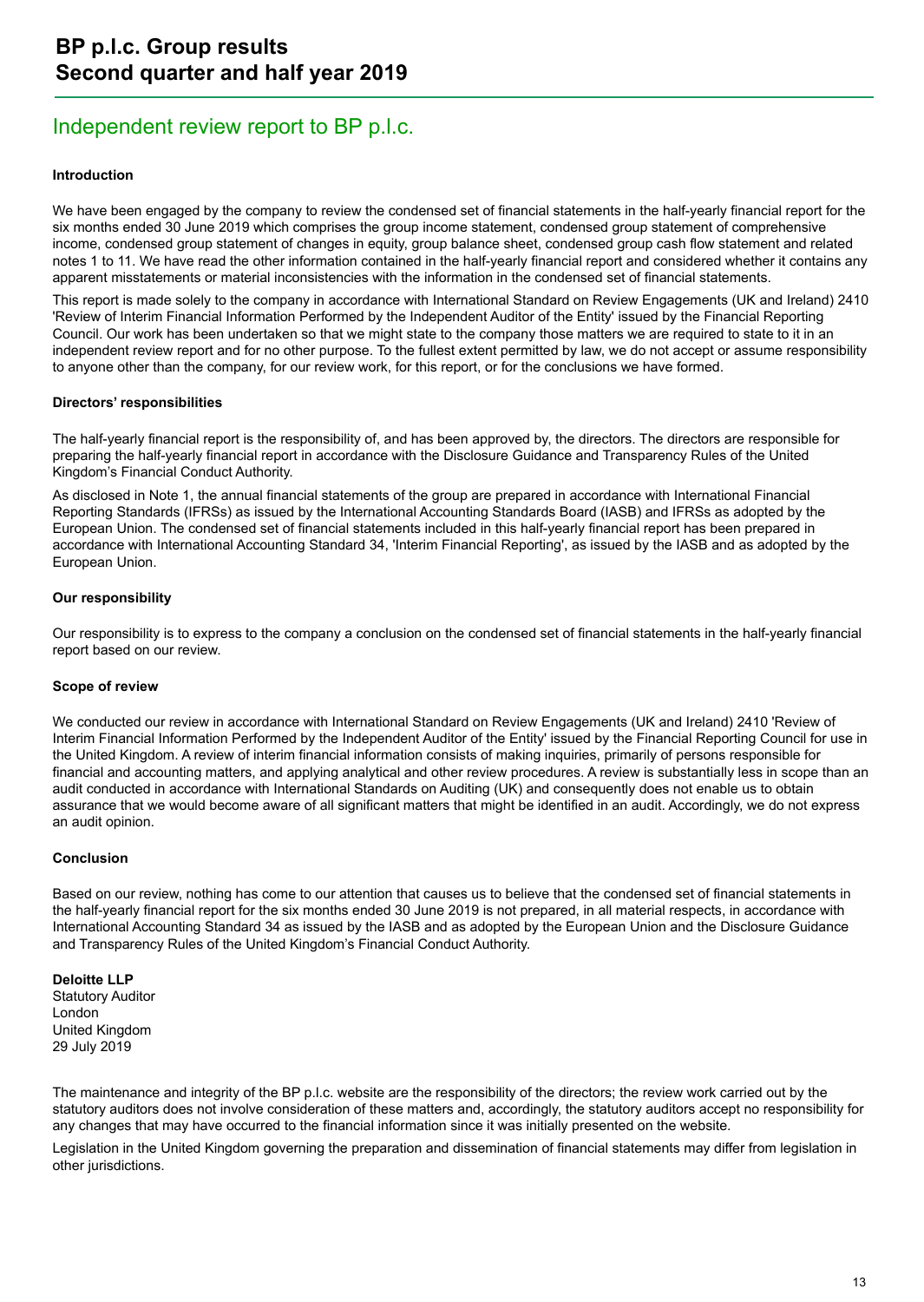# Financial statements

# Group income statement

|                                                                    | Second  | <b>First</b> | Second  | <b>First</b> | <b>First</b> |
|--------------------------------------------------------------------|---------|--------------|---------|--------------|--------------|
|                                                                    | quarter | quarter      | quarter | half         | half         |
| \$ million                                                         | 2019    | 2019         | 2018    | 2019         | 2018         |
|                                                                    |         |              |         |              |              |
| Sales and other operating revenues (Note 4)                        | 72,676  | 66,321       | 75,439  | 138,997      | 143,611      |
| Earnings from joint ventures - after interest and tax              | 138     | 185          | 220     | 323          | 513          |
| Earnings from associates - after interest and tax                  | 608     | 649          | 1,027   | 1,257        | 1,441        |
| Interest and other income                                          | 270     | 163          | 165     | 433          | 324          |
| Gains on sale of businesses and fixed assets                       | 55      | 89           | 56      | 144          | 161          |
| Total revenues and other income                                    | 73,747  | 67,407       | 76,907  | 141,154      | 146,050      |
| Purchases                                                          | 55,683  | 48,272       | 58,424  | 103,955      | 109,936      |
| Production and manufacturing expenses                              | 5,391   | 5,356        | 5,515   | 10,747       | 10,953       |
| Production and similar taxes (Note 6)                              | 371     | 424          | 531     | 795          | 899          |
| Depreciation, depletion and amortization (Note 5)                  | 4,588   | 4,461        | 3,811   | 9,049        | 7,742        |
| Impairment and losses on sale of businesses and fixed assets       | 906     | 96           | (23)    | 1,002        | 68           |
| <b>Exploration expense</b>                                         | 146     | 367          | 164     | 513          | 678          |
| Distribution and administration expenses                           | 2,646   | 2,767        | 2,929   | 5,413        | 5,723        |
| Profit (loss) before interest and taxation                         | 4,016   | 5,664        | 5,556   | 9,680        | 10,051       |
| Finance costs                                                      | 853     | 867          | 535     | 1,720        | 1,088        |
| Net finance expense relating to pensions and other post-retirement |         |              |         |              |              |
| benefits                                                           | 15      | 15           | 31      | 30           | 62           |
| Profit (loss) before taxation                                      | 3,148   | 4,782        | 4,990   | 7,930        | 8,901        |
| Taxation                                                           | 1,244   | 1,783        | 2,117   | 3,027        | 3,497        |
| Profit (loss) for the period                                       | 1,904   | 2,999        | 2,873   | 4,903        | 5,404        |
| Attributable to                                                    |         |              |         |              |              |
| <b>BP</b> shareholders                                             | 1,822   | 2,934        | 2,799   | 4,756        | 5,268        |
| Non-controlling interests                                          | 82      | 65           | 74      | 147          | 136          |
|                                                                    | 1,904   | 2,999        | 2,873   | 4,903        | 5,404        |
|                                                                    |         |              |         |              |              |
| Earnings per share (Note 7)                                        |         |              |         |              |              |
| Profit (loss) for the period attributable to BP shareholders       |         |              |         |              |              |
| Per ordinary share (cents)                                         |         |              |         |              |              |
| Basic                                                              | 8.95    | 14.54        | 14.03   | 23.47        | 26.42        |
| <b>Diluted</b>                                                     | 8.92    | 14.47        | 13.96   | 23.35        | 26.27        |
| Per ADS (dollars)                                                  |         |              |         |              |              |
| <b>Basic</b>                                                       | 0.54    | 0.87         | 0.84    | 1.41         | 1.59         |
| Diluted                                                            | 0.54    | 0.87         | 0.84    | 1.40         | 1.58         |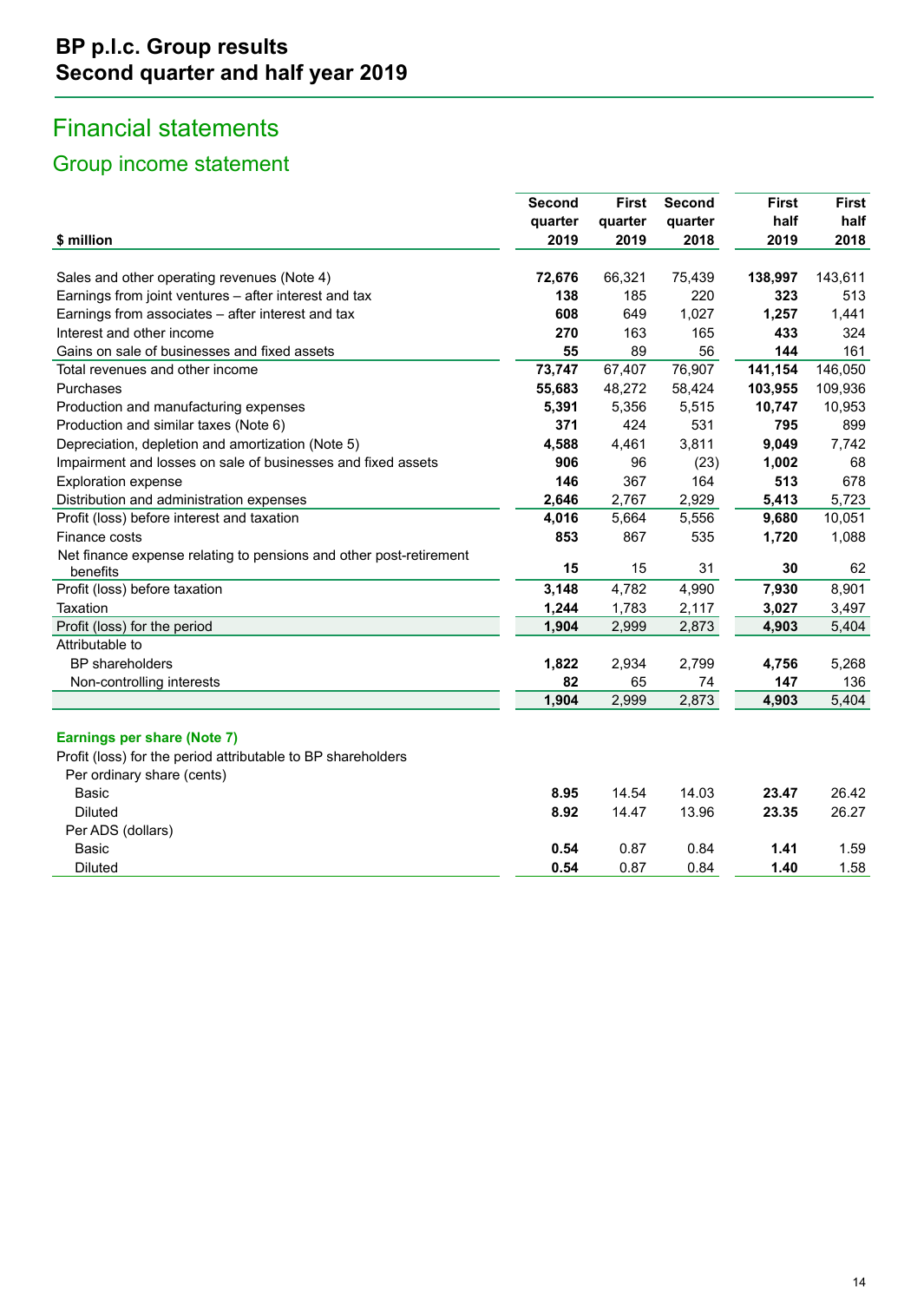# Condensed group statement of comprehensive income

| \$ million                                                                                | Second<br>quarter<br>2019 | <b>First</b><br>quarter<br>2019 | Second<br>quarter<br>2018 | <b>First</b><br>half<br>2019 | <b>First</b><br>half<br>2018 |
|-------------------------------------------------------------------------------------------|---------------------------|---------------------------------|---------------------------|------------------------------|------------------------------|
| Profit (loss) for the period                                                              | 1,904                     | 2,999                           | 2,873                     | 4,903                        | 5,404                        |
| <b>Other comprehensive income</b>                                                         |                           |                                 |                           |                              |                              |
| Items that may be reclassified subsequently to profit or loss                             |                           |                                 |                           |                              |                              |
| Currency translation differences                                                          | 131                       | 989                             | (2,612)                   | 1,120                        | (2,081)                      |
| Cash flow hedges and costs of hedging                                                     | 133                       | 19                              | (107)                     | 152                          | (189)                        |
| Share of items relating to equity-accounted entities, net of tax                          | (30)                      | (50)                            | (33)                      | (80)                         | 122                          |
| Income tax relating to items that may be reclassified                                     | (9)                       | (34)                            | 52                        | (43)                         | (38)                         |
|                                                                                           | 225                       | 924                             | (2,700)                   | 1,149                        | (2, 186)                     |
| Items that will not be reclassified to profit or loss                                     |                           |                                 |                           |                              |                              |
| Remeasurements of the net pension and other post-retirement<br>benefit liability or asset | (39)                      | (853)                           | 1,714                     | (892)                        | 2,579                        |
| Cash flow hedges that will subsequently be transferred to the<br>balance sheet            | (7)                       | 8                               | (35)                      | 1                            | (22)                         |
| Income tax relating to items that will not be reclassified                                | 2                         | 273                             | (557)                     | 275                          | (822)                        |
|                                                                                           | (44)                      | (572)                           | 1,122                     | (616)                        | 1,735                        |
| Other comprehensive income                                                                | 181                       | 352                             | (1,578)                   | 533                          | (451)                        |
| Total comprehensive income                                                                | 2,085                     | 3,351                           | 1,295                     | 5,436                        | 4,953                        |
| <b>Attributable to</b>                                                                    |                           |                                 |                           |                              |                              |
| <b>BP</b> shareholders                                                                    | 2,001                     | 3,281                           | 1,268                     | 5,282                        | 4,848                        |
| Non-controlling interests                                                                 | 84                        | 70                              | 27                        | 154                          | 105                          |
|                                                                                           | 2,085                     | 3,351                           | 1,295                     | 5,436                        | 4,953                        |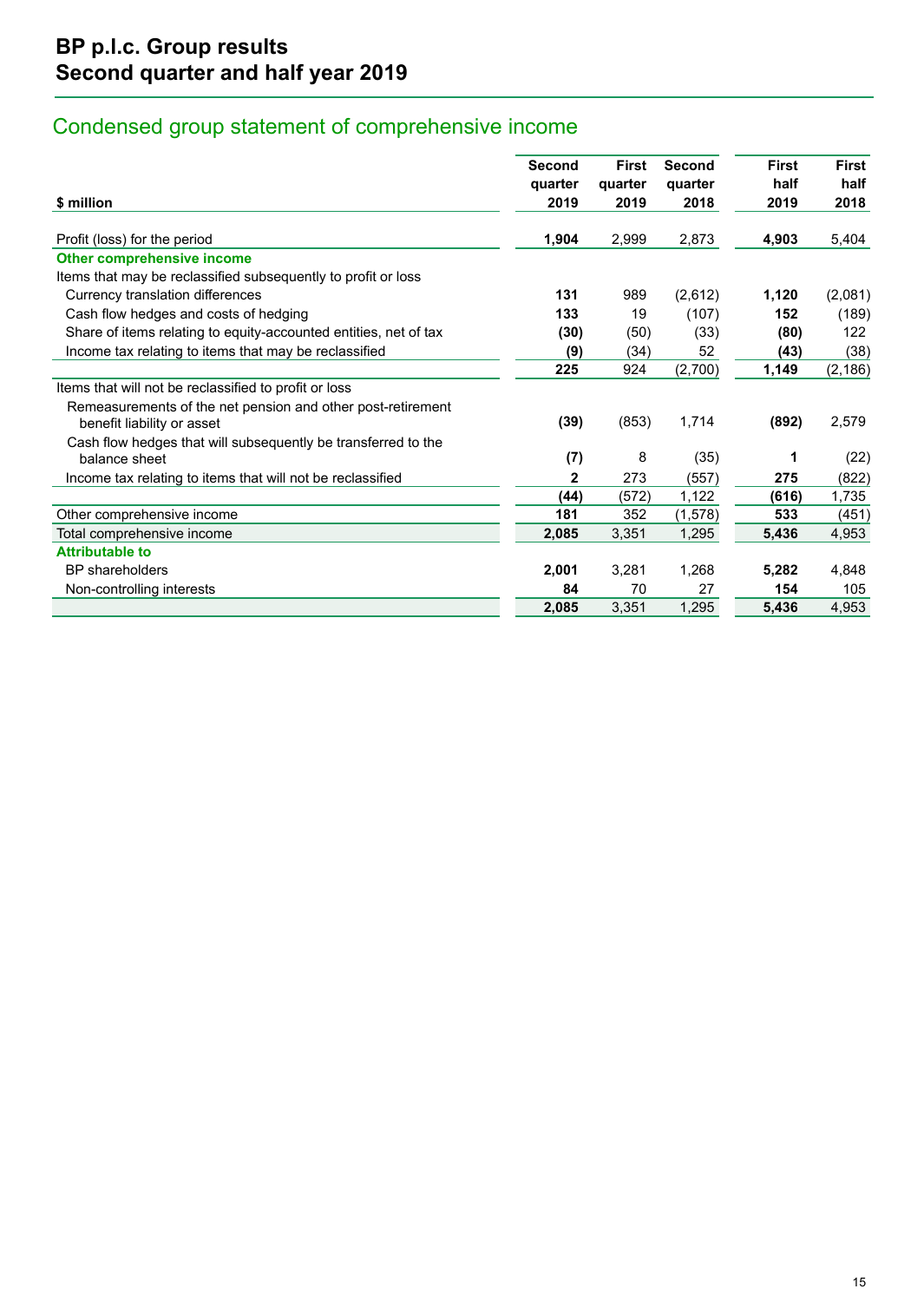# Condensed group statement of changes in equity

|                                                                   | <b>BP</b> shareholders' | Non-controlling | <b>Total</b> |
|-------------------------------------------------------------------|-------------------------|-----------------|--------------|
| \$ million                                                        | equity                  | interests       | equity       |
| At 31 December 2018                                               | 99.444                  | 2.104           | 101,548      |
| Adjustment on adoption of IFRS 16, net of tax $_{(a)}$            | (329)                   | (1)             | (330)        |
| At 1 January 2019                                                 | 99,115                  | 2,103           | 101,218      |
| Total comprehensive income                                        | 5,282                   | 154             | 5.436        |
| <b>Dividends</b>                                                  | (3,200)                 | (119)           | (3, 319)     |
| Cash flow hedges transferred to the balance sheet, net of tax     | 12                      |                 | 12           |
| Repurchase of ordinary share capital                              | (125)                   |                 | (125)        |
| Share-based payments, net of tax                                  | 398                     |                 | 398          |
| Share of equity-accounted entities' changes in equity, net of tax | 3                       |                 |              |
| At 30 June 2019                                                   | 101.485                 | 2.138           | 103.623      |

|                                                               | <b>BP</b> shareholders' | Non-controlling | <b>Total</b> |
|---------------------------------------------------------------|-------------------------|-----------------|--------------|
| \$ million                                                    | equity                  | interests       | equity       |
| At 31 December 2017                                           | 98.491                  | 1.913           | 100.404      |
| Adjustment on adoption of IFRS 9, net of tax $_{(b)}$         | (180)                   |                 | (180)        |
| At 1 January 2018                                             | 98,311                  | 1.913           | 100,224      |
|                                                               |                         |                 |              |
| Total comprehensive income                                    | 4.848                   | 105             | 4.953        |
| <b>Dividends</b>                                              | (3,556)                 | (70)            | (3,626)      |
| Cash flow hedges transferred to the balance sheet, net of tax | 5                       |                 | 5            |
| Repurchase of ordinary share capital                          | (200)                   |                 | (200)        |
| Share-based payments, net of tax                              | 414                     |                 | 414          |
| Transactions involving non-controlling interests, net of tax  | (1)                     |                 |              |
| At 30 June 2018                                               | 99.821                  | 1.949           | 101.770      |

(a) See Note 1 for further information.

(b) See Note 1 in *BP Annual Report and Form 20-F 2018* for further information.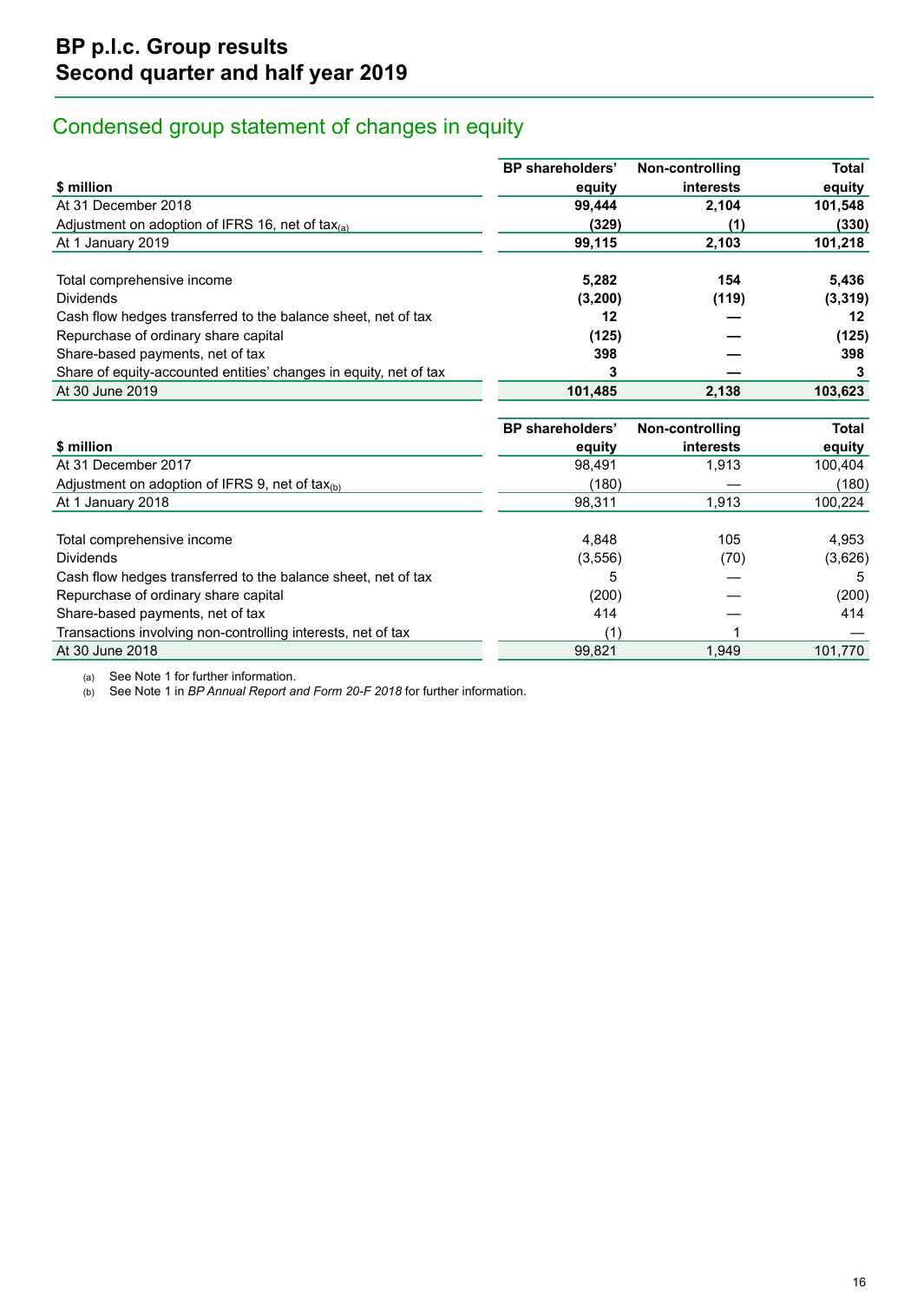# **BP p.l.c. Group results Second quarter and half year 2019**

# Group balance sheet

|                                                                                  | 30 June | 31 December  |
|----------------------------------------------------------------------------------|---------|--------------|
| \$ million                                                                       | 2019    | $2018_{(a)}$ |
| <b>Non-current assets</b>                                                        |         |              |
| Property, plant and equipment                                                    | 145,291 | 135,261      |
| Goodwill                                                                         | 12,158  | 12,204       |
| Intangible assets                                                                | 15,631  | 17,284       |
| Investments in joint ventures                                                    | 8,637   | 8,647        |
| Investments in associates                                                        | 19,587  | 17,673       |
| Other investments                                                                | 1,250   | 1,341        |
| <b>Fixed assets</b>                                                              | 202,554 | 192,410      |
| Loans                                                                            | 689     | 637          |
| Trade and other receivables                                                      | 2,146   | 1,834        |
| Derivative financial instruments                                                 | 6,014   | 5,145        |
| Prepayments                                                                      | 776     | 1,179        |
| Deferred tax assets                                                              | 3,624   | 3,706        |
| Defined benefit pension plan surpluses                                           | 5,816   | 5,955        |
|                                                                                  | 221,619 | 210,866      |
| <b>Current assets</b>                                                            |         |              |
| Loans                                                                            | 313     | 326          |
| Inventories                                                                      | 20,042  | 17,988       |
| Trade and other receivables                                                      | 24,343  | 24,478       |
| Derivative financial instruments                                                 | 3,384   | 3,846        |
| Prepayments                                                                      | 1,001   | 963          |
|                                                                                  | 930     |              |
| Current tax receivable                                                           |         | 1,019        |
| Other investments                                                                | 135     | 222          |
| Cash and cash equivalents                                                        | 20,674  | 22,468       |
|                                                                                  | 70,822  | 71,310       |
| Assets classified as held for sale (Note 2)                                      | 721     |              |
|                                                                                  | 71,543  | 71,310       |
| <b>Total assets</b>                                                              | 293,162 | 282,176      |
| <b>Current liabilities</b>                                                       |         |              |
| Trade and other payables                                                         | 44,774  | 46,265       |
| Derivative financial instruments                                                 | 2,601   | 3,308        |
| Accruals                                                                         | 4,143   | 4,626        |
| Lease liabilities                                                                | 2,094   | 44           |
| Finance debt                                                                     | 8,677   | 9,329        |
| Current tax payable                                                              | 2,384   | 2,101        |
| Provisions                                                                       | 2,070   | 2,564        |
|                                                                                  | 66,743  | 68,237       |
| Liabilities directly associated with assets classified as held for sale (Note 2) | 112     |              |
|                                                                                  | 66,855  | 68,237       |
| <b>Non-current liabilities</b>                                                   |         |              |
| Other payables                                                                   | 12,654  | 13,830       |
| Derivative financial instruments                                                 | 5,187   | 5,625        |
| Accruals                                                                         | 610     | 575          |
| Lease liabilities                                                                | 8,285   | 623          |
| Finance debt                                                                     | 58,876  | 55,803       |
| Deferred tax liabilities                                                         | 9,672   | 9,812        |
| Provisions                                                                       | 18,393  | 17,732       |
| Defined benefit pension plan and other post-retirement benefit plan deficits     | 9,007   | 8,391        |
|                                                                                  | 122,684 | 112,391      |
| <b>Total liabilities</b>                                                         | 189,539 | 180,628      |
| Net assets                                                                       | 103,623 | 101,548      |
| <b>Equity</b>                                                                    |         |              |
| BP shareholders' equity                                                          | 101,485 | 99,444       |
| Non-controlling interests                                                        | 2,138   | 2,104        |
| <b>Total equity</b>                                                              | 103,623 | 101,548      |
|                                                                                  |         |              |

(a) Finance debt on the comparative balance sheet has been re-presented to align with the current period. See Note 1 for further information.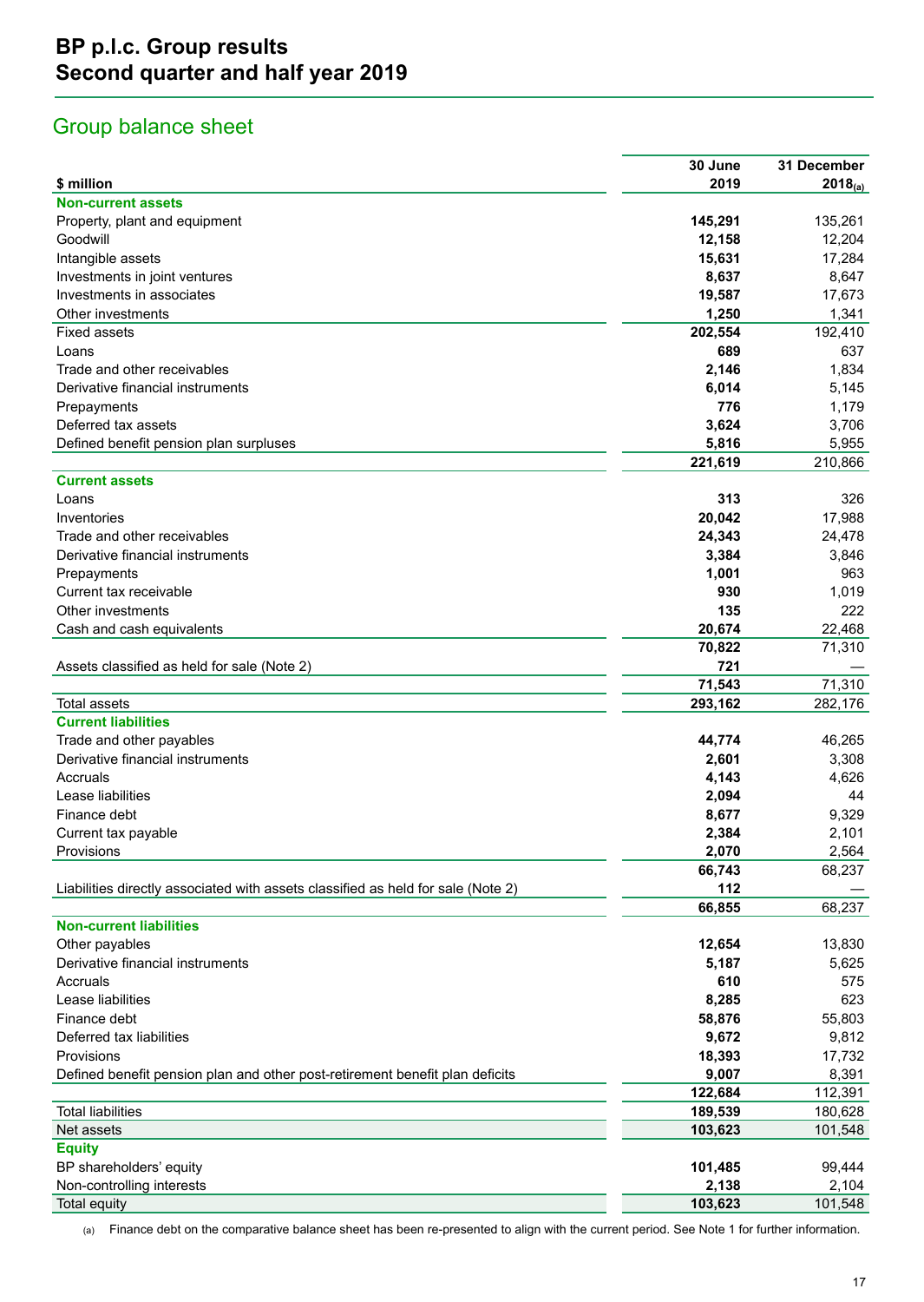# Condensed group cash flow statement

| \$ million                                                                                                                          | Second<br>quarter<br>2019 | quarter<br>2019 | <b>First Second</b><br>quarter<br>2018 | <b>First</b><br>half<br>2019 | <b>First</b><br>half<br>2018 |
|-------------------------------------------------------------------------------------------------------------------------------------|---------------------------|-----------------|----------------------------------------|------------------------------|------------------------------|
| <b>Operating activities</b>                                                                                                         |                           |                 |                                        |                              |                              |
| Profit (loss) before taxation                                                                                                       | 3,148                     | 4,782           | 4,990                                  | 7,930                        | 8,901                        |
| Adjustments to reconcile profit (loss) before taxation to net cash provided<br>by operating activities                              |                           |                 |                                        |                              |                              |
| Depreciation, depletion and amortization and exploration expenditure<br>written off                                                 | 4,665                     | 4,745           | 3,892                                  | 9,410                        | 8,249                        |
| Impairment and (gain) loss on sale of businesses and fixed assets                                                                   | 851                       | 7               | (79)                                   | 858                          | (93)                         |
| Earnings from equity-accounted entities, less dividends received                                                                    | (395)                     | (589)           | (988)                                  | (984)                        | (1,524)                      |
| Net charge for interest and other finance expense, less net interest paid                                                           | 62                        | 88              | 191                                    | 150                          | 271                          |
| Share-based payments                                                                                                                | 117                       | 297             | 167                                    | 414                          | 404                          |
| Net operating charge for pensions and other post-retirement benefits,<br>less contributions and benefit payments for unfunded plans | (68)                      | (77)            | (62)                                   | (145)                        | (264)                        |
| Net charge for provisions, less payments                                                                                            | (198)                     | (116)           | 80                                     | (314)                        | 224                          |
| Movements in inventories and other current and non-current assets and<br>liabilities                                                | (58)                      | (2,695)         | (570)                                  | (2,753)                      | (3,968)                      |
|                                                                                                                                     | (1, 309)                  | (1, 146)        | (1, 315)                               | (2, 455)                     | (2, 248)                     |
| Income taxes paid                                                                                                                   | 6,815                     | 5,296           | 6,306                                  | 12,111                       | 9,952                        |
| Net cash provided by operating activities<br><b>Investing activities</b>                                                            |                           |                 |                                        |                              |                              |
|                                                                                                                                     |                           |                 |                                        |                              |                              |
| Expenditure on property, plant and equipment, intangible and other assets<br>Acquisitions, net of cash acquired                     | (3,833)                   | (3,695)         | (3, 484)                               | (7, 528)                     | (7,070)                      |
|                                                                                                                                     | (1,747)                   | (1,795)         | (1)                                    | (3, 542)                     | (1)                          |
| Investment in joint ventures                                                                                                        | (20)                      |                 | (18)                                   | (20)                         | (57)                         |
| Investment in associates                                                                                                            | (54)                      | (145)           | (322)<br>(3,825)                       | (199)                        | (660)                        |
| Total cash capital expenditure<br>Proceeds from disposal of fixed assets                                                            | (5,654)<br>70             | (5,635)<br>235  | 105                                    | (11, 289)<br>305             | (7,788)<br>190               |
| Proceeds from disposal of businesses, net of cash disposed                                                                          | 8                         | 365             | 45                                     | 373                          | 127                          |
| Proceeds from loan repayments                                                                                                       | 64                        | 55              | 24                                     | 119                          | 33                           |
| Net cash used in investing activities                                                                                               | (5, 512)                  | (4,980)         | (3,651)                                | (10, 492)                    | (7, 438)                     |
| Financing activities $_{(a)}$                                                                                                       |                           |                 |                                        |                              |                              |
| Net issue (repurchase) of shares                                                                                                    | (80)                      | (45)            | (90)                                   | (125)                        | (200)                        |
| Lease liability payments                                                                                                            | (595)                     | (617)           | (4)                                    | (1, 212)                     | (14)                         |
| Proceeds from long-term financing                                                                                                   | 4,381                     | 2,124           | 910                                    | 6,505                        | 1,032                        |
| Repayments of long-term financing                                                                                                   | (3,602)                   | (2,640)         | (1, 722)                               | (6, 242)                     | (2,869)                      |
| Net increase (decrease) in short-term debt                                                                                          | (119)                     | 1,089           | 292                                    | 970                          | (57)                         |
| Net increase (decrease) in non-controlling interests                                                                                |                           |                 |                                        |                              | (1)                          |
| Dividends paid - BP shareholders                                                                                                    | (1,779)                   | (1, 435)        | (1,727)                                | (3, 214)                     | (3, 556)                     |
| - non-controlling interests                                                                                                         | (83)                      | (36)            | (57)                                   | (119)                        | (70)                         |
| Net cash provided by (used in) financing activities                                                                                 | (1, 877)                  | (1, 560)        | (2, 398)                               | (3, 437)                     | (5, 735)                     |
| Currency translation differences relating to cash and cash equivalents                                                              | (8)                       | 32              | (314)                                  | 24                           | (169)                        |
| Increase (decrease) in cash and cash equivalents                                                                                    | (582)                     | (1, 212)        | (57)                                   | (1, 794)                     | (3, 390)                     |
| Cash and cash equivalents at beginning of period                                                                                    | 21,256                    | 22,468          | 22,242                                 | 22,468                       | 25,575                       |
| Cash and cash equivalents at end of period                                                                                          | 20,674                    | 21,256          | 22,185                                 | 20,674                       | 22,185                       |

(a) Financing cash flows for the second quarter and half year 2018 have been re-presented to align with the current period. See Note 1 for further information.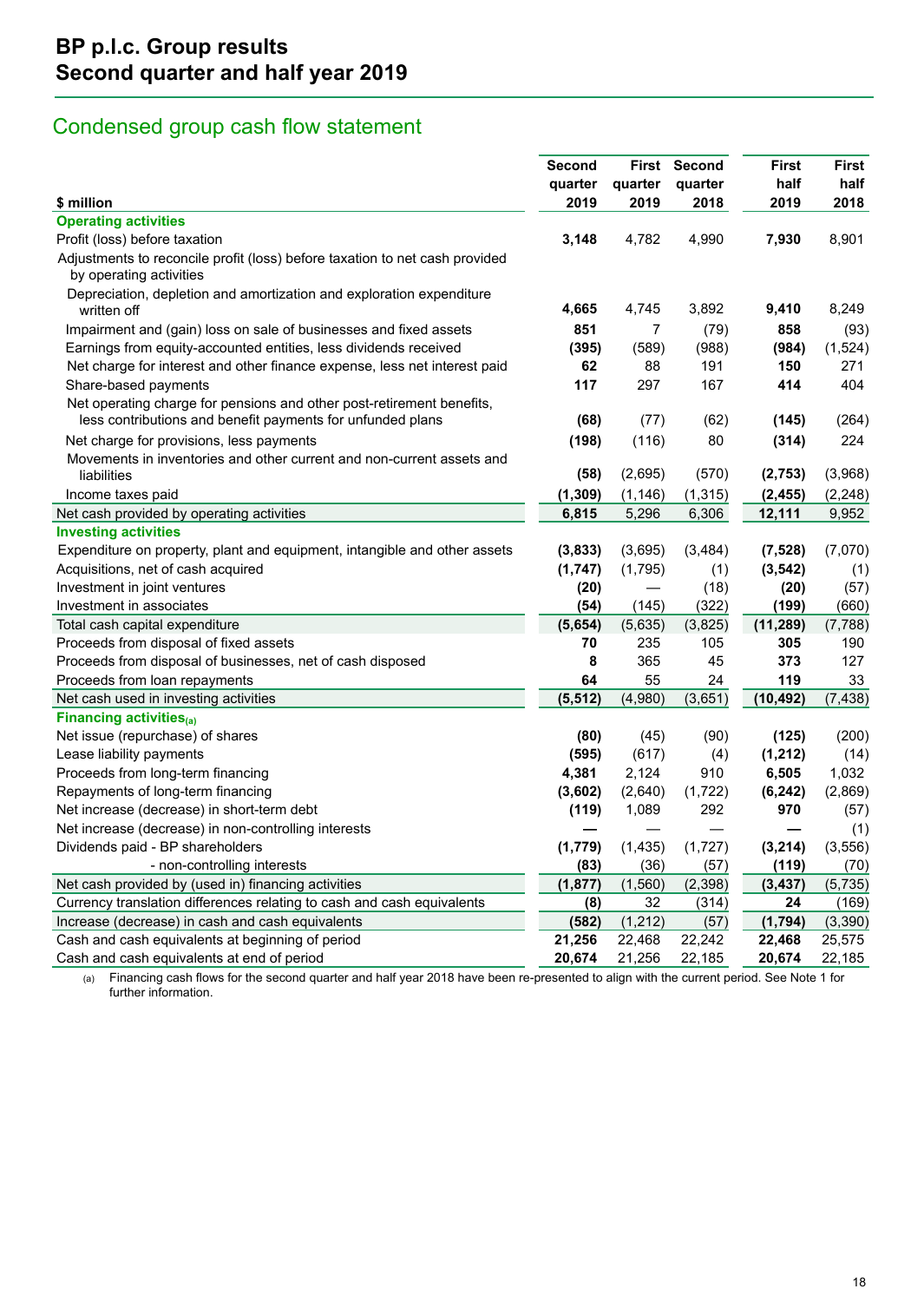# **Notes**

## Note 1. Basis of preparation

The interim financial information included in this report has been prepared in accordance with IAS 34 'Interim Financial Reporting'.

The results for the interim periods are unaudited and, in the opinion of management, include all adjustments necessary for a fair presentation of the results for each period. All such adjustments are of a normal recurring nature. This report should be read in conjunction with the consolidated financial statements and related notes for the year ended 31 December 2018 included in *BP Annual Report and Form 20-F 2018.*

The directors consider it appropriate to adopt the going concern basis of accounting in preparing these interim financial statements.

BP prepares its consolidated financial statements included within BP Annual Report and Form 20-F on the basis of International Financial Reporting Standards (IFRS) as issued by the International Accounting Standards Board (IASB), IFRS as adopted by the European Union (EU) and in accordance with the provisions of the UK Companies Act 2006 as applicable to companies reporting under IFRS. IFRS as adopted by the EU differs in certain respects from IFRS as issued by the IASB. The differences have no impact on the group's consolidated financial statements for the periods presented.

The financial information presented herein has been prepared in accordance with the accounting policies expected to be used in preparing *BP Annual Report and Form 20-F 2019,* which are the same as those used in preparing *BP Annual Report and Form 20-F 2018* with the exception of the adoption of IFRS 16 'Leases' from 1 January 2019.

### **New International Financial Reporting Standards adopted**

BP adopted IFRS 16 'Leases', which replaced IAS 17 'Leases' and IFRIC 4 'Determining whether an arrangement contains a lease', with effect from 1 January 2019. Further information is included in *BP Annual Report and Form 20-F 2018* - Financial statements - Note 1 Significant accounting policies, judgements, estimates and assumptions - Impact of new International Financial Reporting **Standards** 

IFRS 16 provides a new model for lessee accounting in which the majority of leases are accounted for by the recognition on the balance sheet of a right-of-use asset and a lease liability.

Agreements that convey the right to control the use of an identified asset for a period of time in exchange for consideration are accounted for as leases. A lease liability is recognized at the present value of future lease payments over the reasonably certain lease term. Variable lease payments that do not depend on an index or a rate are not included in the lease liability. The right-of-use asset is recognized at a value equivalent to the initial measurement of the lease liability adjusted for lease prepayments, lease incentives, initial direct costs and any restoration obligations. The subsequent amortization of the right-of-use asset and the interest expense related to the lease liability are recognized in the income statement over the lease term.

The group recognizes the full lease liability, rather than its working interest share, for leases entered into on behalf of a joint operation if the group has the primary responsibility for making the lease payments. If the right-of-use asset is jointly controlled by the group and the other joint operators, a receivable is recognized for the share of the asset transferred to the other joint operators.

BP elected to apply the modified retrospective transition approach in which the cumulative effect of initial application is recognized in opening retained earnings at the date of initial application with no restatement of comparative periods' financial information. Comparative information in the group balance sheet and group cash flow statement has, however, been re-presented to align with current year presentation, showing lease liabilities and lease liability payments as separate line items. These were previously included within the finance debt and repayments of long-term financing line items respectively. Amounts presented in these line items for the comparative periods relate to leases accounted for as finance leases under IAS 17.

IFRS 16 introduces a revised definition of a lease. As permitted by the standard, BP elected not to reassess the existing population of leases under the new definition and will only apply the new definition for the assessment of contracts entered into after the transition date. On transition the standard permits, on a lease-by-lease basis, the right-of-use asset to be measured either at an amount equal to the lease liability (as adjusted for prepaid or accrued lease payments), or on a historical basis as if the standard had always applied. BP elected to use the historical asset measurement for its more material leases and used the asset equals liability approach for the remainder of the population. BP also elected to adjust the carrying amounts of the right-of-use assets as at 1 January 2019 for onerous lease provisions that had been recognized on the group balance sheet as at 31 December 2018, rather than performing impairment tests on transition.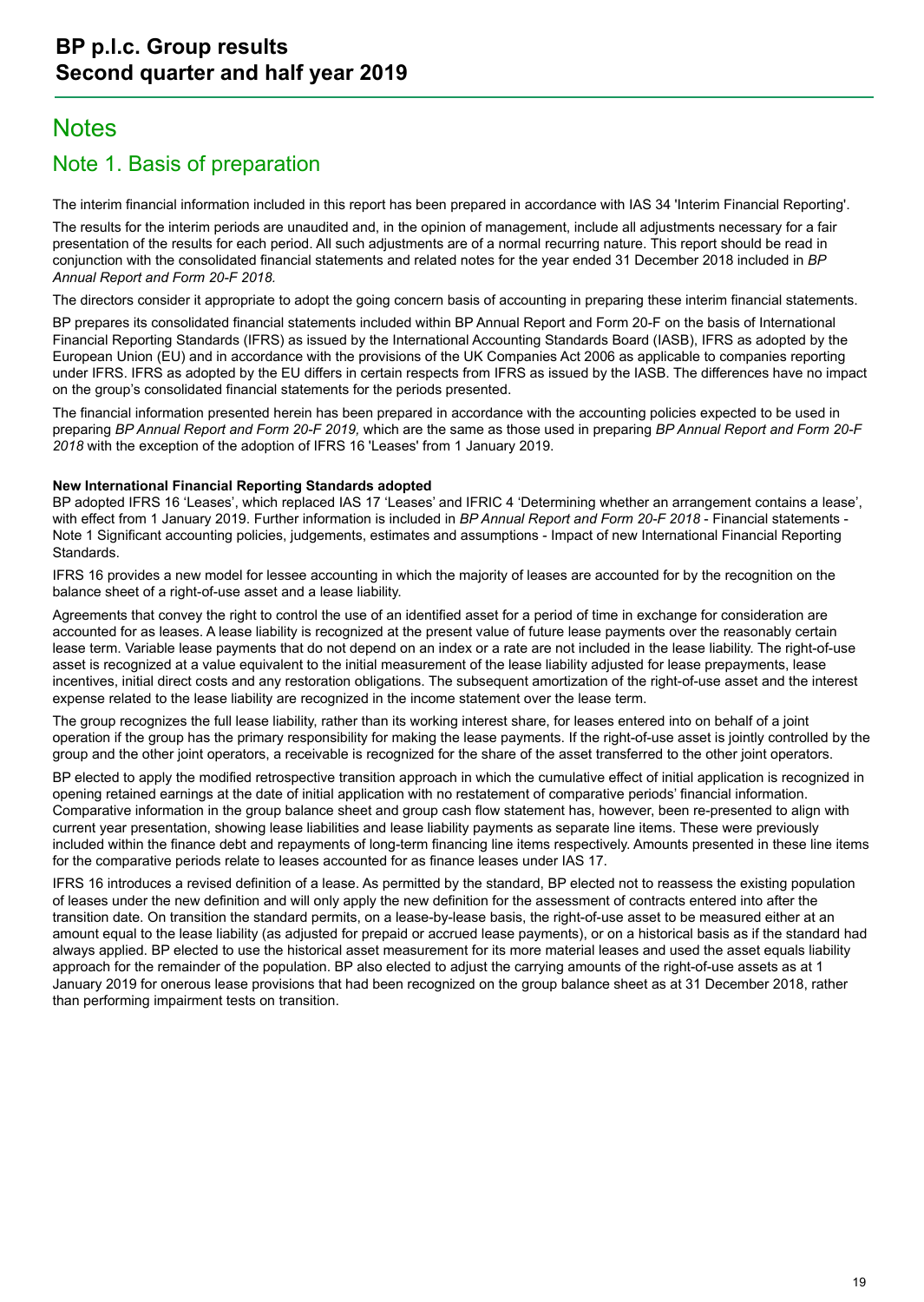## Note 1. Basis of preparation (continued)

The effect of the adoption of IFRS 16 on the group balance sheet is set out below.

|                               |             |           | <b>Adjustment</b> |
|-------------------------------|-------------|-----------|-------------------|
|                               | 31 December | 1 January | on adoption       |
| \$ million                    | 2018        | 2019      | of IFRS 16        |
| Non-current assets            |             |           |                   |
| Property, plant and equipment | 135,261     | 143,950   | 8,689             |
| Trade and other receivables   | 1,834       | 2,159     | 325               |
| Prepayments                   | 1,179       | 849       | (330)             |
| Deferred tax assets           | 3,706       | 3,736     | 30                |
| <b>Current assets</b>         |             |           |                   |
| Trade and other receivables   | 24,478      | 24,673    | 195               |
| Prepayments                   | 963         | 872       | (91)              |
| <b>Current liabilities</b>    |             |           |                   |
| Trade and other payables      | 46,265      | 46,209    | (56)              |
| Accruals                      | 4,626       | 4,578     | (48)              |
| Lease liabilities             | 44          | 2,196     | 2,152             |
| Finance debt                  | 9,329       | 9,329     |                   |
| Provisions                    | 2,564       | 2,547     | (17)              |
| Non-current liabilities       |             |           |                   |
| Other payables                | 13,830      | 14,013    | 183               |
| Accruals                      | 575         | 548       | (27)              |
| Lease liabilities             | 623         | 7,704     | 7,081             |
| Finance debt                  | 55,803      | 55,803    |                   |
| Deferred tax liabilities      | 9,812       | 9,767     | (45)              |
| Provisions                    | 17,732      | 17,657    | (75)              |
| Net assets                    | 101,548     | 101,218   | (330)             |
| Equity                        |             |           |                   |
| BP shareholders' equity       | 99,444      | 99,115    | (329)             |
| Non-controlling interests     | 2,104       | 2,103     | (1)               |
|                               | 101,548     | 101,218   | (330)             |

The presentation and timing of recognition of charges in the income statement has changed following the adoption of IFRS 16. The operating lease expense previously reported under IAS 17, typically on a straight-line basis, has been replaced by depreciation of the right-of-use asset and interest on the lease liability. In the cash flow statement payments are now presented as financing cash flows, representing payments of principal, and as operating cash flows, representing payments of interest. Variable lease payments that do not depend on an index or rate are not included in the lease liability and will continue to be presented as operating cash flows. In prior years, operating lease payments were principally presented within cash flows from operating activities.

The following table provides a reconciliation of the group's operating lease commitments as at 31 December 2018 to the total lease liability recognized on the group balance sheet in accordance with IFRS 16 as at 1 January 2019.

#### **\$ million**

| Operating lease commitments at 31 December 2018                      | 11,979   |
|----------------------------------------------------------------------|----------|
| Leases not yet commenced                                             | (1, 372) |
| Leases below materiality threshold                                   | (86)     |
| Short-term leases                                                    | (91)     |
| Effect of discounting                                                | (1, 512) |
| Impact on leases in joint operations                                 | 836      |
| Variable lease payments                                              | (58)     |
| Redetermination of lease term                                        | (252)    |
| Other                                                                | (22)     |
| Total additional lease liabilities recognized on adoption of IFRS 16 | 9,422    |
| Finance lease obligations at 31 December 2018                        | 667      |
| Adjustment for finance leases in joint operations                    | (189)    |
| Total lease liabilities at 1 January 2019                            | 9,900    |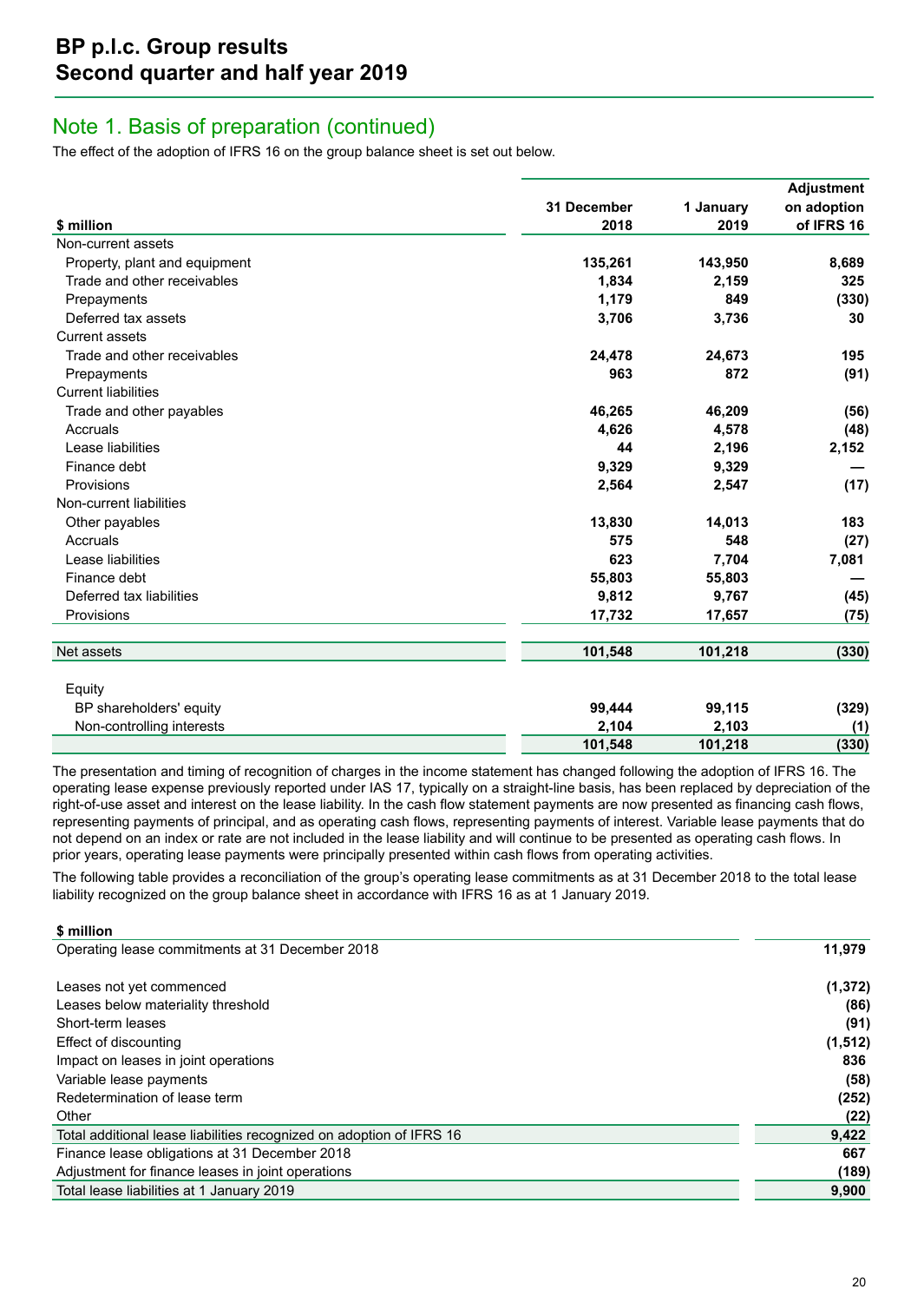## Note 1. Basis of preparation (continued)

An explanation of each reconciling item shown in the table above is provided in *BP Annual Report and Form 20-F 2018* - Financial statements - Note 1 Significant accounting policies, judgements, estimates and assumptions - Impact of new International Financial Reporting Standards*.*

The total adjustments to the group's lease liabilities at 1 January 2019 are reconciled as follows:

| \$ million                                                           |       |
|----------------------------------------------------------------------|-------|
| Total additional lease liabilities recognized on adoption of IFRS 16 | 9.422 |
| Less: adjustment for finance leases in joint operations              | (189) |
| Total adjustment to lease liabilities                                | 9,233 |
| Of which $-$ current                                                 | 2.152 |
| - non-current                                                        | 7.081 |

#### **IFRIC agenda decision on IFRS 9 'Financial Instruments'**

In March 2019, the IFRS Interpretations Committee (IFRIC) issued an agenda decision on the application of IFRS 9 to the physical settlement of contracts to buy or sell a non-financial item. The agenda decision concluded that where a derivative contract is settled by the physical receipt (or delivery) of the commodity, the transaction price reported for the purchase (or sale) should include the fair value of the derivative instrument in addition to the cash payable (or receivable). BP is currently assessing the impact of the agenda decision but expects it to have no effect on reported earnings.

## Note 2. Non-current assets held for sale

On 3 June 2019 BP announced that it had agreed to sell its interests in Gulf of Suez oil concessions in Egypt to Dragon Oil. Under the terms of the agreement, Dragon Oil will purchase producing and exploration concessions and BP's interest in the Gulf of Suez Petroleum Company (GUPCO). The deal, which is subject to the Egyptian Ministry of Petroleum and Mineral Resources' approval, is expected to complete during the second half of 2019. Assets and associated liabilities relating to these concessions, which are reported in the Upstream segment, have been classified as held for sale in the group balance sheet.

On 22 July, BP and Bunge announced that they will each contribute their existing Brazilian biofuel, biopower and sugar businesses into a new 50:50 joint venture. Assets and associated liabilities relating to the BP businesses will be classified as held for sale in the group's balance sheet from 22 July. Subject to satisfaction of conditions precedent, including obtaining the necessary regulatory clearances and approval, the deal is expected to complete in the fourth quarter of 2019.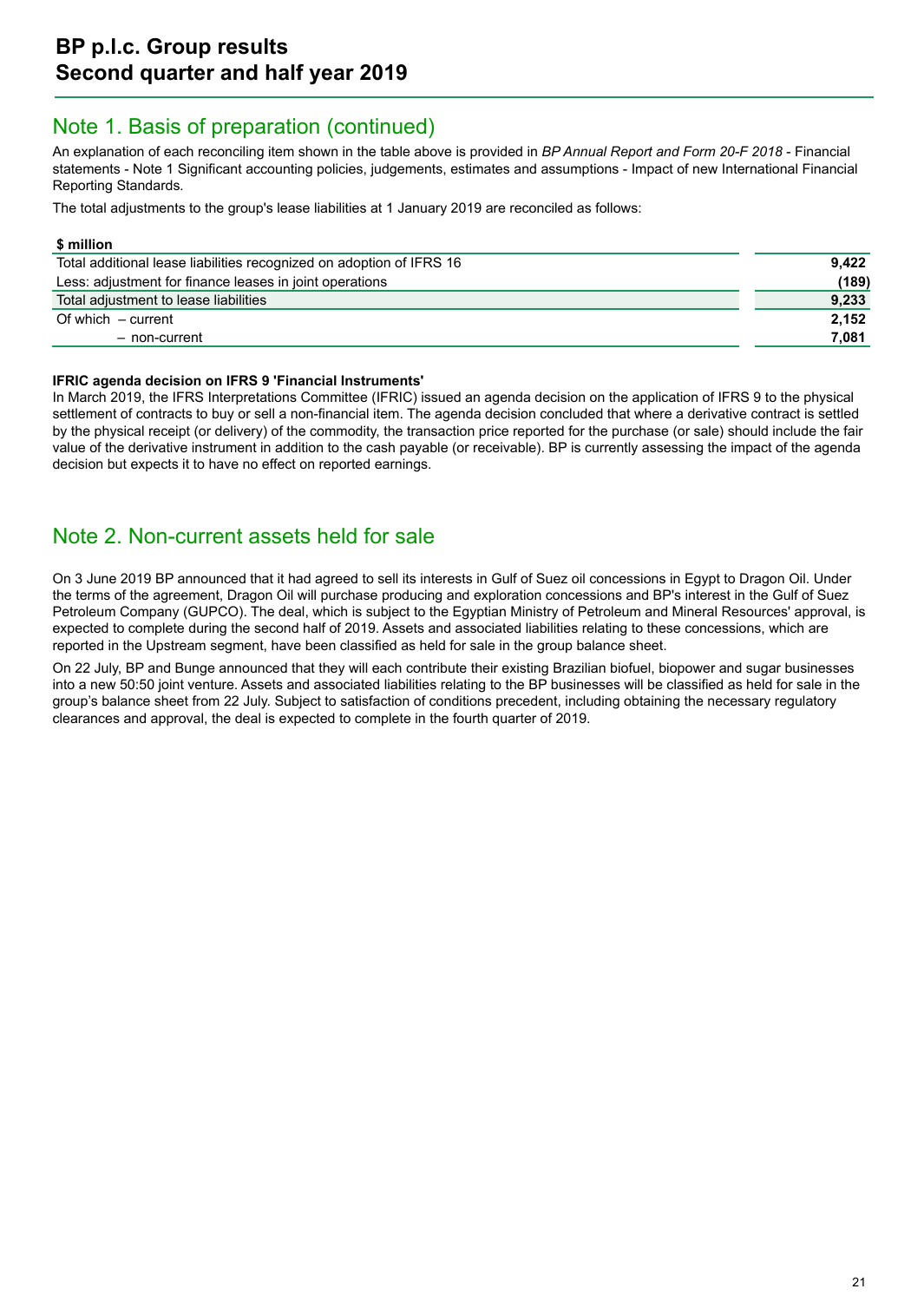# Note 3. Analysis of replacement cost profit (loss) before interest and tax and reconciliation to profit (loss) before taxation

|                                                                    | Second  | <b>First</b> | <b>Second</b> | <b>First</b> | <b>First</b> |
|--------------------------------------------------------------------|---------|--------------|---------------|--------------|--------------|
|                                                                    | quarter | quarter      | quarter       | half         | half         |
| \$ million                                                         | 2019    | 2019         | 2018          | 2019         | 2018         |
| Upstream                                                           | 2,469   | 2,884        | 3,514         | 5,353        | 6,688        |
| Downstream                                                         | 1,288   | 1,765        | 840           | 3,053        | 2,553        |
| Rosneft                                                            | 525     | 486          | 766           | 1,011        | 1,013        |
| Other businesses and corporate                                     | (381)   | (546)        | (1,025)       | (927)        | (1, 596)     |
|                                                                    | 3,901   | 4,589        | 4,095         | 8,490        | 8,658        |
| Consolidation adjustment - UPII*                                   | 34      | (13)         | 151           | 21           | (9)          |
| RC profit (loss) before interest and tax*                          | 3,935   | 4,576        | 4,246         | 8,511        | 8,649        |
| Inventory holding gains (losses)*                                  |         |              |               |              |              |
| Upstream                                                           | (10)    | 2            | 4             | (8)          | 5            |
| Downstream                                                         | 93      | 1,046        | 1,196         | 1,139        | 1,265        |
| Rosneft (net of tax)                                               | (2)     | 40           | 110           | 38           | 132          |
| Profit (loss) before interest and tax                              | 4,016   | 5,664        | 5,556         | 9,680        | 10,051       |
| Finance costs                                                      | 853     | 867          | 535           | 1,720        | 1,088        |
| Net finance expense relating to pensions and other post-retirement |         |              |               |              |              |
| benefits                                                           | 15      | 15           | 31            | 30           | 62           |
| Profit (loss) before taxation                                      | 3,148   | 4,782        | 4,990         | 7,930        | 8,901        |
|                                                                    |         |              |               |              |              |
| RC profit (loss) before interest and tax*                          |         |              |               |              |              |
| US.                                                                | 498     | 771          | (20)          | 1,269        | 339          |
| Non-US                                                             | 3,437   | 3,805        | 4,266         | 7,242        | 8,310        |
|                                                                    | 3,935   | 4,576        | 4,246         | 8,511        | 8,649        |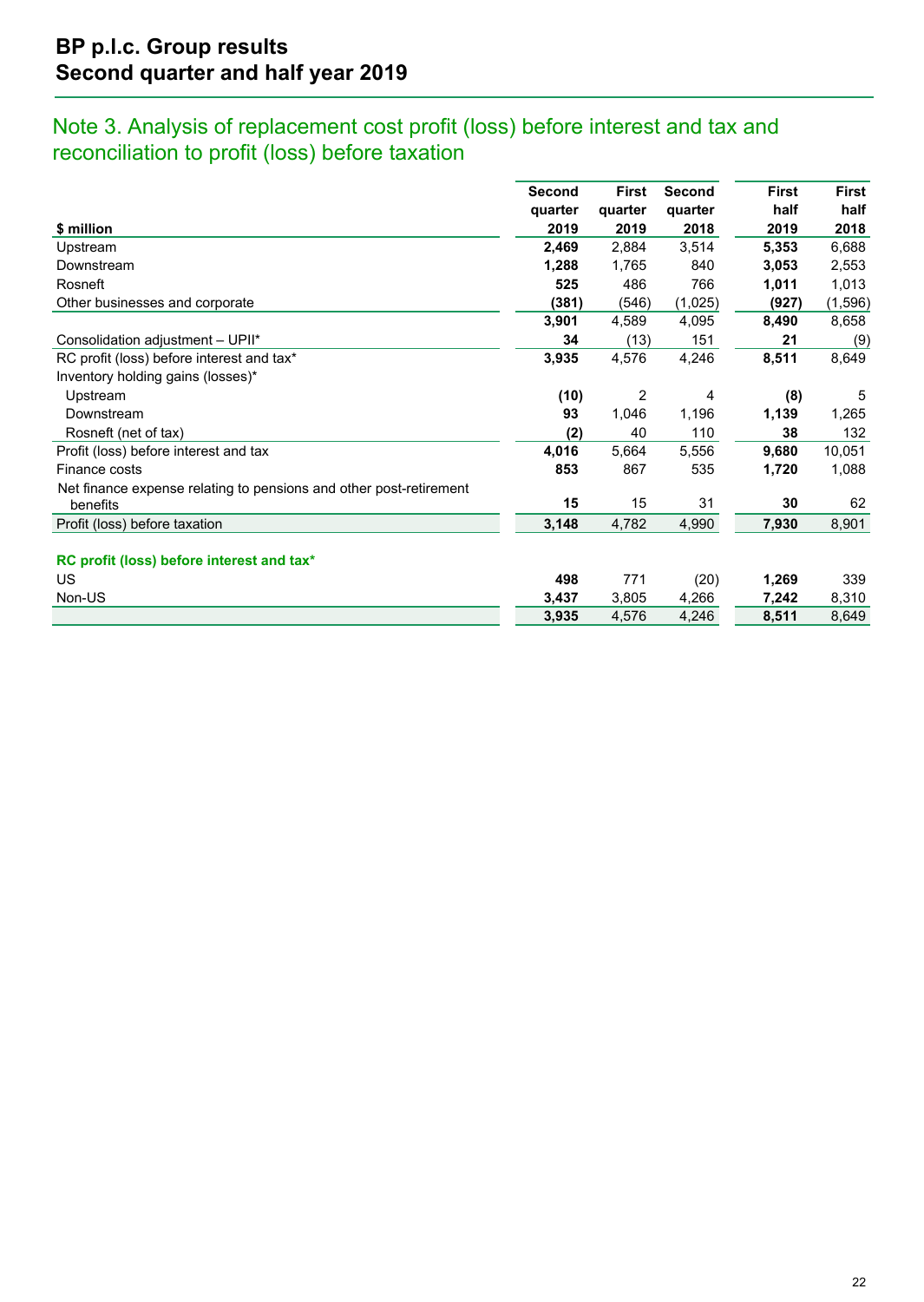# Note 4. Sales and other operating revenues

|                                                                                                                    | <b>Second</b>   | <b>First</b>    | <b>Second</b>   | <b>First</b> | <b>First</b> |
|--------------------------------------------------------------------------------------------------------------------|-----------------|-----------------|-----------------|--------------|--------------|
| \$ million                                                                                                         | quarter<br>2019 | quarter<br>2019 | quarter<br>2018 | half<br>2019 | half<br>2018 |
| <b>By segment</b>                                                                                                  |                 |                 |                 |              |              |
| Upstream                                                                                                           | 13,556          | 14,594          | 12,698          | 28,150       | 26,568       |
| Downstream                                                                                                         | 66,396          | 58,416          | 69,174          | 124,812      | 130,580      |
| Other businesses and corporate                                                                                     | 433             | 356             | 376             | 789          | 719          |
|                                                                                                                    | 80,385          | 73,366          | 82,248          | 153,751      | 157,867      |
|                                                                                                                    |                 |                 |                 |              |              |
| Less: sales and other operating revenues between segments                                                          |                 |                 |                 |              |              |
| Upstream                                                                                                           | 7,481           | 6,324           | 5,795           | 13,805       | 12,528       |
| Downstream                                                                                                         | 62              | 586             | 785             | 648          | 1,267        |
| Other businesses and corporate                                                                                     | 166             | 135             | 229             | 301          | 461          |
|                                                                                                                    | 7,709           | 7,045           | 6,809           | 14,754       | 14,256       |
| Third party sales and other operating revenues                                                                     |                 |                 |                 |              |              |
| Upstream                                                                                                           | 6,075           | 8,270           | 6,903           | 14.345       | 14,040       |
| Downstream                                                                                                         | 66,334          | 57,830          | 68,389          | 124,164      | 129,313      |
| Other businesses and corporate                                                                                     | 267             | 221             | 147             | 488          | 258          |
| Total sales and other operating revenues                                                                           | 72,676          | 66,321          | 75,439          | 138,997      | 143,611      |
|                                                                                                                    |                 |                 |                 |              |              |
| By geographical area                                                                                               |                 |                 |                 |              |              |
| <b>US</b>                                                                                                          | 26,086          | 21,848          | 26,676          | 47,934       | 50,289       |
| Non-US                                                                                                             | 52,933          | 49,618          | 56,032          | 102,551      | 107,272      |
|                                                                                                                    | 79,019          | 71,466          | 82,708          | 150,485      | 157,561      |
| Less: sales and other operating revenues between areas                                                             | 6,343           | 5,145           | 7,269           | 11,488       | 13,950       |
|                                                                                                                    | 72,676          | 66,321          | 75,439          | 138,997      | 143,611      |
| <b>Revenues from contracts with customers</b>                                                                      |                 |                 |                 |              |              |
|                                                                                                                    |                 |                 |                 |              |              |
| Sales and other operating revenues include the following in relation to<br>revenues from contracts with customers: |                 |                 |                 |              |              |
| Crude oil                                                                                                          | 17,070          | 14,282          | 17,167          | 31,352       | 32,084       |
| Oil products                                                                                                       | 46,999          | 42,583          | 51,440          | 89,582       | 95,570       |
| Natural gas, LNG and NGLs                                                                                          | 4,823           | 5,793           | 4,960           | 10,616       | 10,119       |
| Non-oil products and other revenues from contracts with customers                                                  | 3,173           | 3,501           | 3,081           | 6,674        | 6,576        |
|                                                                                                                    | 72,065          | 66,159          | 76,648          | 138,224      | 144,349      |

# Note 5. Depreciation, depletion and amortization

|                                       | <b>Second</b><br>quarter | <b>First</b><br>quarter | Second<br>quarter | <b>First</b><br>half | <b>First</b><br>half |
|---------------------------------------|--------------------------|-------------------------|-------------------|----------------------|----------------------|
| \$ million                            | 2019                     | 2019                    | 2018              | 2019                 | 2018                 |
| <b>Upstream</b>                       |                          |                         |                   |                      |                      |
| US.                                   | 1,288                    | 1,113                   | 999               | 2,401                | 2,087                |
| Non-US                                | 2,396                    | 2,498                   | 2,226             | 4,894                | 4,498                |
|                                       | 3,684                    | 3,611                   | 3,225             | 7,295                | 6,585                |
| <b>Downstream</b>                     |                          |                         |                   |                      |                      |
| US.                                   | 333                      | 323                     | 221               | 656                  | 440                  |
| Non-US                                | 392                      | 383                     | 293               | 775                  | 595                  |
|                                       | 725                      | 706                     | 514               | 1,431                | 1,035                |
| <b>Other businesses and corporate</b> |                          |                         |                   |                      |                      |
| US.                                   | 14                       | 13                      | 16                | 27                   | 32                   |
| Non-US                                | 165                      | 131                     | 56                | 296                  | 90                   |
|                                       | 179                      | 144                     | 72                | 323                  | 122                  |
| Total group                           | 4.588                    | 4.461                   | 3,811             | 9,049                | 7,742                |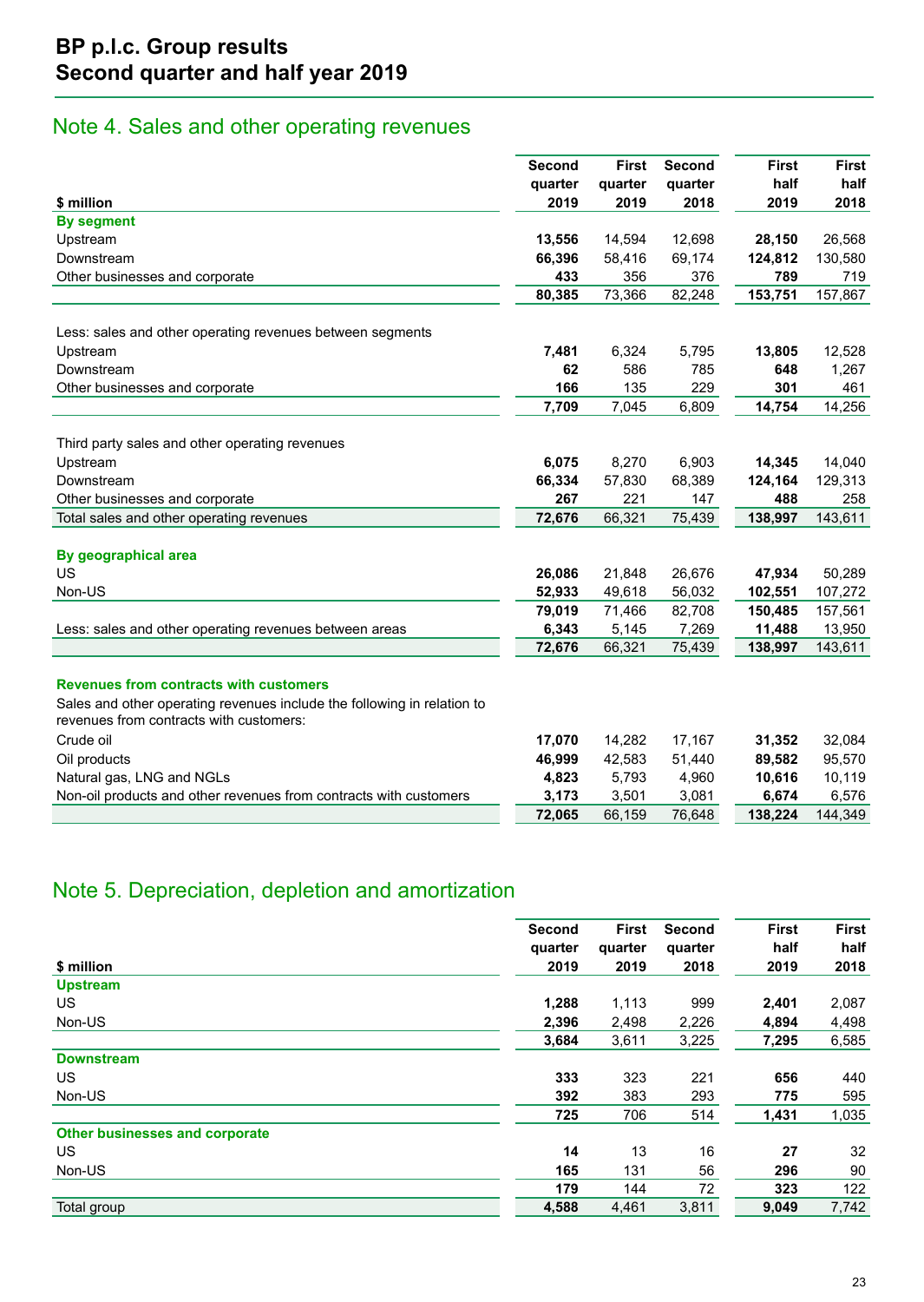### Note 6. Production and similar taxes

|            | Second  | <b>First</b> | Second  | <b>First</b> | <b>First</b> |
|------------|---------|--------------|---------|--------------|--------------|
|            | quarter | quarter      | quarter | half         | half         |
| \$ million | 2019    | 2019         | 2018    | 2019         | 2018         |
| US         | 79      | 81           | 89      | 160          | 179          |
| Non-US     | 292     | 343          | 442     | 635          | 720          |
|            | 371     | 424          | 531     | 795          | 899          |

# Note 7. Earnings per share and shares in issue

Basic earnings per ordinary share (EpS) amounts are calculated by dividing the profit (loss) for the period attributable to ordinary shareholders by the weighted average number of ordinary shares outstanding during the period. During the quarter the company repurchased for cancellation 11 million ordinary shares for a total cost of \$75 million, as part of the share buyback programme as announced on 31 October 2017. This brings the total number of shares repurchased in the first half to 17 million for a total cost of \$125 million. The number of shares in issue is reduced when shares are repurchased.

The calculation of EpS is performed separately for each discrete quarterly period, and for the year-to-date period. As a result, the sum of the discrete quarterly EpS amounts in any particular year-to-date period may not be equal to the EpS amount for the year-todate period.

For the diluted EpS calculation the weighted average number of shares outstanding during the period is adjusted for the number of shares that are potentially issuable in connection with employee share-based payment plans using the treasury stock method.

|                                                                                                                 | <b>Second</b><br>quarter | First<br>quarter        | <b>Second</b><br>quarter | First<br>half           | First<br>half           |
|-----------------------------------------------------------------------------------------------------------------|--------------------------|-------------------------|--------------------------|-------------------------|-------------------------|
| \$ million                                                                                                      | 2019                     | 2019                    | 2018                     | 2019                    | 2018                    |
| <b>Results for the period</b>                                                                                   |                          |                         |                          |                         |                         |
| Profit (loss) for the period attributable to BP shareholders                                                    | 1,822                    | 2,934                   | 2,799                    | 4,756                   | 5,268                   |
| Less: preference dividend                                                                                       |                          |                         |                          |                         |                         |
| Profit (loss) attributable to BP ordinary shareholders                                                          | 1,821                    | 2,934                   | 2,798                    | 4,755                   | 5,267                   |
| Number of shares (thousand) $_{(a)}$<br>Basic weighted average number of shares outstanding<br>ADS equivalent   | 20,336,347<br>3,389,391  | 20,175,634<br>3,362,605 | 19,945,053<br>3,324,175  | 20,256,254<br>3,376,042 | 19,931,945<br>3,321,990 |
| Weighted average number of shares outstanding used to<br>calculate diluted earnings per share<br>ADS equivalent | 20,421,184<br>3,403,530  | 20,281,773<br>3,380,295 | 20,044,277<br>3,340,712  | 20,368,125<br>3,394,687 | 20,050,123<br>3,341,687 |
|                                                                                                                 |                          |                         |                          |                         |                         |
| Shares in issue at period-end<br>ADS equivalent                                                                 | 20,373,332<br>3,395,555  | 20,330,597<br>3,388,432 | 19,973,943<br>3,328,991  | 20,373,332<br>3,395,555 | 19,973,943<br>3,328,991 |

(a) Excludes treasury shares and includes certain shares that will be issued in the future under employee share-based payment plans.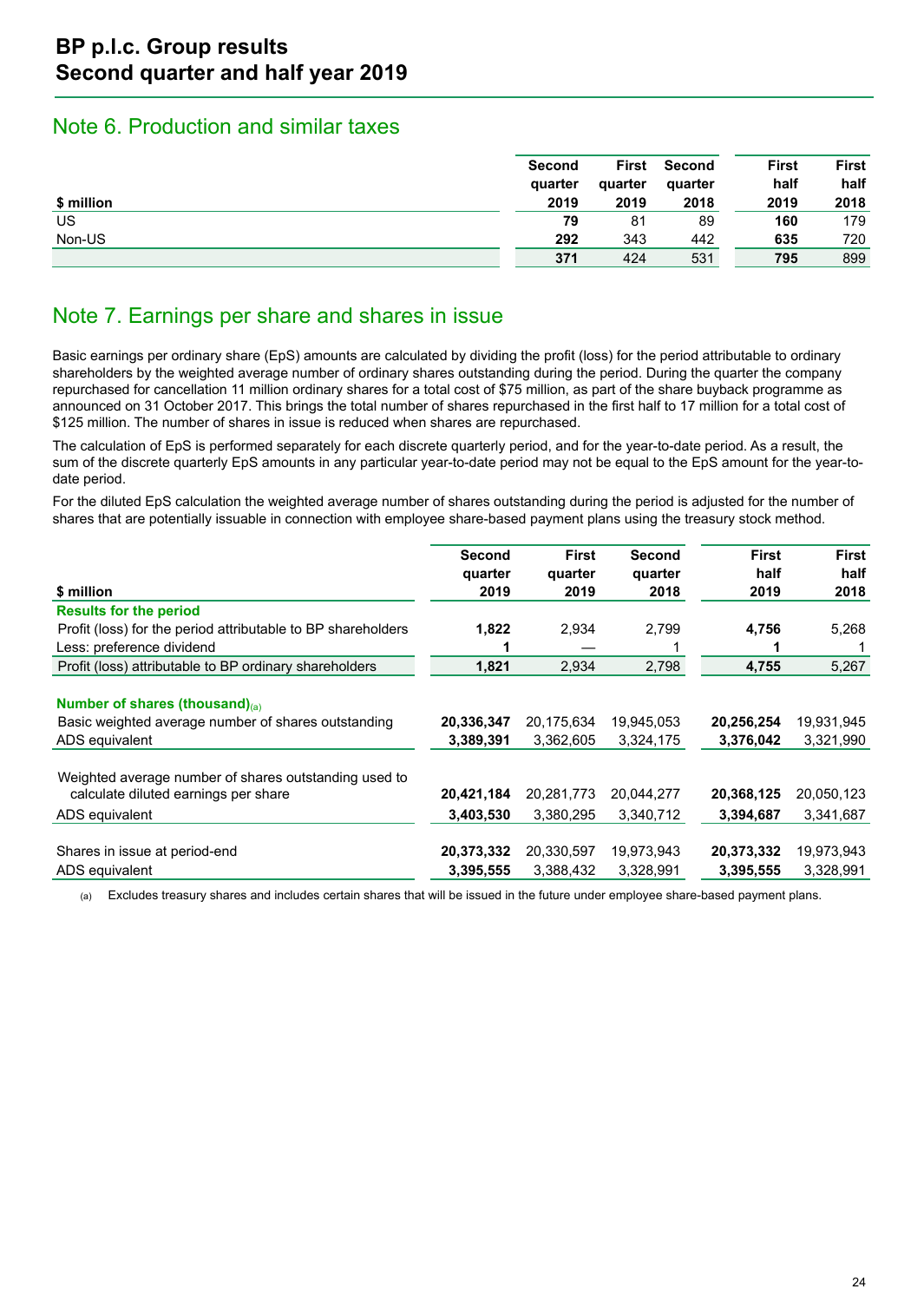## Note 8. Dividends

### **Dividends payable**

BP today announced an interim dividend of 10.25 cents per ordinary share which is expected to be paid on 20 September 2019 to ordinary shareholders and American Depositary Share (ADS) holders on the register on 9 August 2019. The corresponding amount in sterling is due to be announced on 10 September 2019, calculated based on the average of the market exchange rates for the four dealing days commencing on 4 September 2019. Holders of ADSs are expected to receive \$0.615 per ADS (less applicable fees). A scrip dividend alternative is available, allowing shareholders to elect to receive their dividend in the form of new ordinary shares and ADS holders in the form of new ADSs. Details of the second quarter dividend and timetable are available at *bp.com/dividends* and details of the scrip dividend programme are available at *bp.com/scrip.*

|                                     | <b>Second</b><br>quarter<br>2019 | <b>First</b><br>quarter<br>2019 | <b>Second</b><br>quarter<br>2018 | <b>First</b><br>half<br>2019 | <b>First</b><br>half<br>2018 |
|-------------------------------------|----------------------------------|---------------------------------|----------------------------------|------------------------------|------------------------------|
| Dividends paid per ordinary share   |                                  |                                 |                                  |                              |                              |
| cents                               | 10.250                           | 10.250                          | 10.000                           | 20.500                       | 20,000                       |
| pence                               | 8.066                            | 7.738                           | 7.444                            | 15.804                       | 14.613                       |
| Dividends paid per ADS (cents)      | 61.50                            | 61.50                           | 60.00                            | 123.00                       | 120.00                       |
| <b>Scrip dividends</b>              |                                  |                                 |                                  |                              |                              |
| Number of shares issued (millions)  | 46.3                             | 90.1                            | 34.5                             | 136.4                        | 57.9                         |
| Value of shares issued (\$ million) | 318                              | 629                             | 266                              | 947                          | 421                          |

## Note 9. Net debt and net debt including leases

| <b>Second</b><br>quarter | <b>First</b><br>quarter | <b>Second</b><br>quarter | <b>First</b><br>half | <b>First</b><br>half |
|--------------------------|-------------------------|--------------------------|----------------------|----------------------|
|                          |                         |                          |                      | 2018                 |
| 67,553                   | 65,990                  | 59,739                   | 67,553               | 59,739               |
| (378)                    | 350                     | 1,104                    | (378)                | 1,104                |
| 67,175                   | 66,340                  | 60,843                   | 67,175               | 60,843               |
| 20,674                   | 21,256                  | 22,185                   | 20,674               | 22,185               |
| 46.501                   | 45,084                  | 38,658                   | 46,501               | 38,658               |
| 103,623                  | 103,336                 | 101,770                  | 103,623              | 101,770              |
| 31.0%                    | 30.4%                   | 27.5%                    | 31.0%                | 27.5%                |
|                          | 2019                    | 2019                     | 2018                 | 2019                 |

(a) The fair value of finance debt at 30 June 2019 was \$68,857 million (31 December 2018 \$65,259 million).

(b) Derivative financial instruments entered into for the purpose of managing interest rate and foreign currency exchange risk associated with net debt with a fair value liability position of \$563 million (first quarter 2019 liability of \$609 million and second quarter 2018 liability of \$774 million) are not included in the calculation of net debt shown above as hedge accounting is not applied for these instruments.

As a result of the adoption of IFRS 16 'Leases', leases that were previously classified as finance leases under IAS 17 are now presented as 'Lease liabilities' on the group balance sheet and therefore do not form part of finance debt. Comparative information for finance debt (previously termed 'gross debt'), net debt and gearing (previously termed 'net debt ratio') have been amended to be on a consistent basis with amounts presented for 2019. The relevant amount for finance lease liabilities that has been excluded from comparative information for the second quarter and first half 2018 is \$619 million. The previously disclosed amount for finance debt for the second quarter and first half 2018 was \$60,358 million. The previously disclosed amount for net debt for the second quarter and first half 2018 was \$39,277 million. The previously disclosed gearing for the second quarter and first half 2018 was 27.8%.

| Net debt including leases*                                                                | Second<br>quarter | First<br>quarter | <b>Second</b><br>quarter | First<br>half | <b>First</b><br>half |
|-------------------------------------------------------------------------------------------|-------------------|------------------|--------------------------|---------------|----------------------|
| \$ million                                                                                | 2019              | 2019             | 2018                     | 2019          | 2018                 |
| Net debt                                                                                  | 46.501            | 45.084           | 38.658                   | 46.501        | 38,658               |
| Lease liabilities                                                                         | 10.379            | 10.294           | 619                      | 10.379        | 619                  |
| Net partner (receivable) payable for leases entered into on behalf of joint<br>operations | (230)             | (303)            |                          | (230)         |                      |
| Net debt including leases                                                                 | 56.650            | 55,075           | 39,277                   | 56.650        | 39,277               |
|                                                                                           |                   |                  |                          |               |                      |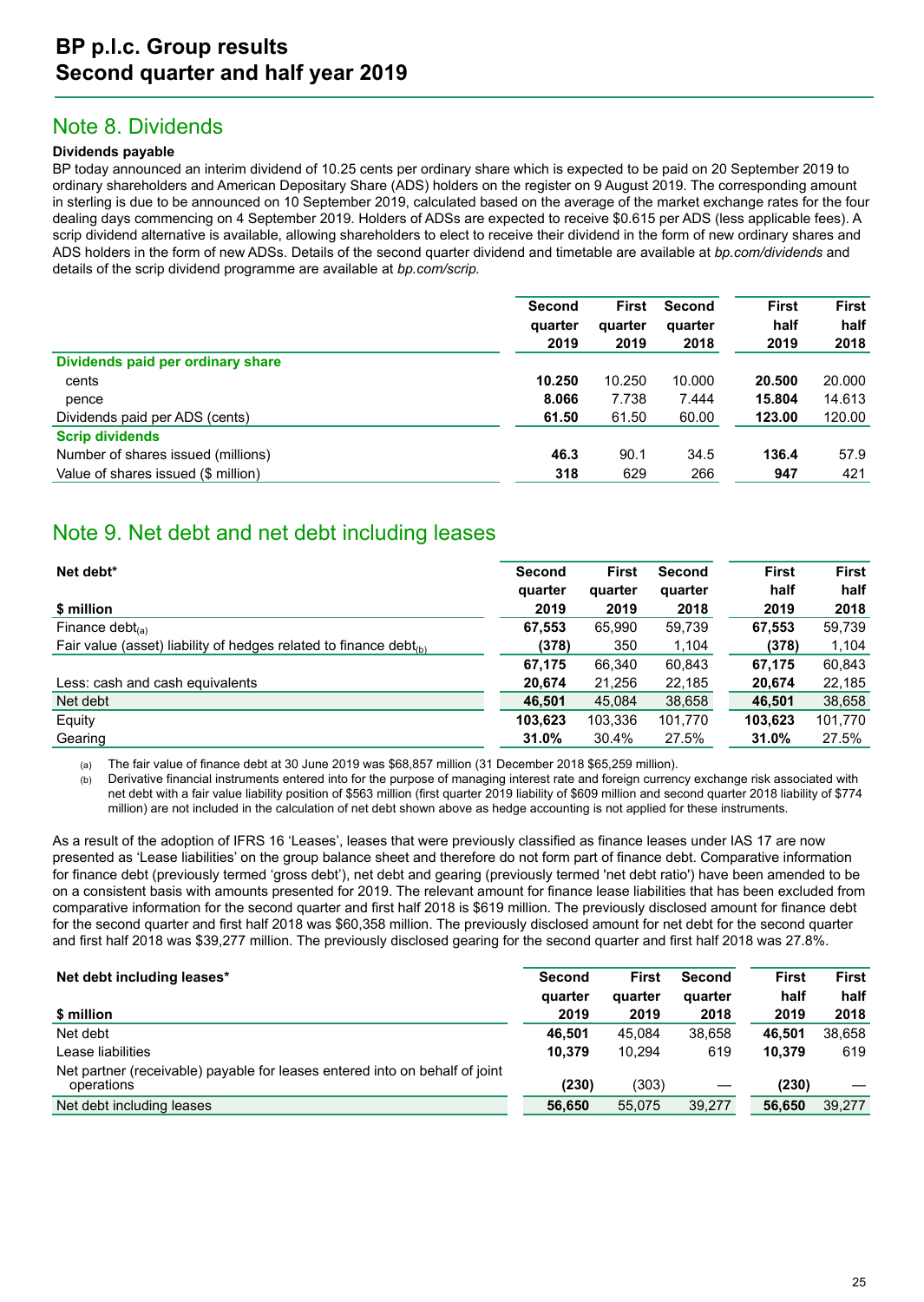# Note 10. Inventory valuation

A provision of \$242 million was held against hydrocarbon inventories at 30 June 2019 (\$124 million at 31 March 2019 and \$38 million at 30 June 2018) to write them down to their net realizable value. The net movement charged to the income statement during the second quarter 2019 was \$120 million (first quarter 2019 was a credit of \$480 million and second quarter 2018 was a credit of \$15 million).

### Note 11. Statutory accounts

The financial information shown in this publication, which was approved by the Board of Directors on 29 July 2019, is unaudited and does not constitute statutory financial statements. Audited financial information will be published in *BP Annual Report and Form 20-F 2019. BP Annual Report and Form 20-F 2018* has been filed with the Registrar of Companies in England and Wales. The report of the auditor on those accounts was unqualified, did not include a reference to any matters to which the auditor drew attention by way of emphasis without qualifying the report and did not contain a statement under section 498(2) or section 498(3) of the UK Companies Act 2006.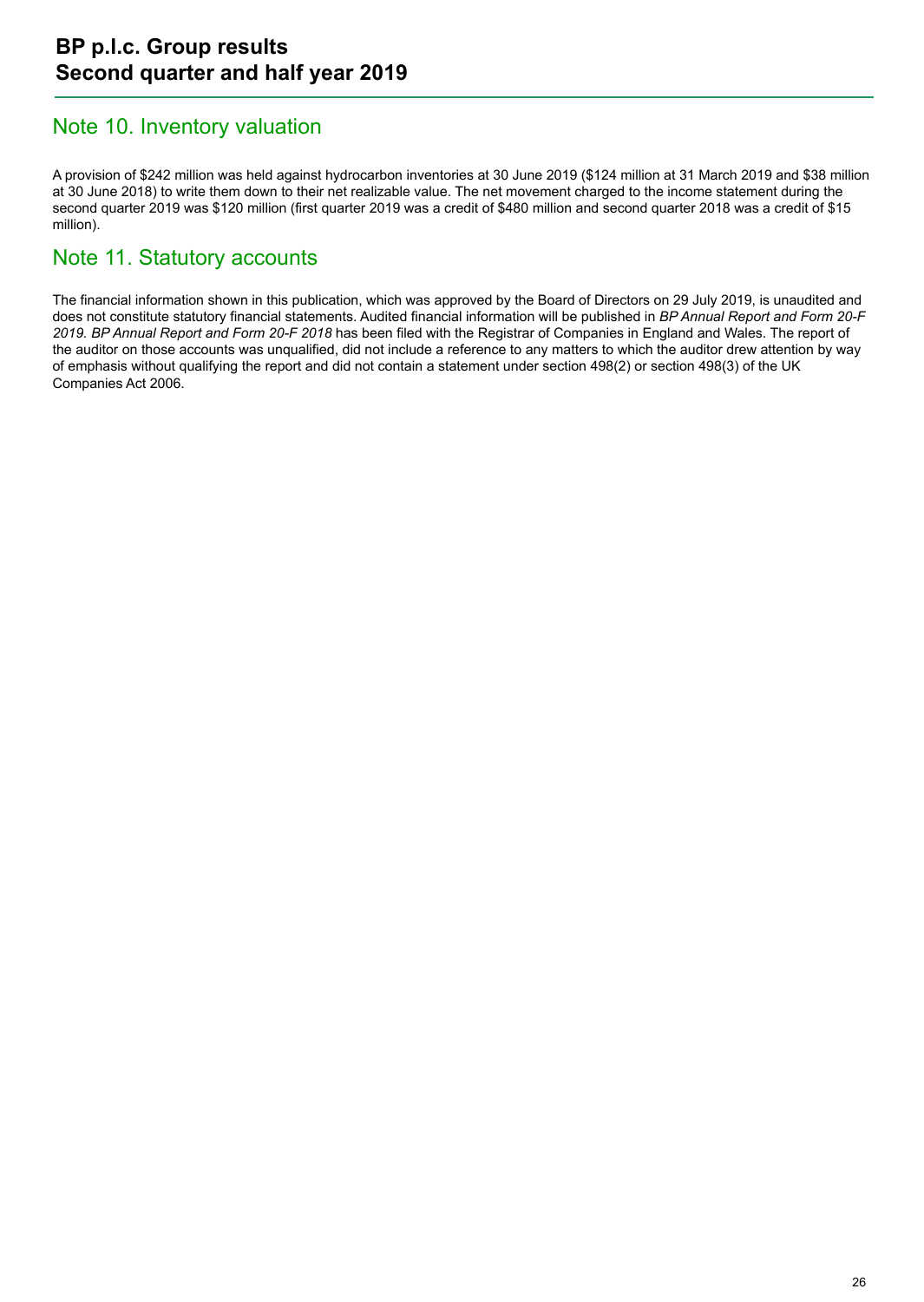# Additional information

## Effects on the financial statements of the adoption of IFRS 16 'Leases'

BP adopted IFRS 16 'Leases' with effect from 1 January 2019. The principal effects of the adoption are described below. BP elected to apply the modified retrospective transition approach in which the cumulative effect of initial application is recognized in opening retained earnings at the date of initial application with no restatement of comparative periods' financial information. For further information of the effects of adoption see Financial statements - Note 1 and Note 9.

#### **Balance sheet**

As a result of the adoption of IFRS 16, \$9.7 billion of right-of-use assets and \$10.4 billion of lease liabilities have been included in the group balance sheet as at 30 June 2019. Lease liabilities are now presented separately on the group balance sheet and do not form part of finance debt. Comparative information for finance debt in the group balance sheet has been re-presented to align with current year presentation.

|                                                  |      | 30 June 31 December |
|--------------------------------------------------|------|---------------------|
| \$ billion                                       | 2019 | 2018                |
| Property, plant and equipment <sub>(a) (b)</sub> | 9.7  | 0.5                 |
| Lease liabilities $_{(a)}$                       | 10.4 | 0.7                 |
| Finance debt                                     | 67.6 | 65.1                |

(a) Comparative information represents finance leases accounted for under IAS 17.

(b) Net additions to right-of-use assets for the second quarter and half year 2019 were \$0.8 billion and \$1.7 billion respectively.

#### **Income statement**

The presentation and timing of recognition of charges in the income statement has changed following the adoption of IFRS 16. The operating lease expense reported under the previous lease accounting standard, IAS 17, typically on a straight-line basis, has been replaced by depreciation of the right-of-use asset and interest on the lease liability. Depreciation of right-of-use assets for the second quarter and first half 2019 was \$0.5 billion and \$0.9 billion respectively. Interest on the group's lease liabilities for the second quarter and first half 2019 was \$0.1 billion and \$0.2 billion respectively. Operating lease expenses were previously principally included within Production and manufacturing expenses and Distribution and administration expenses in the income statement. It is estimated that the resulting benefit to these line items is offset, in total, by an equivalent amount in depreciation and interest charges. Therefore, there has been no material overall effect on group profit measures in the second quarter of 2019.

#### **Cash flow statement**

Lease payments are now presented as financing cash flows, representing payments of principal, and as operating cash flows, representing payments of interest. In prior years, operating lease payments were presented as operating cash flows and capital expenditure. Of the \$0.6 billion of lease payments included within financing activities for the second quarter of 2019, it is estimated that \$0.5 billion would have been reported as operating cash flows and \$0.1 billion would have been reported as capital expenditure cash flows ignoring the effects of IFRS 16. Of the \$1.2 billion of lease payments included within financing activities for the first half 2019, it is estimated that \$1.0 billion would have been reported as operating cash flows and \$0.2 billion would have been reported as capital expenditure cash flows ignoring the effects of IFRS 16.

|                                   | <b>Second</b><br>quarter | quarter | <b>First Second</b><br>quarter | <b>First</b><br>half | <b>First</b><br>half |
|-----------------------------------|--------------------------|---------|--------------------------------|----------------------|----------------------|
| \$ billion                        | 2019                     | 2019    | 2018                           | 2019                 | 2018                 |
| <b>Financing activities</b>       |                          |         |                                |                      |                      |
| Lease liability payments $_{(a)}$ | (0.6)                    | (0.6)   | $\hspace{0.05cm}$              | (1.2)                |                      |

(a) Comparative information represents finance leases accounted for under IAS 17.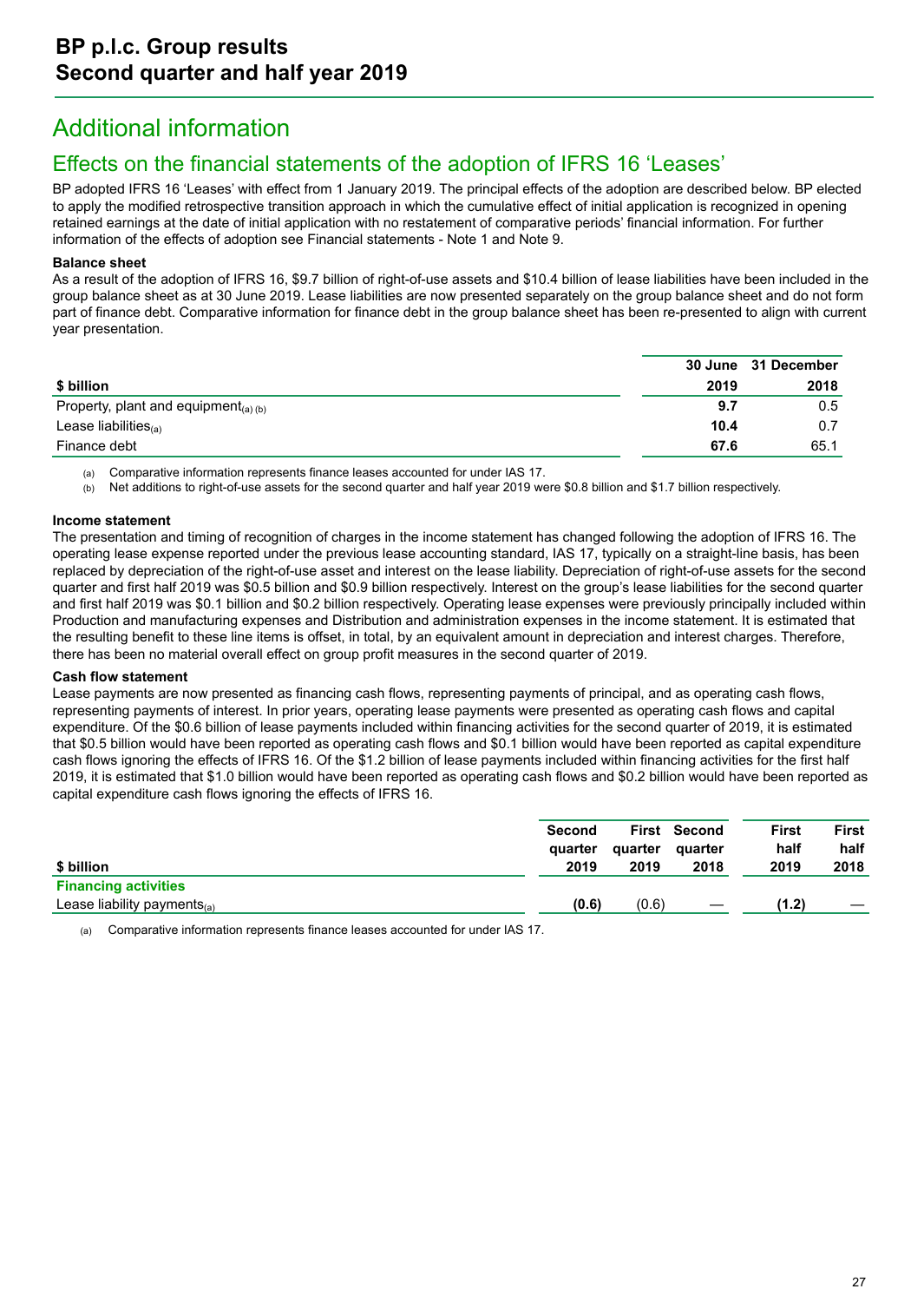# **BP p.l.c. Group results Second quarter and half year 2019**

# Capital expenditure\*

| \$ million                                                | <b>Second</b><br>quarter<br>2019 | <b>First</b><br>quarter<br>2019 | <b>Second</b><br>quarter<br>2018 | <b>First</b><br>half<br>2019 | <b>First</b><br>half<br>2018 |
|-----------------------------------------------------------|----------------------------------|---------------------------------|----------------------------------|------------------------------|------------------------------|
| Capital expenditure on a cash basis                       |                                  |                                 |                                  |                              |                              |
| Organic capital expenditure*                              | 3,686                            | 3,648                           | 3,470                            | 7,334                        | 7,008                        |
| Inorganic capital expenditure*(a)                         | 1,968                            | 1,987                           | 355                              | 3,955                        | 780                          |
|                                                           | 5,654                            | 5,635                           | 3,825                            | 11,289                       | 7,788                        |
|                                                           | <b>Second</b>                    | <b>First</b>                    | Second                           | <b>First</b>                 | <b>First</b>                 |
|                                                           | quarter                          | quarter                         | quarter                          | half                         | half                         |
| \$ million                                                | 2019                             | 2019                            | 2018                             | 2019                         | 2018                         |
| Organic capital expenditure by segment<br><b>Upstream</b> |                                  |                                 |                                  |                              |                              |
| <b>US</b>                                                 | 972                              | 982                             | 826                              | 1,954                        | 1,580                        |
| Non-US                                                    | 1,858                            | 1,888                           | 1,941                            | 3,746                        | 4,053                        |
|                                                           | 2,830                            | 2,870                           | 2,767                            | 5,700                        | 5,633                        |
| <b>Downstream</b>                                         |                                  |                                 |                                  |                              |                              |
| <b>US</b>                                                 | 271                              | 187                             | 232                              | 458                          | 403                          |
| Non-US                                                    | 470                              | 534                             | 382                              | 1,004                        | 829                          |
|                                                           | 741                              | 721                             | 614                              | 1,462                        | 1,232                        |
| Other businesses and corporate                            |                                  |                                 |                                  |                              |                              |
| <b>US</b>                                                 | 15                               | 9                               | 7                                | 24                           | 14                           |
| Non-US                                                    | 100                              | 48                              | 82                               | 148                          | 129                          |
|                                                           | 115                              | 57                              | 89                               | 172                          | 143                          |
|                                                           | 3,686                            | 3,648                           | 3,470                            | 7,334                        | 7,008                        |
| Organic capital expenditure by geographical area          |                                  |                                 |                                  |                              |                              |
| <b>US</b>                                                 | 1,258                            | 1,178                           | 1,065                            | 2,436                        | 1,997                        |
| Non-US                                                    | 2.428                            | 2,470                           | 2,405                            | 4,898                        | 5,011                        |
|                                                           | 3,686                            | 3,648                           | 3,470                            | 7,334                        | 7,008                        |

(a) On 31 October 2018, BP acquired from BHP Billiton Petroleum (North America) Inc. 100% of the issued share capital of Petrohawk Energy Corporation, a wholly owned subsidiary of BHP that holds a portfolio of unconventional onshore US oil and gas assets. As at 30 June 2019, the entire consideration payable of \$10,268 million, after customary closing adjustments, had been paid. This includes \$1,732 million during the first quarter 2019 and \$1,748 million during the second quarter 2019. These amounts are included, net of cash acquired, in inorganic capital expenditure. First quarter and first half 2019 and first half 2018 include amounts relating to the 25-year extension to our ACG production-sharing agreement\* in Azerbaijan.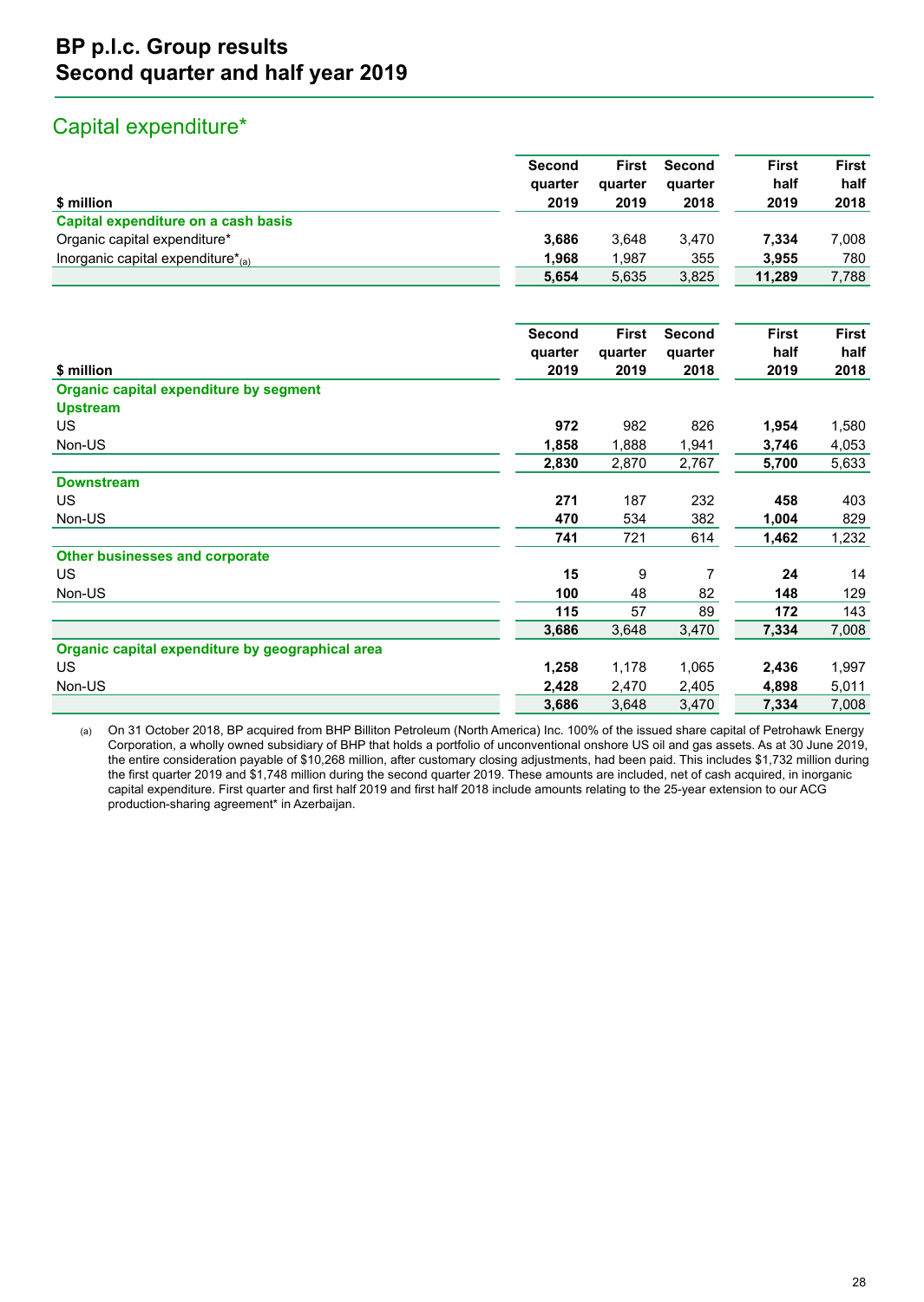# Non-operating items\*

| \$ million                                                                       | Second<br>quarter<br>2019 | <b>First</b><br>quarter<br>2019 | Second<br>quarter<br>$2018_{(a)}$ | <b>First</b><br>half<br>2019 | <b>First</b><br>half<br>$2018_{(a)}$ |
|----------------------------------------------------------------------------------|---------------------------|---------------------------------|-----------------------------------|------------------------------|--------------------------------------|
| <b>Upstream</b>                                                                  |                           |                                 |                                   |                              |                                      |
| Impairment and gain (loss) on sale of businesses and fixed assets <sub>(b)</sub> | (796)                     | (11)                            | 81                                | (807)                        | 107                                  |
| Environmental and other provisions                                               |                           |                                 |                                   |                              |                                      |
| Restructuring, integration and rationalization costs                             | (17)                      | (35)                            | (62)                              | (52)                         | (61)                                 |
| Fair value gain (loss) on embedded derivatives                                   |                           |                                 | 9                                 |                              | 16                                   |
| Other                                                                            | 47                        | 42                              | (1)                               | 89                           | (139)                                |
|                                                                                  | (766)                     | (4)                             | 27                                | (770)                        | (77)                                 |
| <b>Downstream</b>                                                                |                           |                                 |                                   |                              |                                      |
| Impairment and gain (loss) on sale of businesses and fixed assets                | (51)                      | 4                               | (1)                               | (47)                         | (15)                                 |
| Environmental and other provisions                                               |                           |                                 |                                   |                              |                                      |
| Restructuring, integration and rationalization costs                             | 20                        | (2)                             | (74)                              | 18                           | (110)                                |
| Fair value gain (loss) on embedded derivatives                                   |                           |                                 |                                   |                              |                                      |
| Other                                                                            |                           | (6)                             | (150)                             | (6)                          | (153)                                |
|                                                                                  | (31)                      | (4)                             | (225)                             | (35)                         | (278)                                |
| <b>Rosneft</b>                                                                   |                           |                                 |                                   |                              |                                      |
| Impairment and gain (loss) on sale of businesses and fixed assets                | (113)                     | (81)                            |                                   | (194)                        |                                      |
| Environmental and other provisions                                               |                           |                                 |                                   |                              |                                      |
| Restructuring, integration and rationalization costs                             |                           |                                 |                                   |                              |                                      |
| Fair value gain (loss) on embedded derivatives                                   |                           |                                 |                                   |                              |                                      |
| Other                                                                            |                           |                                 |                                   |                              |                                      |
|                                                                                  | (113)                     | (81)                            |                                   | (194)                        |                                      |
| Other businesses and corporate                                                   |                           |                                 |                                   |                              |                                      |
| Impairment and gain (loss) on sale of businesses and fixed assets                | (4)                       |                                 | (1)                               | (4)                          | 1                                    |
| Environmental and other provisions                                               | (22)                      | (6)                             | 1                                 | (28)                         | (20)                                 |
| Restructuring, integration and rationalization costs                             | (3)                       | 10                              | (30)                              | 7                            | (45)                                 |
| Fair value gain (loss) on embedded derivatives                                   |                           |                                 |                                   |                              |                                      |
| Gulf of Mexico oil spill                                                         | (57)                      | (115)                           | (433)                             | (172)                        | (519)                                |
| Other                                                                            | (5)                       | (17)                            | (85)                              | (22)                         | (144)                                |
|                                                                                  | (91)                      | (128)                           | (548)                             | (219)                        | (727)                                |
| Total before interest and taxation                                               | (1,001)                   | (217)                           | (746)                             | (1, 218)                     | (1,082)                              |
| Finance $costs_{(c)}$                                                            | (116)                     | (128)                           | (118)                             | (244)                        | (238)                                |
| Total before taxation                                                            | (1, 117)                  | (345)                           | (864)                             | (1, 462)                     | (1, 320)                             |
| Taxation credit (charge) on non-operating items                                  | 256                       | 93                              | 141                               | 349                          | 350                                  |
| Total after taxation for period                                                  | (861)                     | (252)                           | (723)                             | (1, 113)                     | (970)                                |

(a) Amounts reported as restructuring, integration and rationalization costs relate to the group's restructuring programme, originally announced in 2014, which was completed in fourth quarter 2018.

(b) Second quarter and first half 2019 include impairment charges of \$634 million resulting from the announcements to dispose of certain assets in Egypt and the US.

(c) Relates to the unwinding of discounting effects relating to Gulf of Mexico oil spill payables.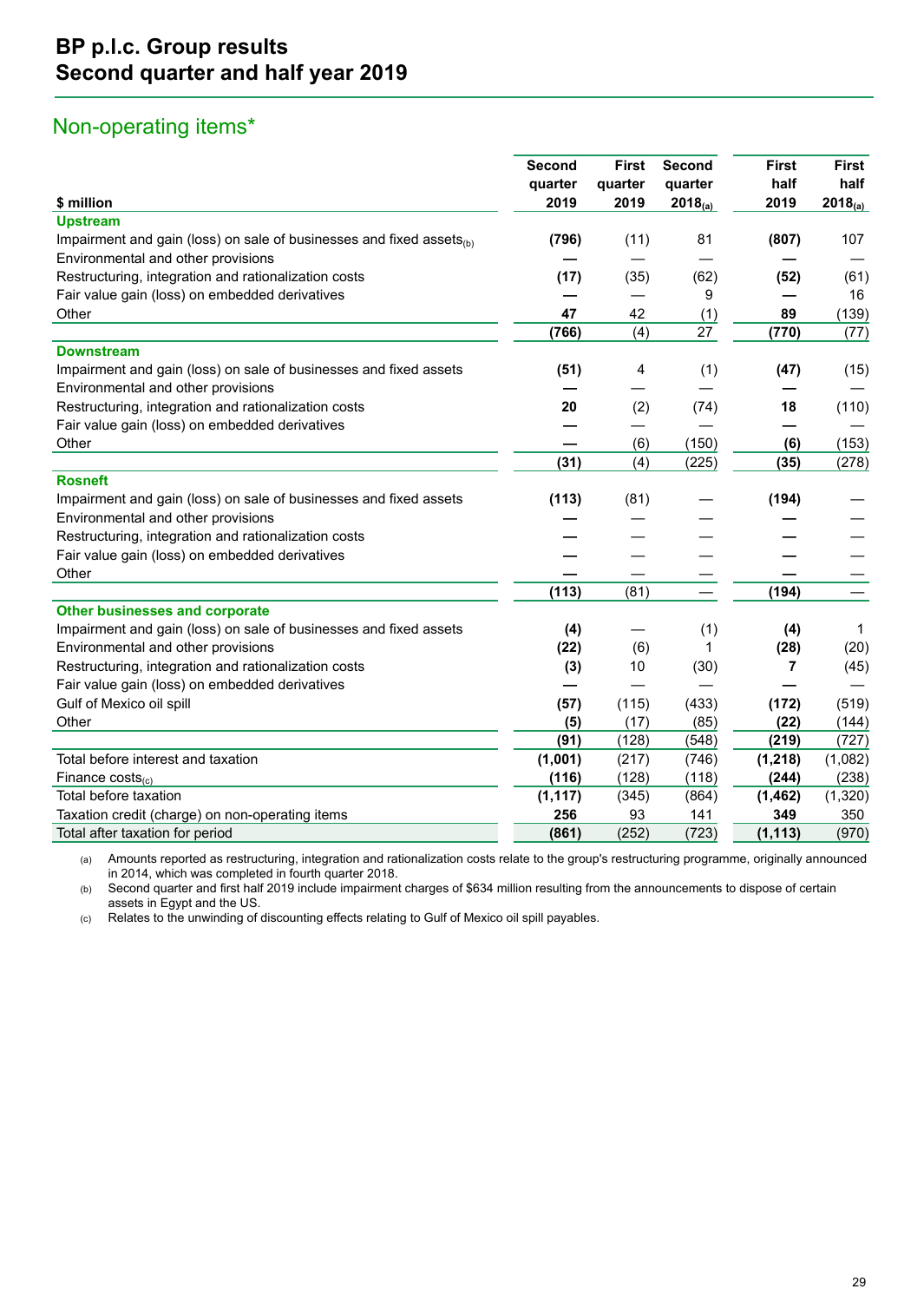### Non-GAAP information on fair value accounting effects

| \$ million                                                                     | <b>Second</b><br>quarter<br>2019 | First<br>quarter<br>2019 | Second<br>quarter<br>2018 | First<br>half<br>2019 | <b>First</b><br>half<br>2018 |
|--------------------------------------------------------------------------------|----------------------------------|--------------------------|---------------------------|-----------------------|------------------------------|
| Favourable (adverse) impact relative to management's measure of<br>performance |                                  |                          |                           |                       |                              |
| Upstream                                                                       | (178)                            | (40)                     | (21)                      | (218)                 | 100                          |
| Downstream                                                                     | (46)                             | 36                       | (390)                     | (10)                  | (450)                        |
|                                                                                | (224)                            | (4)                      | (411)                     | (228)                 | (350)                        |
| Taxation credit (charge)                                                       | 49                               | (7)                      | 101                       | 42                    | 90                           |
|                                                                                | (175)                            | (11)                     | (310)                     | (186)                 | (260)                        |

BP uses derivative instruments to manage the economic exposure relating to inventories above normal operating requirements of crude oil, natural gas and petroleum products. Under IFRS, these inventories are recorded at historical cost. The related derivative instruments, however, are required to be recorded at fair value with gains and losses recognized in the income statement. This is because hedge accounting is either not permitted or not followed, principally due to the impracticality of effectiveness-testing requirements. Therefore, measurement differences in relation to recognition of gains and losses occur. Gains and losses on these inventories are not recognized until the commodity is sold in a subsequent accounting period. Gains and losses on the related derivative commodity contracts are recognized in the income statement, from the time the derivative commodity contract is entered into, on a fair value basis using forward prices consistent with the contract maturity.

BP enters into physical commodity contracts to meet certain business requirements, such as the purchase of crude for a refinery or the sale of BP's gas production. Under IFRS these physical contracts are treated as derivatives and are required to be fair valued when they are managed as part of a larger portfolio of similar transactions. Gains and losses arising are recognized in the income statement from the time the derivative commodity contract is entered into.

IFRS require that inventory held for trading is recorded at its fair value using period-end spot prices, whereas any related derivative commodity instruments are required to be recorded at values based on forward prices consistent with the contract maturity. Depending on market conditions, these forward prices can be either higher or lower than spot prices, resulting in measurement differences.

BP enters into contracts for pipelines and other transportation, storage capacity, oil and gas processing and liquefied natural gas (LNG) that, under IFRS, are recorded on an accruals basis. These contracts are risk-managed using a variety of derivative instruments that are fair valued under IFRS. This results in measurement differences in relation to recognition of gains and losses.

The way that BP manages the economic exposures described above, and measures performance internally, differs from the way these activities are measured under IFRS. BP calculates this difference for consolidated entities by comparing the IFRS result with management's internal measure of performance. Under management's internal measure of performance the inventory, transportation and capacity contracts in question are valued based on fair value using relevant forward prices prevailing at the end of the period. The fair values of derivative instruments used to risk manage certain oil, gas and other contracts, are deferred to match with the underlying exposure and the commodity contracts for business requirements are accounted for on an accruals basis. We believe that disclosing management's estimate of this difference provides useful information for investors because it enables investors to see the economic effect of these activities as a whole.

In addition, fair value accounting effects include changes in the fair value of the near-term portions of LNG contracts that fall within BP's risk management framework. LNG contracts are not considered derivatives, because there is insufficient market liquidity, and they are therefore accrual accounted under IFRS. However, oil and natural gas derivative financial instruments (used to risk manage the near-term portions of the LNG contracts) are fair valued under IFRS. The fair value accounting effect reduces timing differences between recognition of the derivative financial instruments used to risk manage the LNG contracts and the recognition of the LNG contracts themselves, which therefore gives a better representation of performance in each period.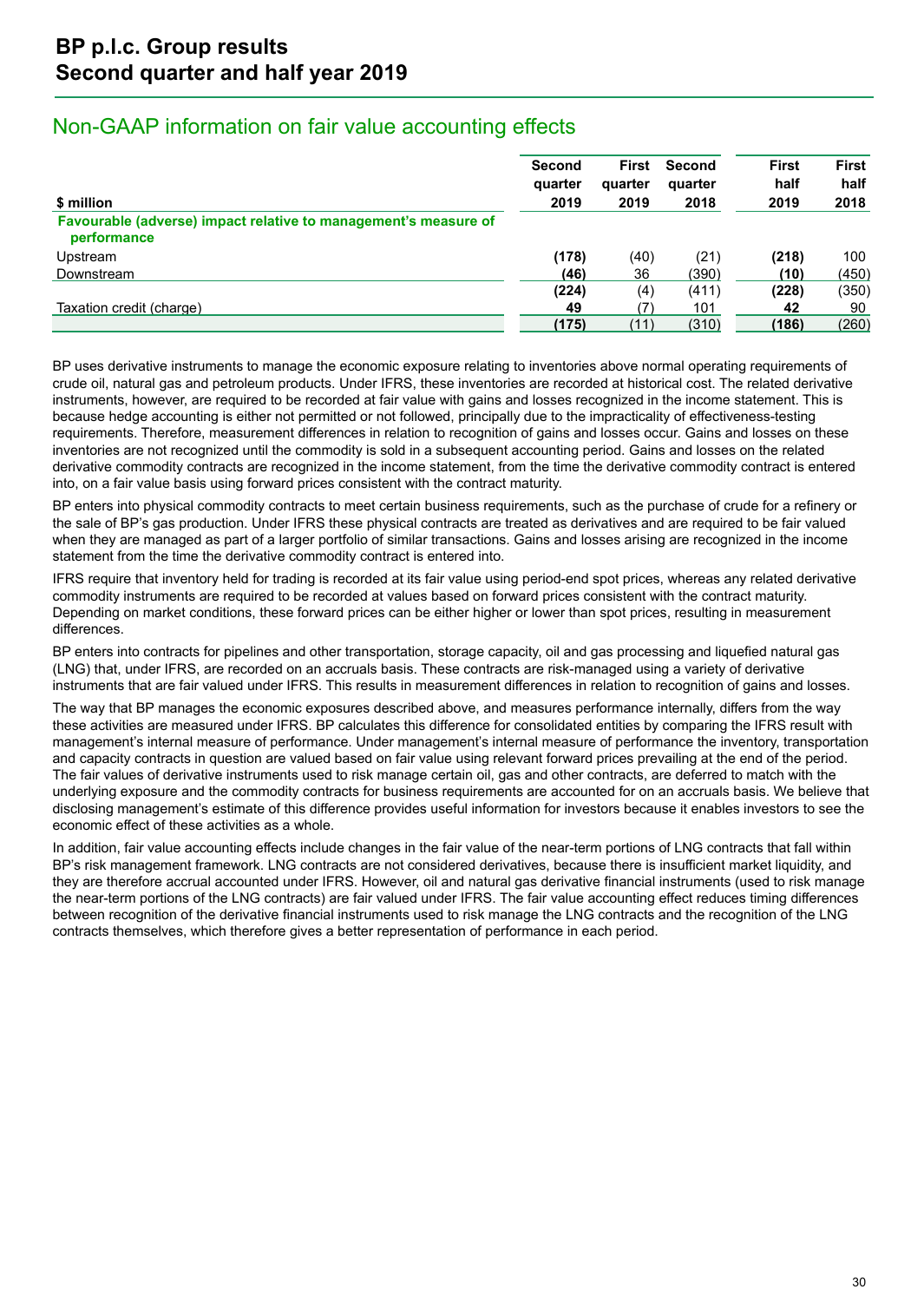# Non-GAAP information on fair value accounting effects (continued)

The impacts of fair value accounting effects, relative to management's internal measure of performance, are shown in the table above. A reconciliation to GAAP information is set out below.

|                                                                                                      | <b>Second</b> | <b>First</b> | <b>Second</b> | <b>First</b> | <b>First</b> |  |
|------------------------------------------------------------------------------------------------------|---------------|--------------|---------------|--------------|--------------|--|
|                                                                                                      | quarter       | quarter      | quarter       | half         | half         |  |
| \$ million                                                                                           | 2019          | 2019         | 2018          | 2019         | 2018         |  |
| <b>Upstream</b>                                                                                      |               |              |               |              |              |  |
| Replacement cost profit (loss) before interest and tax adjusted for fair<br>value accounting effects | 2,647         | 2,924        | 3,535         | 5,571        | 6,588        |  |
| Impact of fair value accounting effects                                                              | (178)         | (40)         | (21)          | (218)        | 100          |  |
| Replacement cost profit (loss) before interest and tax                                               | 2,469         | 2,884        | 3,514         | 5,353        | 6,688        |  |
| <b>Downstream</b>                                                                                    |               |              |               |              |              |  |
| Replacement cost profit (loss) before interest and tax adjusted for fair                             |               |              |               |              |              |  |
| value accounting effects                                                                             | 1,334         | 1,729        | 1,230         | 3,063        | 3,003        |  |
| Impact of fair value accounting effects                                                              | (46)          | 36           | (390)         | (10)         | (450)        |  |
| Replacement cost profit (loss) before interest and tax                                               | 1,288         | 1,765        | 840           | 3,053        | 2,553        |  |
| <b>Total group</b>                                                                                   |               |              |               |              |              |  |
| Profit (loss) before interest and tax adjusted for fair value accounting                             |               |              |               |              |              |  |
| effects                                                                                              | 4,240         | 5,668        | 5,967         | 9,908        | 10,401       |  |
| Impact of fair value accounting effects                                                              | (224)         | (4)          | (411)         | (228)        | (350)        |  |
| Profit (loss) before interest and tax                                                                | 4,016         | 5,664        | 5,556         | 9,680        | 10,051       |  |

# Readily marketable inventory\* (RMI)

|                    | 30 June | <b>31 December</b> |
|--------------------|---------|--------------------|
| \$ million         | 2019    | 2018               |
| RMI at fair value* | 5.497   | 4,202              |
| Paid-up RMI*       | 2,317   | 1.641              |

Readily marketable inventory (RMI) is oil and oil products inventory held and price risk-managed by BP's integrated supply and trading function (IST) which could be sold to generate funds if required. Paid-up RMI is RMI that BP has paid for.

We believe that disclosing the amounts of RMI and paid-up RMI is useful to investors as it enables them to better understand and evaluate the group's inventories and liquidity position by enabling them to see the level of discretionary inventory held by IST and to see builds or releases of liquid trading inventory.

See the Glossary on page 35 for a more detailed definition of RMI. RMI, RMI at fair value, paid-up RMI and unpaid RMI are non-GAAP measures. A reconciliation of total inventory as reported on the group balance sheet to paid-up RMI is provided below.

|                                                                                                                                     | 30 June   | 31 December |
|-------------------------------------------------------------------------------------------------------------------------------------|-----------|-------------|
| \$ million                                                                                                                          | 2019      | 2018        |
| Reconciliation of total inventory to paid-up RMI                                                                                    |           |             |
| Inventories as reported on the group balance sheet under IFRS                                                                       | 20.042    | 17,988      |
| Less: (a) inventories that are not oil and oil products and (b) oil and oil product<br>inventories that are not risk-managed by IST | (14, 821) | (14,066)    |
|                                                                                                                                     | 5.221     | 3,922       |
| Plus: difference between RMI at fair value and RMI on an IFRS basis                                                                 | 276       | 280         |
| RMI at fair value                                                                                                                   | 5,497     | 4,202       |
| Less: unpaid RMI* at fair value                                                                                                     | (3, 180)  | (2, 561)    |
| Paid-up RMI                                                                                                                         | 2,317     | 1,641       |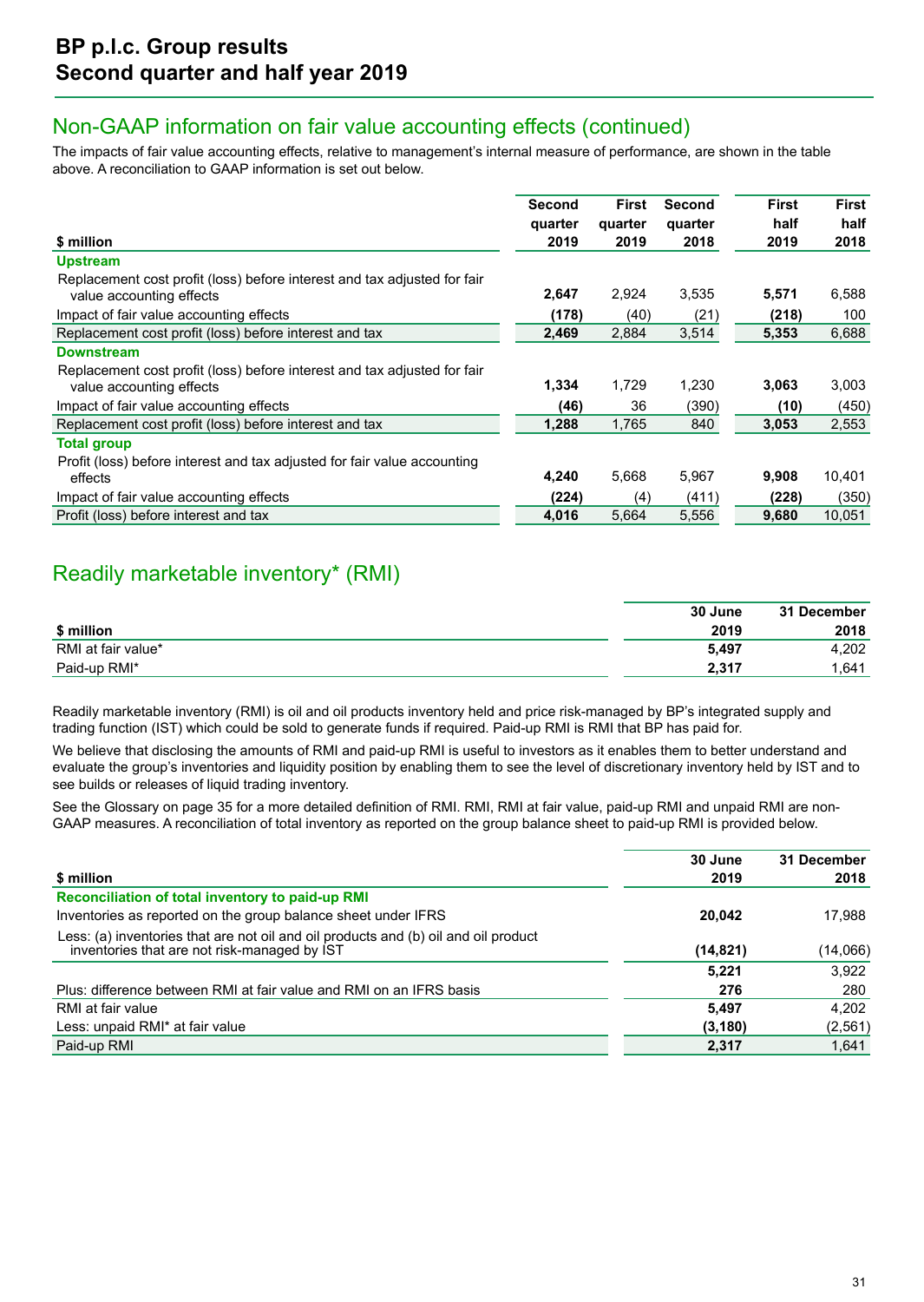# Gulf of Mexico oil spill

| \$ million                                                                                                 | Second<br>quarter<br>2019 | quarter<br>2019 | <b>First Second</b><br>quarter<br>2018 | First<br>half<br>2019 | <b>First</b><br>half<br>2018 |
|------------------------------------------------------------------------------------------------------------|---------------------------|-----------------|----------------------------------------|-----------------------|------------------------------|
| Net cash provided by operating activities as per condensed group cash flow<br>statement                    | 6.815                     | 5.296           | 6.306                                  | 12.111                | 9.952                        |
| Exclude net cash from operating activities relating to the Gulf of Mexico oil<br>spill on a post-tax basis | 1.413                     | 649             | 707                                    | 2.062                 | 2.421                        |
| Operating cash flow, excluding Gulf of Mexico oil spill payments*                                          | 8.228                     | 5.945           | 7.013                                  | 14.173                | 12.373                       |

Net cash from operating activities relating to the Gulf of Mexico oil spill on a pre-tax basis amounted to an outflow of \$1,472 million and \$2,126 million in the second quarter and first half of 2019 respectively. For the same periods in 2018, the amount was an outflow of \$1,078 million and \$2,698 million respectively. Net cash outflows relating to the Gulf of Mexico oil spill in 2019 and 2018 include payments made under the 2016 consent decree and settlement agreement with the United States and the five Gulf coast states. Included in the current quarter are payments of \$1,194 million on a pre-tax basis relating to the 2016 consent decree and settlement agreement. Cash outflows in 2018 also include the final payment made under the 2012 agreement with the US government to resolve all federal criminal claims arising from the incident.

|                                                  | 30 June   | 31 December |
|--------------------------------------------------|-----------|-------------|
| \$ million                                       | 2019      | 2018        |
| Trade and other payables                         | (12, 623) | (14,201)    |
| Provisions                                       | (199)     | (345)       |
| Gulf of Mexico oil spill payables and provisions | (12, 822) | (14, 546)   |
| Of which - current                               | (2,022)   | (2,612)     |
| Deferred tax asset                               | 5,600     | 5,562       |

The provision reflects the latest estimate for the remaining costs associated with the Gulf of Mexico oil spill. The amounts ultimately payable may differ from the amount provided and the timing of payments is uncertain. Further information relating to the Gulf of Mexico oil spill, including information on the nature and expected timing of payments relating to provisions and other payables, is provided in *BP Annual Report and Form 20-F 2018* - Financial statements - Note 2 and pages 296 to 298 of Legal proceedings.

# Working capital\* reconciliation

|                                                                                                                                              | Second<br>quarter | First<br>quarter | Second<br>quarter | <b>First</b><br>half | <b>First</b><br>half |
|----------------------------------------------------------------------------------------------------------------------------------------------|-------------------|------------------|-------------------|----------------------|----------------------|
| \$ million                                                                                                                                   | 2019              | 2019             | 2018              | 2019                 | 2018                 |
| Movements in inventories and other current and non-current assets<br>and liabilities as per condensed group cash flow statement              | (58)              | (2,695)          | (570)             | (2,753)              | (3,968)              |
| Adjustments to exclude movements in inventories and other current<br>and non-current assets and liabilities for the Gulf of Mexico oil spill | 1.451             | 631              | 693               | 2.082                | 2,281                |
| Adjusted for Inventory holding gains (losses)* (Note 3)                                                                                      |                   |                  |                   |                      |                      |
| Upstream                                                                                                                                     | (10)              | 2                | 4                 | (8)                  | 5                    |
| Downstream                                                                                                                                   | 93                | 1.046            | 1,196             | 1,139                | 1,265                |
| Working capital release (build)                                                                                                              | 1.476             | (1,016)          | 1,323             | 460                  | (417)                |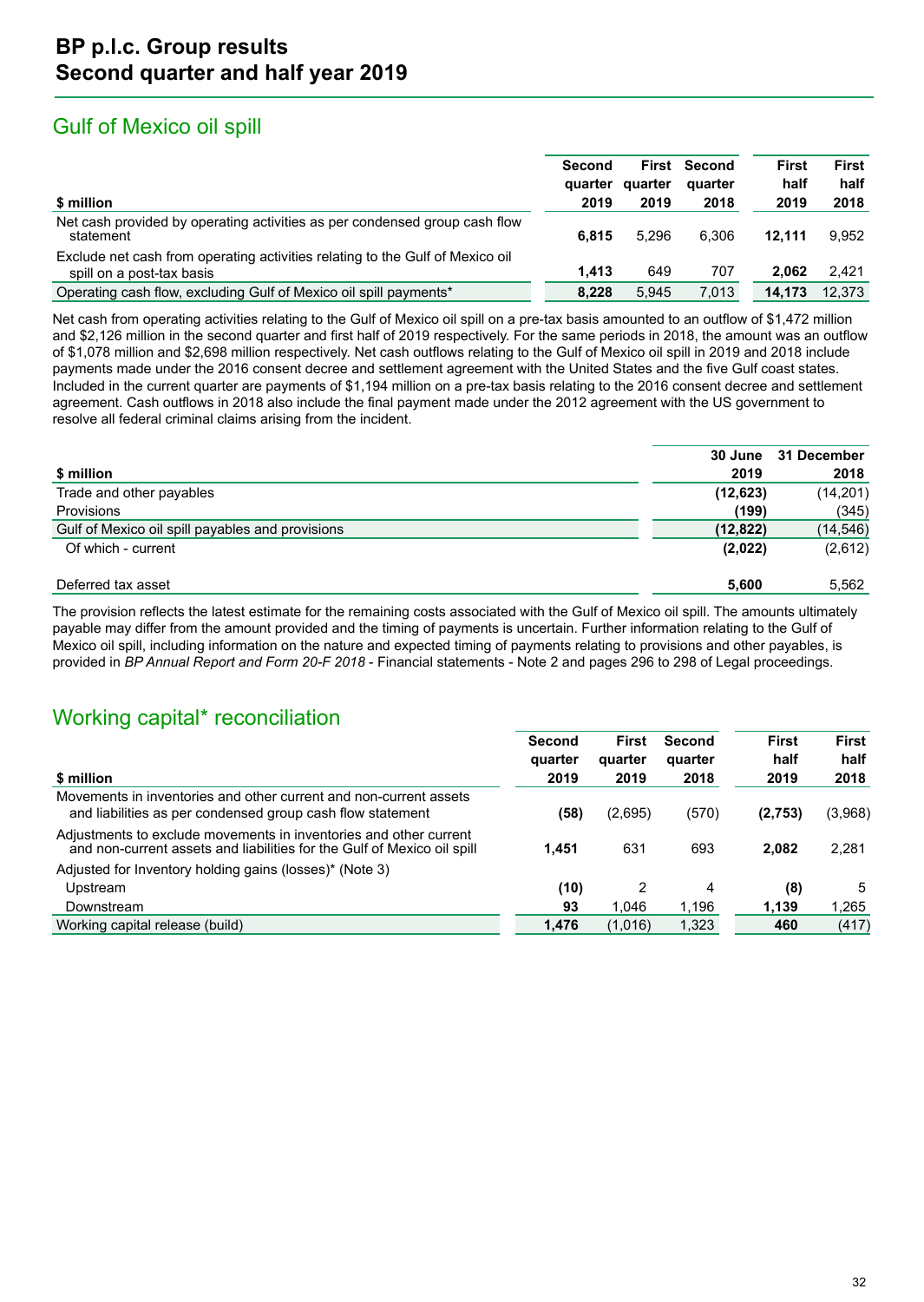# **BP p.l.c. Group results Second quarter and half year 2019**

# Realizations\* and marker prices

|                                               | Second<br>quarter<br>2019 | <b>First</b><br>quarter<br>2019 | <b>Second</b><br>quarter<br>2018 | <b>First</b><br>half<br>2019 | <b>First</b><br>half<br>2018 |
|-----------------------------------------------|---------------------------|---------------------------------|----------------------------------|------------------------------|------------------------------|
| <b>Average realizations</b> (a)               |                           |                                 |                                  |                              |                              |
| Liquids $*(\$\mathsf{bbl})$                   |                           |                                 |                                  |                              |                              |
| US                                            | 56.98                     | 50.57                           | 62.47                            | 53.91                        | 60.01                        |
| Europe                                        | 68.73                     | 61.78                           | 71.70                            | 65.04                        | 68.56                        |
| <b>Rest of World</b>                          | 66.24                     | 60.02                           | 69.88                            | 63.18                        | 66.50                        |
| <b>BP</b> Average                             | 62.63                     | 56.47                           | 67.24                            | 59.61                        | 64.21                        |
| Natural gas (\$/mcf)                          |                           |                                 |                                  |                              |                              |
| US                                            | 1.80                      | 2.57                            | 1.96                             | 2.18                         | 2.10                         |
| Europe                                        | 3.63                      | 5.84                            | 7.04                             | 4.75                         | 7.11                         |
| <b>Rest of World</b>                          | 4.12                      | 4.67                            | 4.16                             | 4.40                         | 4.19                         |
| <b>BP</b> Average                             | 3.35                      | 4.02                            | 3.65                             | 3.68                         | 3.72                         |
| Total hydrocarbons* (\$/boe)                  |                           |                                 |                                  |                              |                              |
| US                                            | 35.94                     | 34.17                           | 40.77                            | 35.08                        | 40.19                        |
| Europe                                        | 63.40                     | 58.89                           | 64.91                            | 61.02                        | 62.72                        |
| <b>Rest of World</b>                          | 41.60                     | 40.52                           | 42.89                            | 41.06                        | 41.69                        |
| <b>BP</b> Average                             | 40.64                     | 39.37                           | 43.37                            | 40.02                        | 42.36                        |
| Average oil marker prices (\$/bbl)            |                           |                                 |                                  |                              |                              |
| <b>Brent</b>                                  | 68.86                     | 63.13                           | 74.39                            | 65.95                        | 70.58                        |
| West Texas Intermediate                       | 59.90                     | 54.87                           | 68.02                            | 57.42                        | 65.52                        |
| Western Canadian Select                       | 47.37                     | 44.91                           | 49.76                            | 46.06                        | 43.30                        |
| Alaska North Slope                            | 68.29                     | 64.39                           | 73.93                            | 66.37                        | 70.64                        |
| Mars                                          | 65.20                     | 61.13                           | 69.47                            | 63.20                        | 66.04                        |
| Urals ( $NWE - \text{cif}$ )                  | 67.62                     | 62.91                           | 72.21                            | 65.23                        | 68.71                        |
| Average natural gas marker prices             |                           |                                 |                                  |                              |                              |
| Henry Hub gas price <sub>(b)</sub> (\$/mmBtu) | 2.64                      | 3.15                            | 2.80                             | 2.90                         | 2.90                         |
| UK Gas - National Balancing Point (p/therm)   | 31.53                     | 48.23                           | 53.88                            | 40.01                        | 55.94                        |

(a) Based on sales of consolidated subsidiaries only – this excludes equity-accounted entities.

(b) Henry Hub First of Month Index.

# Exchange rates

|                                           | Second  | First   | <b>Second</b> | <b>First</b> | <b>First</b> |
|-------------------------------------------|---------|---------|---------------|--------------|--------------|
|                                           | quarter | quarter | quarter       | half         | half         |
|                                           | 2019    | 2019    | 2018          | 2019         | 2018         |
| \$/£ average rate for the period          | 1.29    | 1.30    | 1.36          | 1.29         | 1.38         |
| \$/£ period-end rate                      | 1.27    | 1.31    | 1.31          | 1.27         | 1.31         |
| $\frac{1}{2}$ average rate for the period | 1.12    | 1.14    | 1.19          | 1.13         | 1.21         |
| $\frac{1}{2}$ period-end rate             | 1.14    | 1.12    | 1.16          | 1.14         | 1.16         |
| Rouble/\$ average rate for the period     | 64.58   | 66.00   | 62.13         | 65.29        | 59.47        |
| Rouble/\$ period-end rate                 | 63.09   | 65.02   | 63.07         | 63.09        | 63.07        |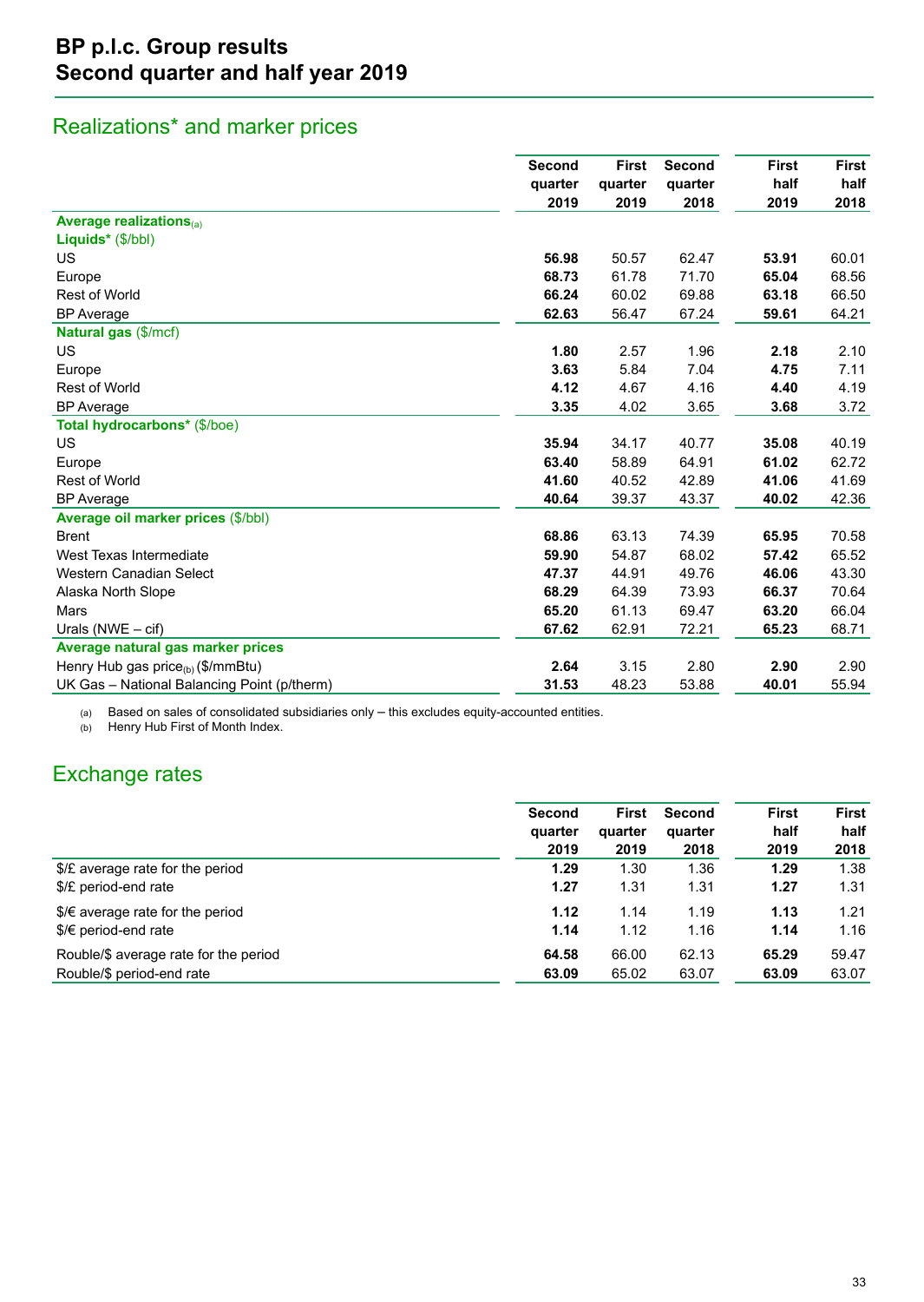### Principal risks and uncertainties

The principal risks and uncertainties affecting BP are described in the Risk factors section of *BP Annual Report and Form 20-F 2018* (pages 55-56) and are summarized below. There are no material changes in those risk factors for the remaining six months of the financial year.

The risks summarized below, separately or in combination, could have a material adverse effect on the implementation of our strategy, our business, financial performance, results of operations, cash flows, liquidity, prospects, shareholder value and returns and reputation.

### **Strategic and commercial risks**

- **Prices and markets** our financial performance is impacted by fluctuating prices of oil, gas and refined products, technological change, exchange rate fluctuations, and the general macroeconomic outlook.
- **Access, renewal and reserves progression** inability to access, renew and progress upstream resources in a timely manner could adversely affect our long-term replacement of reserves.
- **Major project\* delivery** failure to invest in the best opportunities or deliver major projects successfully could adversely affect our financial performance.
- **Geopolitical** exposure to a range of political developments and consequent changes to the operating and regulatory environment could cause business disruption.
- **Liquidity, financial capacity and financial, including credit, exposure** failure to work within our financial framework could impact our ability to operate and result in financial loss.
- **Joint arrangements and contractors** varying levels of control over the standards, operations and compliance of our partners, contractors and sub-contractors could result in legal liability and reputational damage.
- **Digital infrastructure and cyber security** breach of our digital security or failure of our digital infrastructure including loss or misuse of sensitive information could damage our operations, increase costs and damage our reputation.
- **Climate change and the transition to a lower carbon economy** policy, legal, regulatory, technology and market change related to the issue of climate change could increase costs, reduce demand for our products, reduce revenue and limit certain growth opportunities.
- **Competition** inability to remain efficient, maintain a high quality portfolio of assets, innovate and retain an appropriately skilled workforce could negatively impact delivery of our strategy in a highly competitive market.
- **Crisis management and business continuity** failure to address an incident effectively could potentially disrupt our business.
- **Insurance** our insurance strategy could expose the group to material uninsured losses.

#### **Safety and operational risks**

- **Process safety, personal safety, and environmental risks** exposure to a wide range of health, safety, security and environmental risks could cause harm to people, the environment and our assets and result in regulatory action, legal liability, business interruption, increased costs, damage to our reputation and potentially denial of our licence to operate.
- **Drilling and production** challenging operational environments and other uncertainties could impact drilling and production activities.
- **Security** hostile acts against our staff and activities could cause harm to people and disrupt our operations.
- **Product quality** supplying customers with off-specification products could damage our reputation, lead to regulatory action and legal liability, and impact our financial performance.

#### **Compliance and control risks**

- **Regulation** changes in the regulatory and legislative environment could increase the cost of compliance, affect our provisions and limit our access to new growth opportunities.
- **Ethical misconduct and non-compliance** ethical misconduct or breaches of applicable laws by our businesses or our employees could be damaging to our reputation, and could result in litigation, regulatory action and penalties.
- **Treasury and trading activities** ineffective oversight of treasury and trading activities could lead to business disruption, financial loss, regulatory intervention or damage to our reputation.
- **Reporting** failure to accurately report our data could lead to regulatory action, legal liability and reputational damage.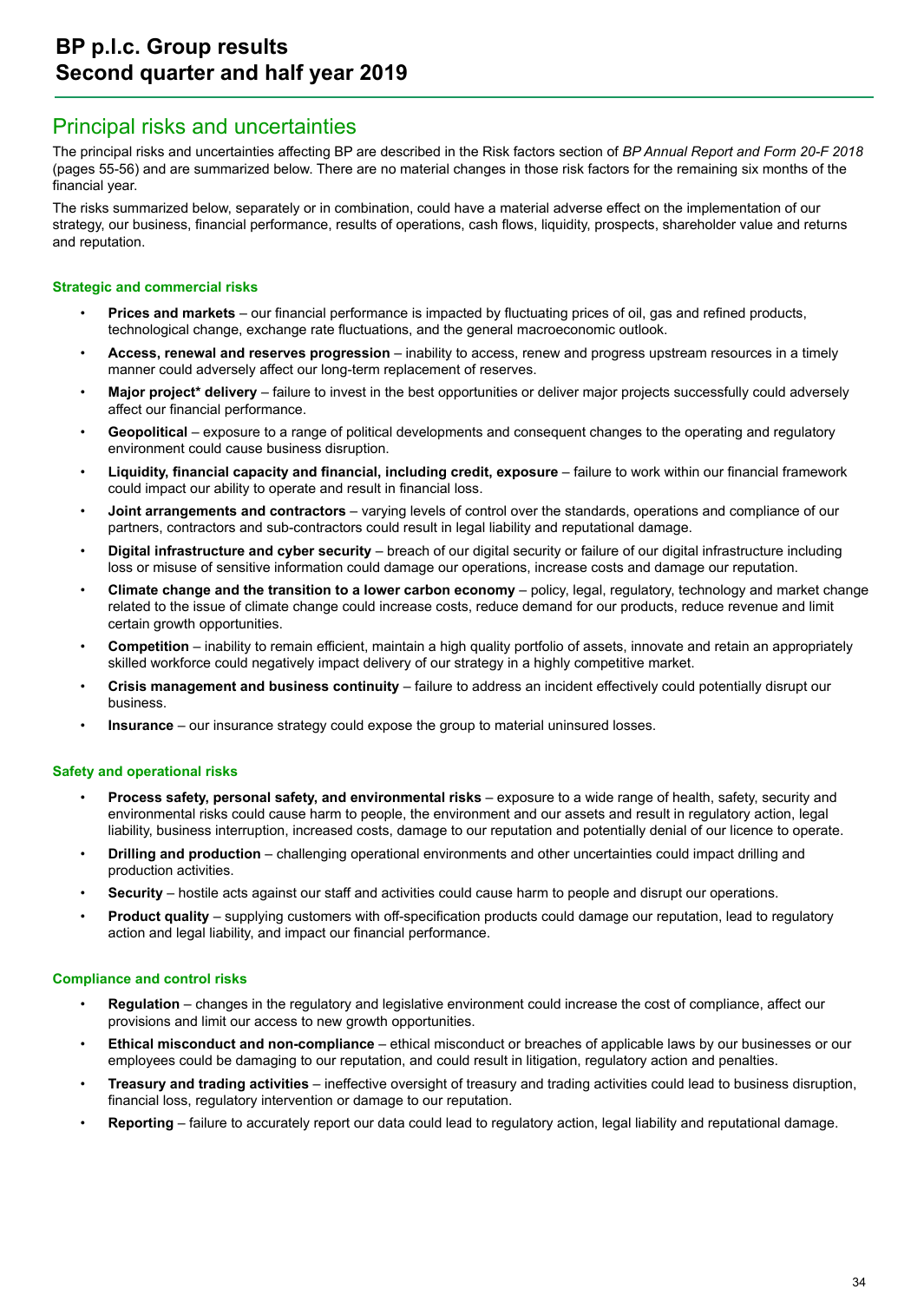### Legal proceedings

The following discussion sets out the material developments in the group's material legal proceedings during the first half of 2019. For a full discussion of the group's material legal proceedings, see pages 296-298 of *BP Annual Report and Form 20-F 2018*.

### **Scharfstein v BP West Coast Products LLC**

A class action lawsuit was filed against BP West Coast Products, LLC (BPWCP) in Oregon State Court under the Oregon Unlawful Trade Practices Act on behalf of customers who used a debit card at ARCO gasoline stations in Oregon during the period 1 January 2011 to 30 August 2013, alleging that ARCO sites in Oregon failed to provide sufficient notice of the 35 cents per transaction debit card fee. In January 2014, the jury rendered a verdict against BPWCP and awarded statutory damages of \$200 per class member. On 25 August 2015, the trial court determined the size of the class to be slightly in excess of two million members. On 31 May 2016 the trial court entered a judgment against BPWCP for the amount of \$417.3 million. On 31 May 2018 the Oregon Court of Appeals affirmed the trial court's ruling. In March 2019, BP and the Plaintiffs agreed to a settlement of the class action lawsuit, subject to final court approval. On 4 June 2019 the court granted final approval of the settlement agreement. The judgment dismissing the case was entered on 13 June 2019. No appeal was taken from the judgment on or before the 14 July 2019 deadline. On 15 July 2019, BP made its first payment under the terms of the settlement agreement. The second and final payment is due in July 2020. BP's provisions for litigation and claims include a provision for this lawsuit.

### **Glossary**

Non-GAAP measures are provided for investors because they are closely tracked by management to evaluate BP's operating performance and to make financial, strategic and operating decisions. Non-GAAP measures are sometimes referred to as alternative performance measures.

**Capital expenditure** is total cash capital expenditure as stated in the condensed group cash flow statement.

**Consolidation adjustment – UPII** is unrealized profit in inventory arising on inter-segment transactions.

**Divestment proceeds** are disposal proceeds as per the condensed group cash flow statement.

**Effective tax rate (ETR) on replacement cost (RC) profit or loss** is a non-GAAP measure. The ETR on RC profit or loss is calculated by dividing taxation on a RC basis by RC profit or loss before tax. Information on RC profit or loss is provided below. BP believes it is helpful to disclose the ETR on RC profit or loss because this measure excludes the impact of price changes on the replacement of inventories and allows for more meaningful comparisons between reporting periods. The nearest equivalent measure on an IFRS basis is the ETR on profit or loss for the period.

**Fair value accounting effects** are non-GAAP adjustments to our IFRS profit (loss). They reflect the difference between the way BP manages the economic exposure and internally measures performance of certain activities and the way those activities are measured under IFRS. Further information on fair value accounting effects is provided on page 30.

**Free cash flow** is operating cash flow less net cash used in investing activities and lease liability payments included in financing activities, as presented in the condensed group cash flow statement.

**Gearing and net debt** are non-GAAP measures. Net debt is calculated as finance debt, as shown in the balance sheet, plus the fair value of associated derivative financial instruments that are used to hedge foreign currency exchange and interest rate risks relating to finance debt, for which hedge accounting is applied, less cash and cash equivalents. Gearing is defined as the ratio of net debt to the total of net debt plus total equity. BP believes these measures provide useful information to investors. Net debt enables investors to see the economic effect of finance debt, related hedges and cash and cash equivalents in total. Gearing enables investors to see how significant net debt is relative to total equity. The derivatives are reported on the balance sheet within the headings 'Derivative financial instruments'. The nearest equivalent GAAP measures on an IFRS basis are finance debt and finance debt ratio. A reconciliation of finance debt to net debt is provided on page 25.

We are unable to present reconciliations of forward-looking information for gearing to finance debt ratio, because without unreasonable efforts, we are unable to forecast accurately certain adjusting items required to present a meaningful comparable GAAP forward-looking financial measure. These items include fair value asset (liability) of hedges related to finance debt and cash and cash equivalents, that are difficult to predict in advance in order to include in a GAAP estimate.

**Hydrocarbons** – Liquids and natural gas. Natural gas is converted to oil equivalent at 5.8 billion cubic feet = 1 million barrels.

**Inorganic capital expenditure** is a subset of capital expenditure and is a non-GAAP measure. Inorganic capital expenditure comprises consideration in business combinations and certain other significant investments made by the group. It is reported on a cash basis. BP believes that this measure provides useful information as it allows investors to understand how BP's management invests funds in projects which expand the group's activities through acquisition. Further information and a reconciliation to GAAP information is provided on page 28.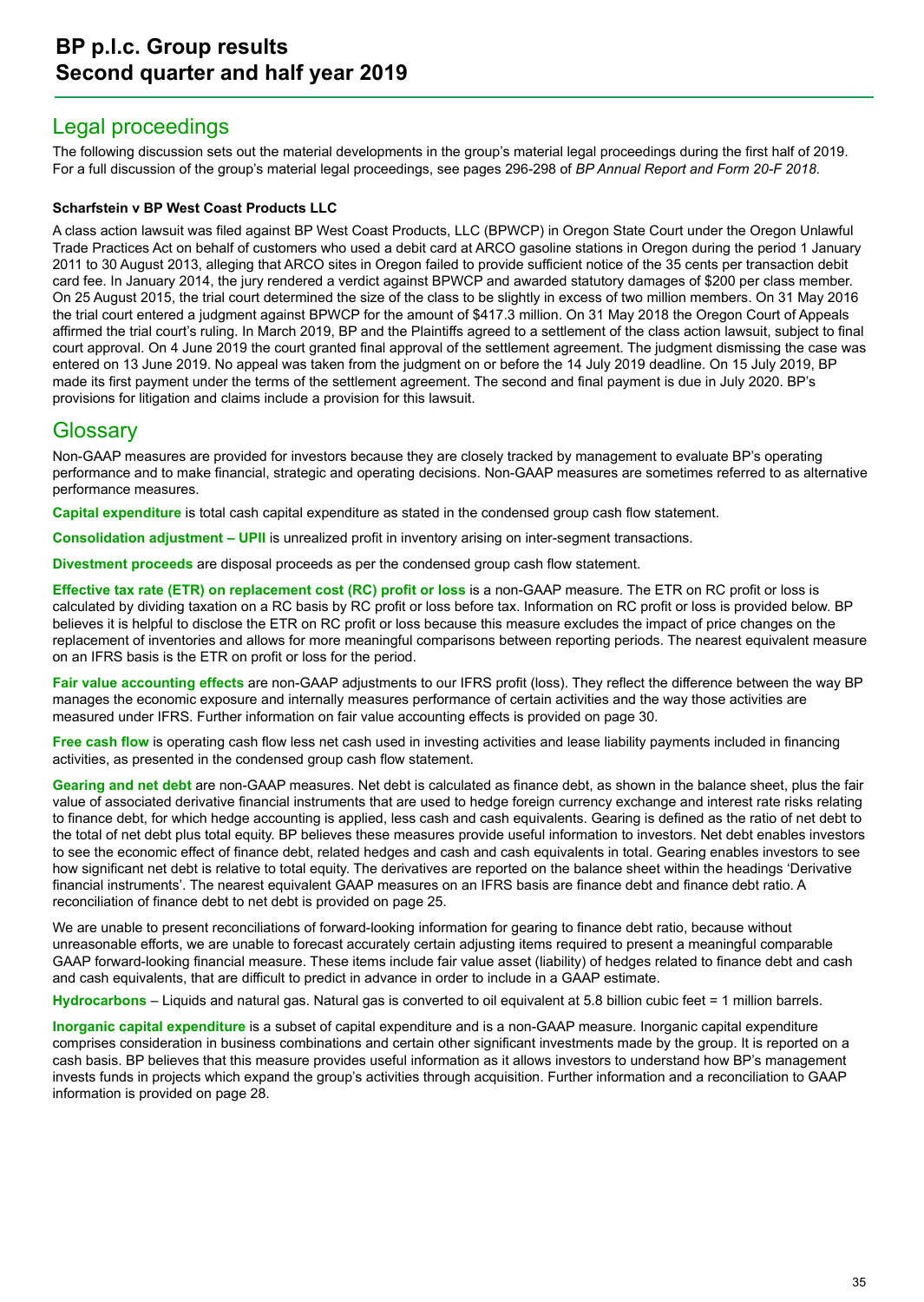# Glossary (continued)

**Inventory holding gains and losses** represent the difference between the cost of sales calculated using the replacement cost of inventory and the cost of sales calculated on the first-in first-out (FIFO) method after adjusting for any changes in provisions where the net realizable value of the inventory is lower than its cost. Under the FIFO method, which we use for IFRS reporting, the cost of inventory charged to the income statement is based on its historical cost of purchase or manufacture, rather than its replacement cost. In volatile energy markets, this can have a significant distorting effect on reported income. The amounts disclosed represent the difference between the charge to the income statement for inventory on a FIFO basis (after adjusting for any related movements in net realizable value provisions) and the charge that would have arisen based on the replacement cost of inventory. For this purpose, the replacement cost of inventory is calculated using data from each operation's production and manufacturing system, either on a monthly basis, or separately for each transaction where the system allows this approach. The amounts disclosed are not separately reflected in the financial statements as a gain or loss. No adjustment is made in respect of the cost of inventories held as part of a trading position and certain other temporary inventory positions. See Replacement cost (RC) profit or loss definition below.

**Liquids** – Liquids for Upstream and Rosneft comprises crude oil, condensate and natural gas liquids. For Upstream, liquids also includes bitumen.

**Major projects** have a BP net investment of at least \$250 million, or are considered to be of strategic importance to BP or of a high degree of complexity.

**Net debt including leases** is a non-GAAP measure. Net debt including leases is calculated as net debt plus lease liabilities, less the net amount of partner receivables and payables relating to leases entered into on behalf of joint operations. BP believes this measure provides useful information to investors as it enables investors to understand the impact of the group's lease portfolio on net debt. The nearest equivalent GAAP measure on an IFRS basis is finance debt. A reconciliation of finance debt to net debt including leases is provided on page 25.

**Net wind generation capacity** is the sum of the rated capacities of the assets/turbines that have entered into commercial operation, including BP's share of equity-accounted entities.

**Non-operating items** are charges and credits included in the financial statements that BP discloses separately because it considers such disclosures to be meaningful and relevant to investors. They are items that management considers not to be part of underlying business operations and are disclosed in order to enable investors better to understand and evaluate the group's reported financial performance. Non-operating items within equity-accounted earnings are reported net of incremental income tax reported by the equity-accounted entity. An analysis of non-operating items by region is shown on pages 7, 9 and 11, and by segment and type is shown on page 29.

**Operating cash flow** is net cash provided by (used in) operating activities as stated in the condensed group cash flow statement. When used in the context of a segment rather than the group, the terms refer to the segment's share thereof.

**Operating cash flow excluding working capital change** is a non-GAAP measure. It is operating cash flow excluding Gulf of Mexico oil spill payments less change in working capital adjusted for inventory holding gains/losses (see below). BP believes operating cash flow excluding working capital change is a useful measure as it allows for more meaningful comparisons between reporting periods. The nearest equivalent measure on an IFRS basis is net cash provided by operating activities.

**Operating cash flow excluding Gulf of Mexico oil spill payments** is a non-GAAP measure. It is calculated by excluding post-tax operating cash flows relating to the Gulf of Mexico oil spill from net cash provided by operating activities as reported in the condensed group cash flow statement. BP believes net cash provided by operating activities excluding amounts related to the Gulf of Mexico oil spill is a useful measure as it allows for more meaningful comparisons between reporting periods. The nearest equivalent measure on an IFRS basis is net cash provided by operating activities.

**Organic capital expenditure** is a subset of capital expenditure and is a non-GAAP measure. Organic capital expenditure comprises capital expenditure less inorganic capital expenditure. BP believes that this measure provides useful information as it allows investors to understand how BP's management invests funds in developing and maintaining the group's assets. An analysis of organic capital expenditure by segment and region, and a reconciliation to GAAP information is provided on page 28.

We are unable to present reconciliations of forward-looking information for organic capital expenditure to total cash capital expenditure, because without unreasonable efforts, we are unable to forecast accurately the adjusting item, inorganic capital expenditure, that is difficult to predict in advance in order to derive the nearest GAAP estimate.

**Production-sharing agreement (PSA)** is an arrangement through which an oil and gas company bears the risks and costs of exploration, development and production. In return, if exploration is successful, the oil company receives entitlement to variable physical volumes of hydrocarbons, representing recovery of the costs incurred and a stipulated share of the production remaining after such cost recovery.

**Readily marketable inventory (RMI)** is inventory held and price risk-managed by our integrated supply and trading function (IST) which could be sold to generate funds if required. It comprises oil and oil products for which liquid markets are available and excludes inventory which is required to meet operational requirements and other inventory which is not price risk-managed. RMI is reported at fair value. Inventory held by the Downstream fuels business for the purpose of sales and marketing, and all inventories relating to the lubricants and petrochemicals businesses, are not included in RMI.

Paid-up RMI excludes RMI which has not yet been paid for. For inventory that is held in storage, a first-in first-out (FIFO) approach is used to determine whether inventory has been paid for or not. Unpaid RMI is RMI which has not yet been paid for by BP. RMI, RMI at fair value, Paid-up RMI and Unpaid RMI are non-GAAP measures. Further information is provided on page 31.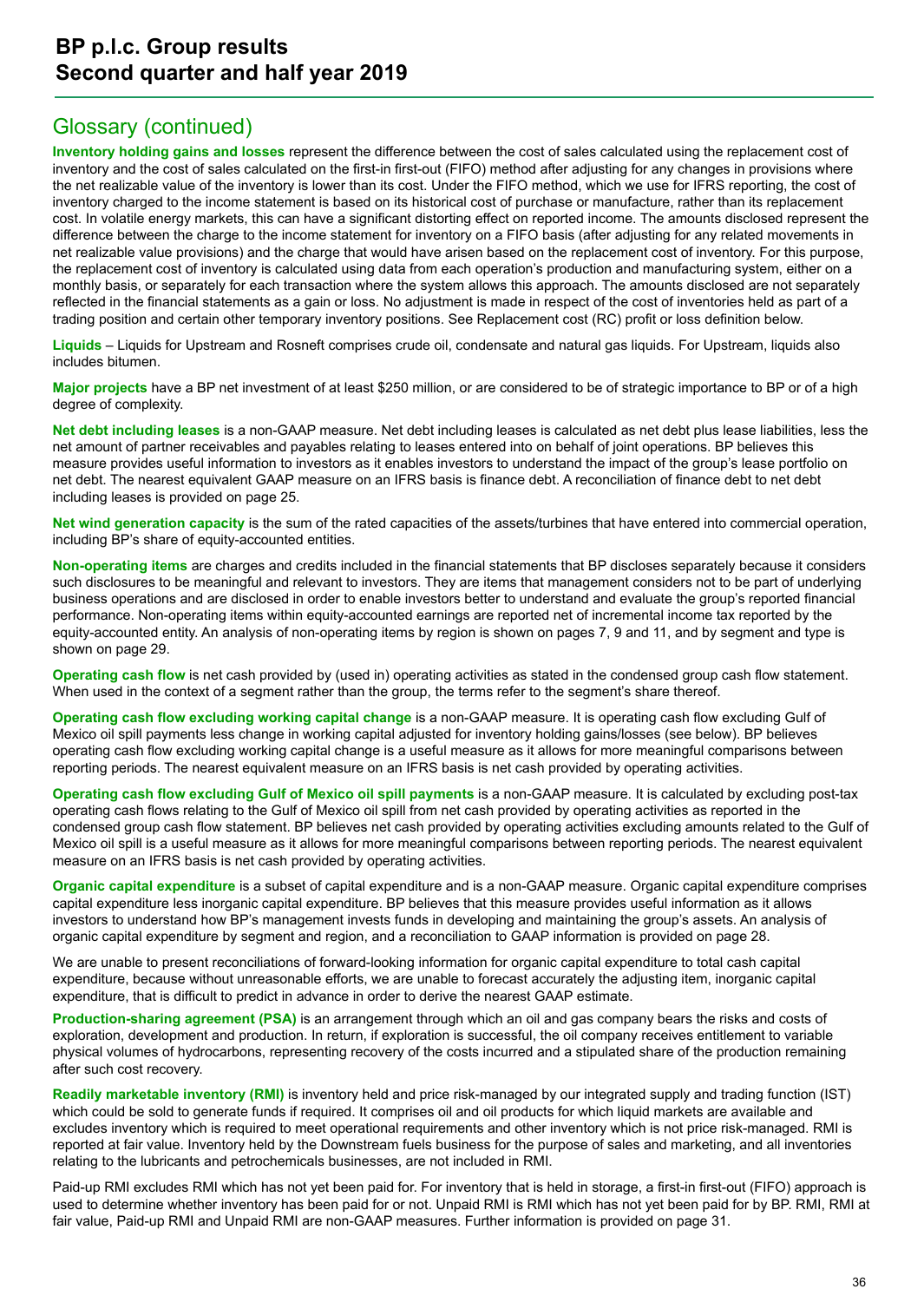# Glossary (continued)

**Realizations** are the result of dividing revenue generated from hydrocarbon sales, excluding revenue generated from purchases made for resale and royalty volumes, by revenue generating hydrocarbon production volumes. Revenue generating hydrocarbon production reflects the BP share of production as adjusted for any production which does not generate revenue. Adjustments may include losses due to shrinkage, amounts consumed during processing, and contractual or regulatory host committed volumes such as royalties.

**Refining availability** represents Solomon Associates' operational availability for BP-operated refineries, which is defined as the percentage of the year that a unit is available for processing after subtracting the annualized time lost due to turnaround activity and all planned mechanical, process and regulatory downtime.

The **Refining marker margin (RMM**) is the average of regional indicator margins weighted for BP's crude refining capacity in each region. Each regional marker margin is based on product yields and a marker crude oil deemed appropriate for the region. The regional indicator margins may not be representative of the margins achieved by BP in any period because of BP's particular refinery configurations and crude and product slate.

**Replacement cost (RC) profit or loss** reflects the replacement cost of inventories sold in the period and is arrived at by excluding inventory holding gains and losses from profit or loss. RC profit or loss for the group is not a recognized GAAP measure. BP believes this measure is useful to illustrate to investors the fact that crude oil and product prices can vary significantly from period to period and that the impact on our reported result under IFRS can be significant. Inventory holding gains and losses vary from period to period due to changes in prices as well as changes in underlying inventory levels. In order for investors to understand the operating performance of the group excluding the impact of price changes on the replacement of inventories, and to make comparisons of operating performance between reporting periods, BP's management believes it is helpful to disclose this measure. The nearest equivalent measure on an IFRS basis is profit or loss attributable to BP shareholders. A reconciliation to GAAP information is provided on page 1. RC profit or loss before interest and tax is the measure of profit or loss that is required to be disclosed for each operating segment under IFRS.

**RC profit or loss per share** is a non-GAAP measure. Earnings per share is defined in Note 7. RC profit or loss per share is calculated using the same denominator. The numerator used is RC profit or loss attributable to BP shareholders rather than profit or loss attributable to BP shareholders. BP believes it is helpful to disclose the RC profit or loss per share because this measure excludes the impact of price changes on the replacement of inventories and allows for more meaningful comparisons between reporting periods. The nearest equivalent measure on an IFRS basis is basic earnings per share based on profit or loss for the period attributable to BP shareholders.

**Reported recordable injury frequency** measures the number of reported work-related employee and contractor incidents that result in a fatality or injury per 200,000 hours worked. This represents reported incidents occurring within BP's operational HSSE reporting boundary. That boundary includes BP's own operated facilities and certain other locations or situations.

**Solomon availability** – See Refining availability definition.

**Tier 1 and tier 2 process safety events** – Tier 1 events are losses of primary containment from a process of greatest consequence – causing harm to a member of the workforce, damage to equipment from a fire or explosion, a community impact or exceeding defined quantities. Tier 2 events are those of lesser consequence. These represent reported incidents occurring within BP's operational HSSE reporting boundary. That boundary includes BP's own operated facilities and certain other locations or situations.

**Underlying cash** is a non-GAAP measure. See operating cash flow excluding Gulf of Mexico oil spill payments.

**Underlying effective tax rate (ETR)** is a non-GAAP measure. The underlying ETR is calculated by dividing taxation on an underlying replacement cost (RC) basis by underlying RC profit or loss before tax. Taxation on an underlying RC basis is taxation on a RC basis for the period adjusted for taxation on non-operating items and fair value accounting effects. Information on underlying RC profit or loss is provided below. BP believes it is helpful to disclose the underlying ETR because this measure may help investors to understand and evaluate, in the same manner as management, the underlying trends in BP's operational performance on a comparable basis, period on period. The nearest equivalent measure on an IFRS basis is the ETR on profit or loss for the period.

We are unable to present reconciliations of forward-looking information for underlying ETR to ETR on profit or loss for the period, because without unreasonable efforts, we are unable to forecast accurately certain adjusting items required to present a meaningful comparable GAAP forward-looking financial measure. These items include the taxation on inventory holding gains and losses, nonoperating items and fair value accounting effects, that are difficult to predict in advance in order to include in a GAAP estimate.

**Underlying production** – 2019 underlying production, when compared with 2018, is production after adjusting for BPX Energy, other acquisitions and divestments, and entitlement impacts in our production-sharing agreements.

**Underlying RC profit or loss** is RC profit or loss after adjusting for non-operating items and fair value accounting effects. Underlying RC profit or loss and adjustments for fair value accounting effects are not recognized GAAP measures. See pages 29 and 30 for additional information on the non-operating items and fair value accounting effects that are used to arrive at underlying RC profit or loss in order to enable a full understanding of the events and their financial impact. BP believes that underlying RC profit or loss is a useful measure for investors because it is a measure closely tracked by management to evaluate BP's operating performance and to make financial, strategic and operating decisions and because it may help investors to understand and evaluate, in the same manner as management, the underlying trends in BP's operational performance on a comparable basis, period on period, by adjusting for the effects of these non-operating items and fair value accounting effects. The nearest equivalent measure on an IFRS basis for the group is profit or loss attributable to BP shareholders. The nearest equivalent measure on an IFRS basis for segments is RC profit or loss before interest and taxation. A reconciliation to GAAP information is provided on page 1.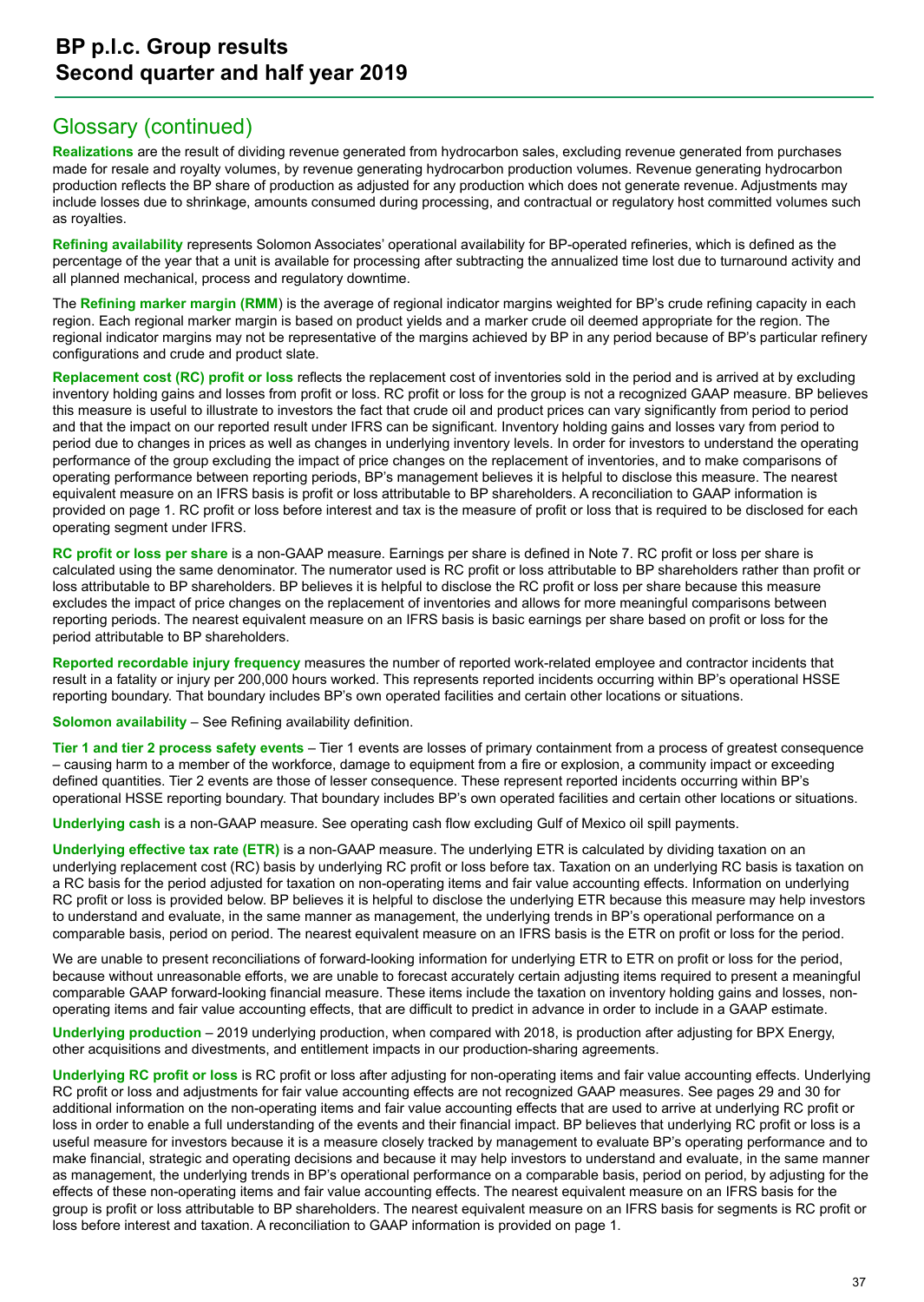# Glossary (continued)

**Underlying RC profit or loss per share** is a non-GAAP measure. Earnings per share is defined in Note 7. Underlying RC profit or loss per share is calculated using the same denominator. The numerator used is underlying RC profit or loss attributable to BP shareholders rather than profit or loss attributable to BP shareholders. BP believes it is helpful to disclose the underlying RC profit or loss per share because this measure may help investors to understand and evaluate, in the same manner as management, the underlying trends in BP's operational performance on a comparable basis, period on period. The nearest equivalent measure on an IFRS basis is basic earnings per share based on profit or loss for the period attributable to BP shareholders.

**Upstream plant reliability** (BP-operated) is calculated taking 100% less the ratio of total unplanned plant deferrals divided by installed production capacity. Unplanned plant deferrals are associated with the topside plant and where applicable the subsea equipment (excluding wells and reservoir). Unplanned plant deferrals include breakdowns, which does not include Gulf of Mexico weather related downtime.

**Upstream unit production cost** is calculated as production cost divided by units of production. Production cost does not include ad valorem and severance taxes. Units of production are barrels for liquids and thousands of cubic feet for gas. Amounts disclosed are for BP subsidiaries only and do not include BP's share of equity-accounted entities.

**Working capital** - Change in working capital is movements in inventories and other current and non-current assets and liabilities as reported in the condensed group cash flow statement. Change in working capital adjusted for inventory holding gains/losses is a non-GAAP measure. It is calculated by adjusting for inventory holding gains/losses reported in the period and this therefore represents what would have been reported as movements in inventories and other current and non-current assets and liabilities, if the starting point in determining net cash provided by operating activities had been replacement cost profit rather than profit for the period. The nearest equivalent measure on an IFRS basis for this is movements in inventories and other current and non-current assets and liabilities. In the context of describing operating cash flow excluding Gulf of Mexico oil spill payments, change in working capital also excludes movements in inventories and other current and non-current assets and liabilities relating to the Gulf of Mexico oil spill. See page 32 for further details.

BP utilizes various arrangements in order to manage its working capital including discounting of receivables and, in the supply and trading business, the active management of supplier payment terms, inventory and collateral.